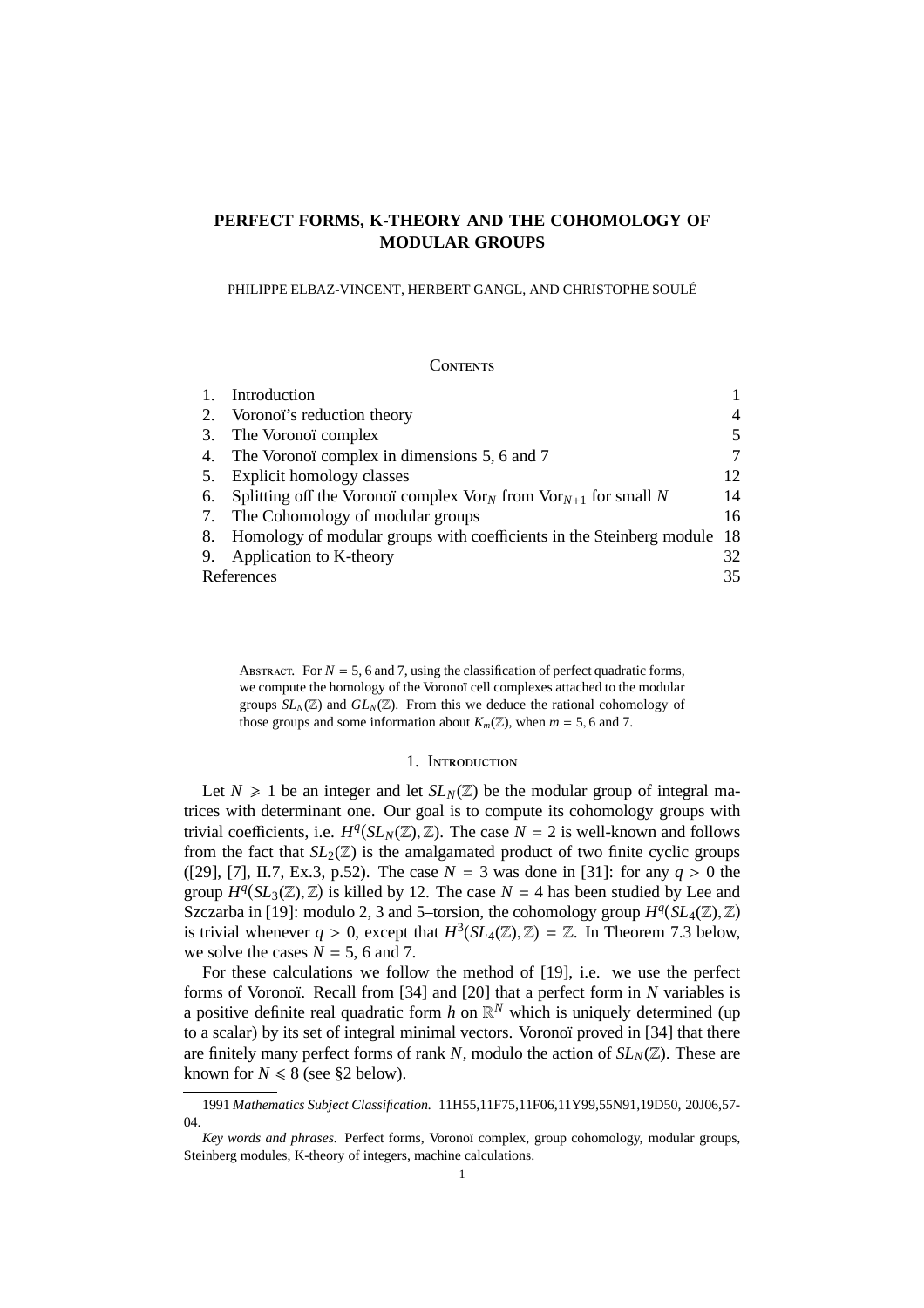Voronoï used perfect forms to define a cell decomposition of the space  $X_N^*$  of positive real quadratic forms, the kernel of which is defined over Q. This cell decomposition (cf. §3) is invariant under  $SL_N(\mathbb{Z})$ , hence it can be used to compute the equivariant homology of  $X_N^*$  modulo its boundary. On the other hand, this equivariant homology turns out to be isomorphic to the groups  $H_q(SL_N(\mathbb{Z}), St_N)$ , where  $St_N$  is the Steinberg module (see [6] and §3.4 below). Finally, Borel–Serre duality [6] asserts that the homology  $H_*(SL_N(\mathbb{Z}), St_N)$  is dual to the cohomology  $H^*(SL_N(\mathbb{Z}), \mathbb{Z})$  (modulo torsion).

To perform these computations for  $N \le 7$ , we needed the help of a computer. The reason is that the Voronoï cell decomposition of  $X_N^*$  gets soon very complicated when *N* increases. For instance, when  $N = 7$ , there are more than two million orbits of cells of dimension 18, modulo the action of  $SL_N(\mathbb{Z})$  (see Figure 2 below). For this purpose, we have developed a C library [23], which uses PARI [22] for some functionalities. The algorithms are based on exact methods. As a result we get the full Voronoï cell decomposition of the spaces  $X_N^*$  for  $N \le 7$  (with either  $GL_N(\mathbb{Z})$ ) or  $SL_N(\mathbb{Z})$  action). Those decompositions are summarized in the figures and tables below. The computations were done on several computers using different processor architectures (which is useful for checking the results) and for  $N = 7$  the overall computational time was more than a year.

The paper is organized as follows. In §2, we recall the Voronoï theory of perfect forms. In §3, we introduce a complex of abelian groups that we call the "Voronoï complex" which computes the homology groups  $H_q(SL_N(\mathbb{Z}), St_N)$ . In §4, we explain how to get an explicit description of the Voronoï complex in rank  $N = 5$ , 6 or 7, starting from the description of perfect forms available in the literature (especially in the work of Jaquet [15]). In Figures 1 and 2 we display the rank of the groups in the Voronoï complex and in Tables 1–5 we give the elementary divisors of its differentials. The homology of the Voronoï complex (hence the groups  $H<sub>a</sub>(SL<sub>N</sub>(\mathbb{Z}), St<sub>N</sub>)$  follows from this. It is given in Theorem 4.3.

We found two methods to test whether our computations are correct. First, checking that the virtual Euler characteristic of  $SL_N(\mathbb{Z})$  vanishes leads to a mass formula for the orders of the stabilizers of the cells of  $X_N^*$  (cf. §4.5). Second, the identity  $d_{n-1} \circ d_n = 0$  for the differentials in the Voronoï complex is a non-trivial equality when these differentials are written as explicit (large) matrices.

In §5 we give an explicit formula for the top homology group of the Voronoï complex (Theorem 5.1). In §6 we prove that the Voronoï complex of  $GL_5(\mathbb{Z})$  is a direct factor of the Voronoï complex of  $GL_6(\mathbb{Z})$  shifted by one. In §7 we explain how to compute the cohomology of  $SL_N(\mathbb{Z})$  and  $GL_N(\mathbb{Z})$  (modulo torsion) from our results on the homology of the Voronoï complex in §4. Our main result is stated in Theorem 7.3. In §8 we compute some homology groups of  $GL_N(\mathbb{Z})$  with coefficients the Steinberg module. In §9, we use these results to get some information on  $K_m(\mathbb{Z})$ , when  $m = 5, 6$  and 7. Some of these results had already been announced in [10].

**Acknowledgments:** The first two authors are particularly indebted to the IHES for its hospitality. The second author thanks the Institute for Experimental Mathematics (Essen), acknowledging financial support by the DFG and the European Commission as well as hospitality of the Newton Institute in Cambridge and the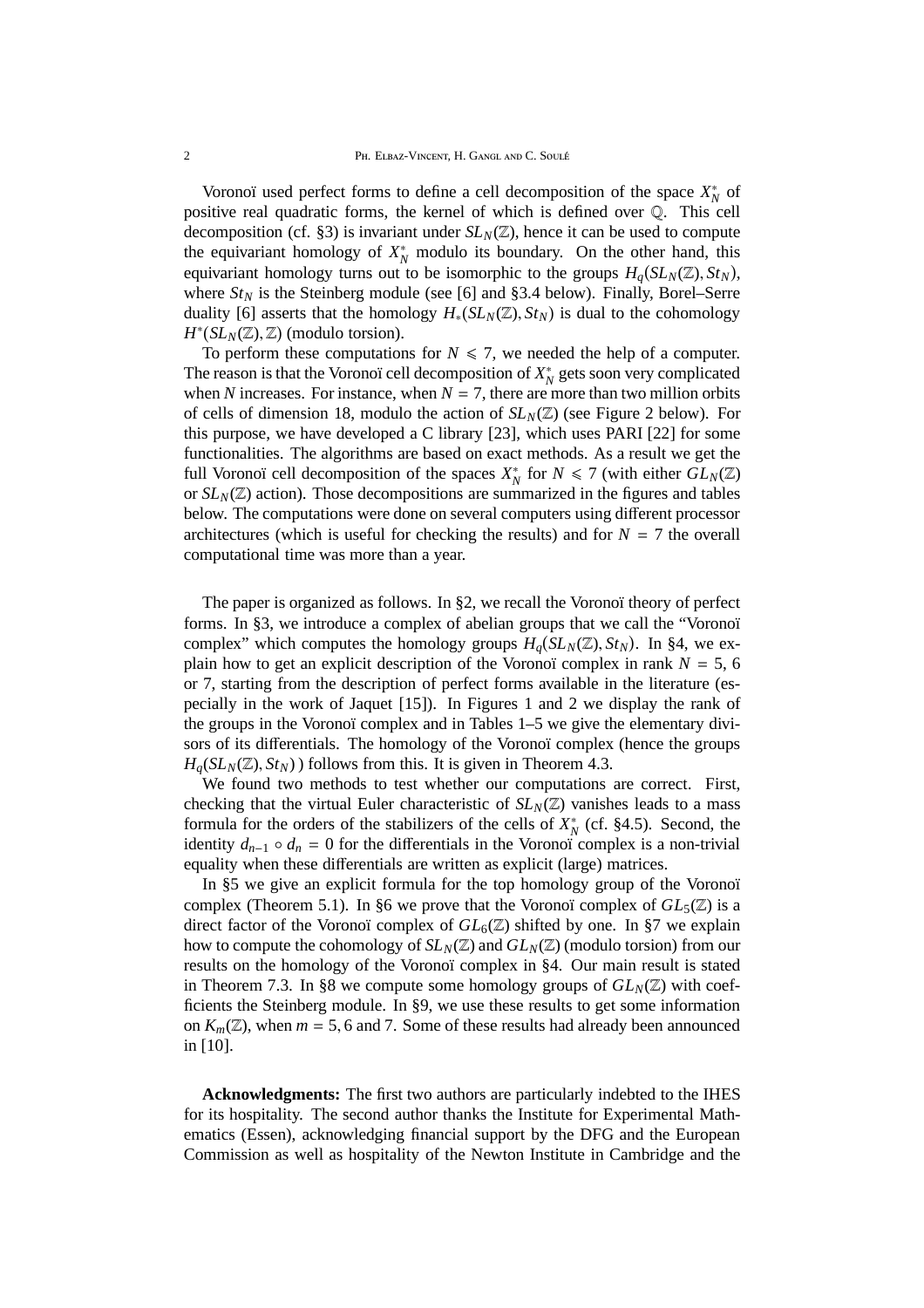MPI for Mathematics in Bonn. The authors are grateful to B. Allombert, J.-G. Dumas, M. Dutour, D.-O. Jaquet, J.-C. König, J. Martinet, S. Morita, A. Rahm, J-P. Serre and B. Souvignier for helpful discussions and comments. The computations of the Voronoï cell decomposition were performed on the computers of the MPI, the Institut Fourier in Grenoble and the Centre de Calcul Médicis; we are grateful to those institutions.

*Notation:* For any positive integer  $n$  we let  $S_n$  be the class of finite abelian groups the order of which has only prime factors less than or equal to *n*.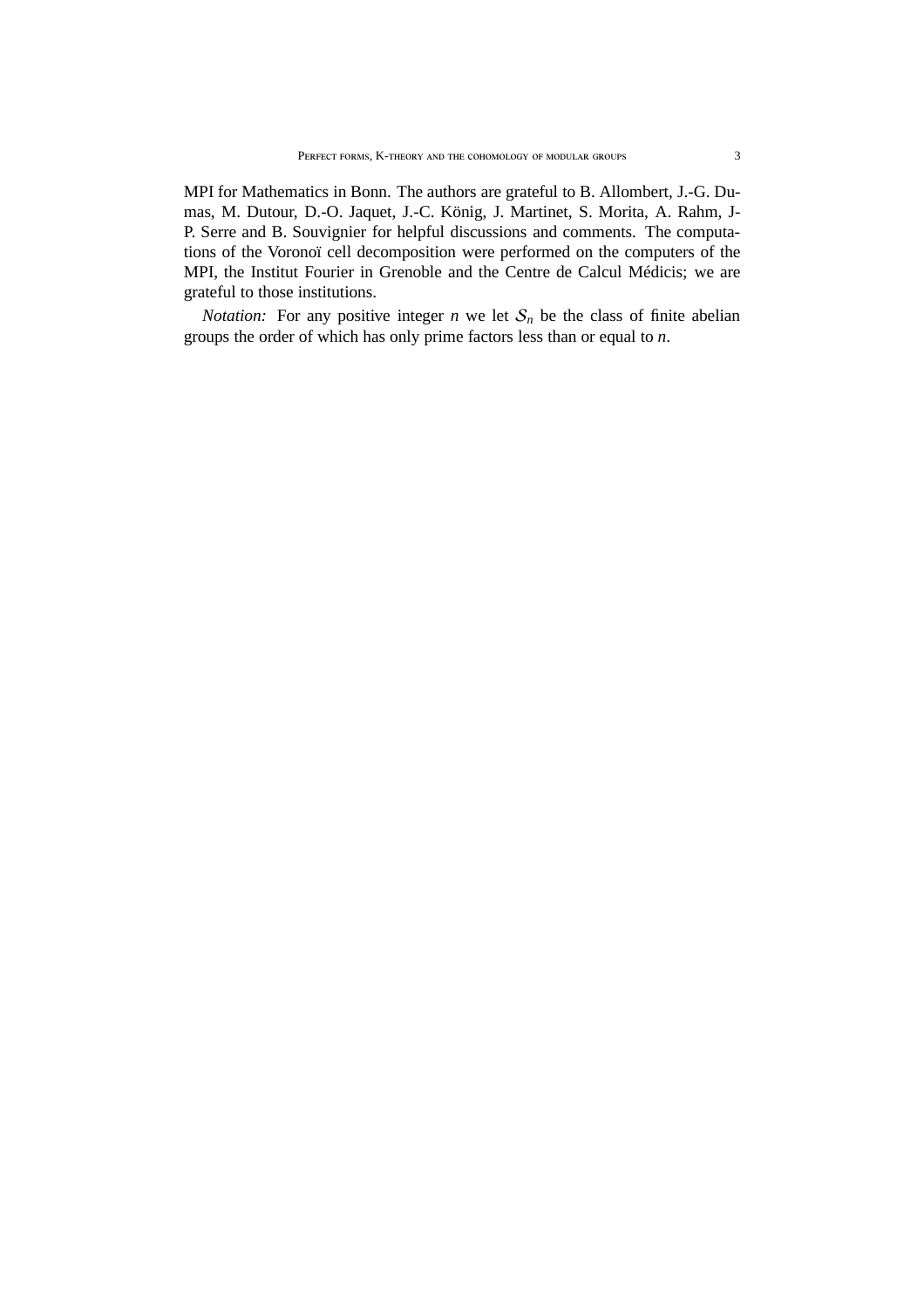4 **Ph. Elbaz-Vincent, H. Gangl and C. Soule**<sup>4</sup>

#### 2. VORONOÏ'S REDUCTION THEORY

2.1. **Perfect forms.** Let  $N \ge 2$  be an integer. We let  $C_N$  be the set of positive definite real quadratic forms in *N* variables. Given  $h \in C_N$ , let  $m(h)$  be the finite set of minimal vectors of *h*, i.e. vectors  $v \in \mathbb{Z}^N$ ,  $v \neq 0$ , such that  $h(v)$  is minimal. A form *h* is called *perfect* when *m*(*h*) determines *h* up to scalar: if  $h' \in C_N$  is such that  $m(h') = m(h)$ , then *h*' is proportional to *h*.

*Example* 2.1. The form  $h(x, y) = x^2 + y^2$  has minimum 1 and precisely 4 minimal vectors  $\pm(1, 0)$  and  $\pm(0, 1)$ . This form is not perfect, because there is an infinite number of positive definite quadratic forms having these minimal vectors, namely the forms  $h(x, y) = x^2 + axy + y^2$  where *a* is a non-negative real number less than 1. By contrast, the form  $h(x, y) = x^2 + xy + y^2$  has also minimum 1 and has exactly 6 minimal vectors, viz. the ones above and  $\pm(1,-1)$ . This form is perfect, the associated lattice is the "honeycomb lattice".

Denote by  $C_N^*$  the set of non-negative real quadratic forms on  $\mathbb{R}^N$  the kernel of *N* by  $X_N$  and set of non-negative rear quadratic forms on  $\mathbb{R}^N$  and *N* and *N* in the set of *N* by *N*<sup>\*</sup> and *N*<sup>\*</sup> and *N*<sup>\*</sup> and *N*<sup>\*</sup> and *N*<sup>\*</sup> and *N*<sup>\*</sup> and *N*<sup>\*</sup> and *N*<sup>\*</sup> and *N*<sup>\*</sup> and *N*<sup>\*</sup> and *N* positive real homotheties, and by  $\pi : C_N^* \to X_N^*$  the projection. Let  $X_N = \pi(C_N)$ and  $\partial X_N^* = X_N^* - X_N$ . Let  $\Gamma$  be either  $\widehat{GL}_N(\mathbb{Z})$  or  $SL_N(\mathbb{Z})$ . The group  $\Gamma$  acts on  $C_N^*$ and  $X_N^*$  on the right by the formula

$$
h \cdot \gamma = \gamma^t h \gamma
$$
,  $\gamma \in \Gamma$ ,  $h \in C_N^*$ ,

where *h* is viewed as a symmetric matrix and  $\gamma^t$  is the transpose of the matrix  $\gamma$ . Voronoï proved that there are only finitely many perfect forms modulo the action of Γ and multiplication by positive real numbers ([34], Thm. p.110).

The following table gives the current state of the art on the enumeration of perfect forms.

| rank |  | $1 2 3 4 5 6$ . |  |  |                                                          |
|------|--|-----------------|--|--|----------------------------------------------------------|
|      |  |                 |  |  | #classes   1   1   1   2   3   7   33   10916   > 500000 |

The classification of perfect forms of rank 8 was achieved by Dutour, Schürmann and Vallentin in 2005 [9], [28]. They have also shown that in rank 9 there are at least 500000 classes of perfect forms. The corresponding classification for rank 7 was completed by Jaquet in 1991 [15], for rank 6 by Barnes [2], for rank 5 and 4 by Korkine and Zolotarev [16], [17], for dimension 3 by Gauss [13] and for dimension 2 by Lagrange [18]. We refer to the book of Martinet [20] for more details on the results up to rank 7.

2.2. **A cell complex.** Given  $v \in \mathbb{Z}^N - \{0\}$  we let  $\hat{v} \in C_N^*$  be the form defined by

$$
\hat{v}(x) = (v \mid x)^2, \ x \in \mathbb{R}^N,
$$

where  $(v | x)$  is the scalar product of *v* and *x*. The *convex hull in*  $X_N^*$  of a finite subset  $B \subset \mathbb{Z}^N - \{0\}$  is the subset of  $X_N^*$  which is the image under  $\pi$  of the quadratic forms  $\Sigma$  $\sum_{j} \lambda_j \hat{v}_j \in C_N^*$ , where  $v_j \in B$  and  $\lambda_j \ge 0$ . For any perfect form *h*, we let  $\sigma(h) \subset X_N^*$  be the convex hull of the set  $m(h)$  of its minimal vectors. Voronoï proved in [34], §§8-15, that the cells  $\sigma(h)$  and their intersections, as *h* runs over all perfect forms, define a cell decomposition of  $X_N^*$ , which is invariant under the action of Γ. We endow  $X_N^*$  with the corresponding *CW*-topology. If  $\tau$  is a closed cell in  $X_N^*$  and *h* a perfect form with  $\tau \subset \sigma(h)$ , we let  $m(\tau)$  be the set of vectors *v* in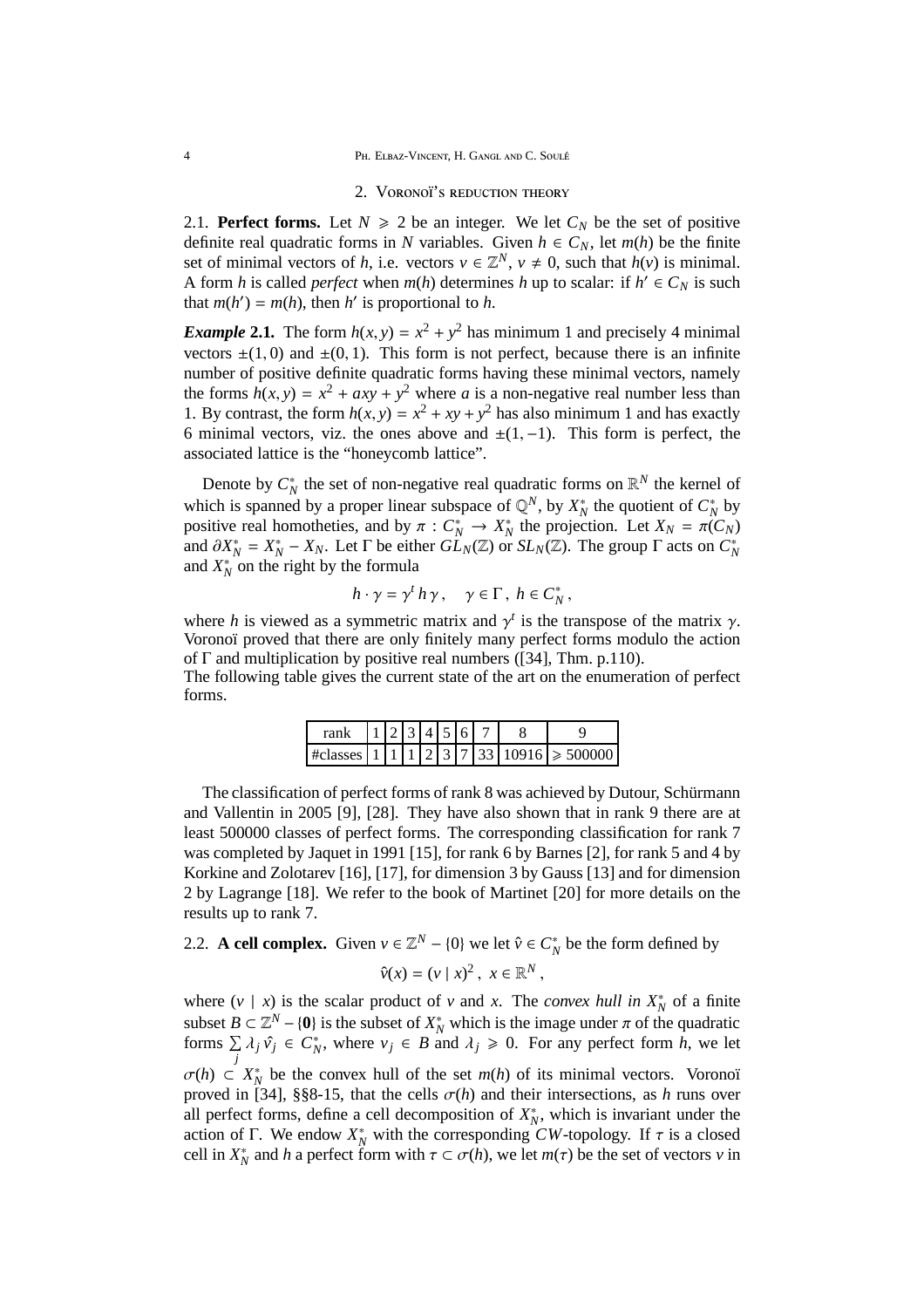*m*(*h*) such that  $\hat{v}$  lies in  $\tau$ . Any closed cell  $\tau$  is the convex hull of  $m(\tau)$ , and for any two closed c ells  $\tau$ ,  $\tau'$  in  $X_N^*$  we have  $m(\tau) \cap m(\tau') = m(\tau \cap \tau')$ .

#### 3. THE VORONOÏ COMPLEX

3.1. **An explicit differential for the Voronoi complex.** Let  $d(N) = N(N+1)/2-1$ be the dimension of  $X_N^*$  and  $n \le d(N)$  a natural integer. We denote by  $\Sigma_n^* = \Sigma_n^*(\Gamma)$ a set of representatives, modulo the action of Γ, of those cells of dimension *n* in *X*<sup>\*</sup><sub>*N*</sub> which meet *X<sub>N</sub>*, and by Σ<sub>*n*</sub> = Σ<sub>*n*</sub>(Γ) ⊂ Σ<sup>\*</sup><sub>*n*</sub></sub>(Γ) the cells *σ* for which any element of the stabilizer  $\Gamma_{\sigma}$  of  $\sigma$  in  $\Gamma$  preserves the orientation. Let  $V_n$  be the free abelian group generated by  $\Sigma_n$ . We define as follows a map

$$
d_n: V_n \to V_{n-1} \, .
$$

For each closed cell  $\sigma$  in  $X_N^*$  we fix an orientation of  $\sigma$ , i.e. an orientation of the real vector space  $\mathbb{R}(\sigma)$  of symmetric matrices spanned by the forms  $\hat{v}$  with  $v \in m(\sigma)$ . Let  $\sigma \in \Sigma_n$  and let  $\tau'$  be a face of  $\sigma$  which is equivalent under  $\Gamma$  to an element in  $\Sigma_{n-1}$  (i.e.  $\tau'$  neither lies on the boundary nor has elements in its stabilizer reversing the orientation). Given a positive basis  $B'$  of  $\mathbb{R}(\tau')$  we get a basis *B* of  $\mathbb{R}(\sigma) \supset \mathbb{R}(\tau')$  by appending to *B'* a vector  $\hat{v}$ , where  $v \in m(\sigma) - m(\tau')$ . We let  $\varepsilon(\tau', \sigma) = \pm 1$  be the sign of the orientation of *B* in the oriented vector space  $\mathbb{R}(\sigma)$  (this sign does not depend on the choice of *v*).

Next, let  $\tau \in \Sigma_{n-1}$  be the (unique) cell equivalent to  $\tau'$  and let  $\gamma \in \Gamma$  be such that  $\tau' = \tau \cdot \gamma$ . We define  $\eta(\tau, \tau') = 1$  (resp.  $\eta(\tau, \tau') = -1$ ) when  $\gamma$  is compatible (resp. incompatible) with the chosen orientations of  $\mathbb{R}(\tau)$  and  $\mathbb{R}(\tau')$ .

Finally we define

(1) 
$$
d_n(\sigma) = \sum_{\tau \in \Sigma_{n-1}} \sum_{\tau'} \eta(\tau, \tau') \, \varepsilon(\tau', \sigma) \, \tau \, ,
$$

where  $\tau'$  runs through the set of faces of  $\sigma$  which are equivalent to  $\tau$ .

3.2. **A spectral sequence.** According to [7], VII.7, there is a spectral sequence *E*<sup>*r*</sup><sub>*p<sub>4</sub>*</sub> converging to the equivariant homology groups  $H_{p+q}^{\Gamma}(X_N^*, \partial X_N^*; \mathbb{Z})$  of the homology pair  $(X_N^*, \partial X_N^*)$ , and such that

$$
E_{pq}^1 = \bigoplus_{\sigma \in \Sigma_p^{\star}} H_q(\Gamma_{\sigma}, \mathbb{Z}_{\sigma}),
$$

where  $\mathbb{Z}_{\sigma}$  is the orientation module of the cell  $\sigma$  and, as above,  $\Sigma_p^{\star}$  is a set of representatives, modulo Γ, of the *p*-cells  $\sigma$  in  $X_N^*$  which meet  $X_N$ . Notice that the action of  $\Gamma_{\sigma}$  on  $\mathbb{Z}_{\sigma}$  is given by  $\eta$  described above. Since  $\sigma$  meets  $X_N$ , its stabilizer  $Γ<sub>σ</sub>$  is finite and, by Lemma 7.1 in §7 below, the order of  $Γ<sub>σ</sub>$  is divisible only by primes  $p \le N+1$ . Therefore, when *q* is positive, the group  $H_q(\Gamma_\sigma, \mathbb{Z}_\sigma)$  lies in  $\mathcal{S}_{N+1}$ .

When  $\Gamma_{\sigma}$  happens to contain an element which changes the orientation of  $\sigma$ , the group  $H_0(\Gamma_\sigma, \mathbb{Z}_\sigma)$  is killed by 2, otherwise  $H_0(\Gamma_\sigma, \mathbb{Z}_\sigma) \cong \mathbb{Z}_\sigma$ ). Therefore, modulo  $S_2$ , we have

$$
E_{n\,0}^1=\bigoplus_{\sigma\in\Sigma_n}\mathbb{Z}_\sigma\,,
$$

and the choice of an orientation for each cell  $\sigma$  gives an isomorphism between  $E_{n0}^1$ and  $V_n$ .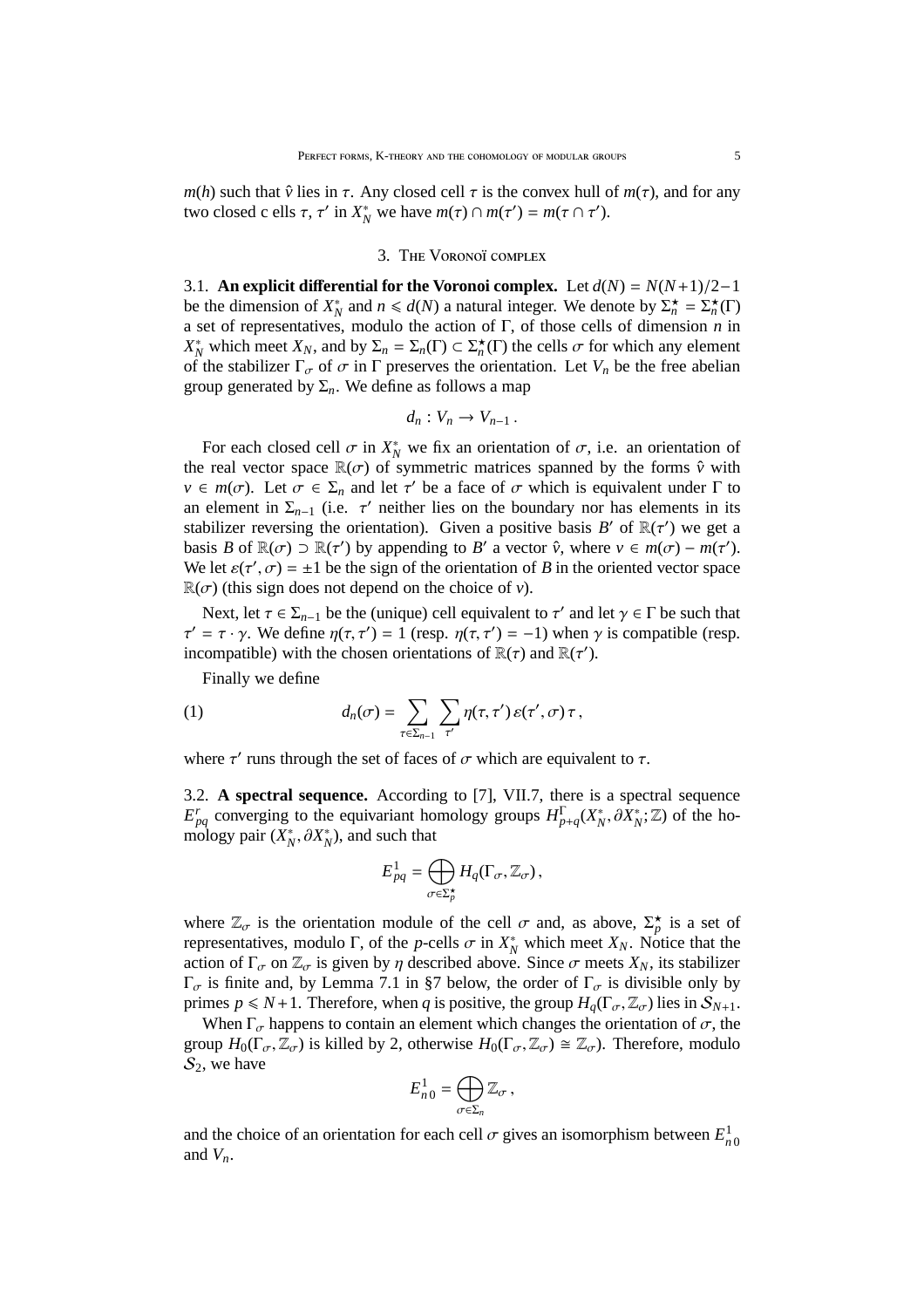6 PH. ELBAZ-VINCENT, H. GANGL AND C. SOULE

3.3. **Comparison.** We claim that the differential

$$
d_n^1: E_{n0}^1 \to E_{n-1,0}^1
$$

coincides, up to sign, with the map  $d_n$  defined in 3.1. According to [7], VII, Prop. (8.1), the differential  $d_n^1$  can be described as follows.

Let  $\sigma \in \Sigma_n^*$  and let  $\tau'$  be a face of  $\sigma$ . Consider the group  $\Gamma_{\sigma\tau'} = \Gamma_{\sigma} \cap \Gamma_{\tau'}$  and denote by

$$
t_{\sigma\tau'}:H_*(\Gamma_\sigma,\mathbb{Z}_\sigma)\to H_*(\Gamma_{\sigma\tau'},\mathbb{Z}_\sigma)
$$

the transfer map. Next, let

$$
u_{\sigma\tau'}:H_*(\Gamma_{\sigma\tau'},\mathbb{Z}_{\sigma})\to H_*(\Gamma_{\tau'},\mathbb{Z}_{\tau'})
$$

be the map induced by the natural map  $\mathbb{Z}_{\sigma} \to \mathbb{Z}_{\tau'}$ , together with the inclusion  $\Gamma_{\sigma\tau'} \subset \Gamma_{\tau'}$ . Finally, let  $\tau \in \Sigma_{n-1}^{\star}$  be the representative of the  $\Gamma$ -orbit of  $\tau'$ , let  $\gamma \in \Gamma$ be such that  $\tau' = \tau \cdot \gamma$ , and let

$$
v_{\tau'\tau}:H_*(\Gamma_{\tau'},\mathbb{Z}_{\tau'})\to H_*(\Gamma_{\tau},\mathbb{Z}_{\tau})
$$

be the isomorphism induced by  $\gamma$ . Then the restriction of  $d_n^1$  to  $H_*(\Gamma_\sigma, \mathbb{Z}_\sigma)$  is equal, up to sign, to the sum

$$
(2) \qquad \qquad \sum_{\tau'} v_{\tau'\tau} u_{\sigma\tau'} t_{\sigma\tau'},
$$

where  $\tau'$  runs over a set of representatives of faces of  $\sigma$  modulo  $\Gamma_{\sigma}$ .

To compare  $d_n^1$  with  $d_n$  we first note that, when  $\tau \in \Sigma_{n-1}$ ,

$$
\nu_{\tau'\tau}:H_0(\Gamma_{\tau'},\mathbb{Z}_{\tau'})=\mathbb{Z}\to H_0(\Gamma_{\tau},\mathbb{Z}_{\tau})=\mathbb{Z}
$$

is the multiplication by  $\eta(\tau, \tau')$ , as defined in §3.1. Next, when  $\sigma \in \Sigma_n$ , the map

$$
u_{\sigma\tau'}:H_0(\Gamma_{\sigma\tau'},\mathbb{Z}_{\sigma})=\mathbb{Z}_{\sigma}=\mathbb{Z}\to H_0(\Gamma_{\tau'},\mathbb{Z}_{\tau'})=\mathbb{Z}
$$

is the multiplication by  $\varepsilon(\tau', \sigma)$ , up to a sign depending on *n* only. Finally, the transfer map

$$
t_{\sigma\tau'}:H_0(\Gamma_\sigma,\mathbb{Z}_\sigma)=\mathbb{Z}\to H_0(\Gamma_{\sigma\tau'},\mathbb{Z}_\sigma)=\mathbb{Z}
$$

is the multiplication by  $[\Gamma_{\sigma} : \Gamma_{\sigma\tau'}]$ . Multiplying the sum (2) by this number amounts to the same as taking the sum over all faces of  $\sigma$  as in (1). This proves that  $d_n$  coincides, up to sign, with  $d_n^1$  on  $E_{n_0}^1 = V_n$ .

In particular, we get that  $d_{n-1} \circ d_n = 0$ . Note that this identity will give us a non-trivial test of our explicit computations of the complex.

*Notation:* The resulting complex  $(V_{\bullet}, d_{\bullet})$  will be denoted by Vor<sub>Γ</sub>, and we call it the *Voronoï complex*.

3.4. **The Steinberg module.** Let  $T_N$  be the spherical Tits building of  $SL_N$  over  $\mathbb{Q}$ , i.e. the simplicial set defined by the ordered set of non-zero proper linear subspaces of  $\mathbb{Q}^N$ . The reduced homology  $\tilde{H}_q(T_N, \mathbb{Z})$  of  $T_N$  with integral coefficients is zero except when  $q = N - 2$ , in which case

$$
\tilde{H}_{N-2}(T_N,\mathbb{Z})=\mathrm{St}_N
$$

is by definition the Steinberg module [6]. According to [30], Prop. 1, the relative homology groups  $H_q(X_N^*, \partial X_N^*; \mathbb{Z})$  are zero except when  $q = N - 1$ , and

$$
H_{N-1}(X_N^*,\partial X_N^*;\mathbb{Z})=\mathrm{St}_N.
$$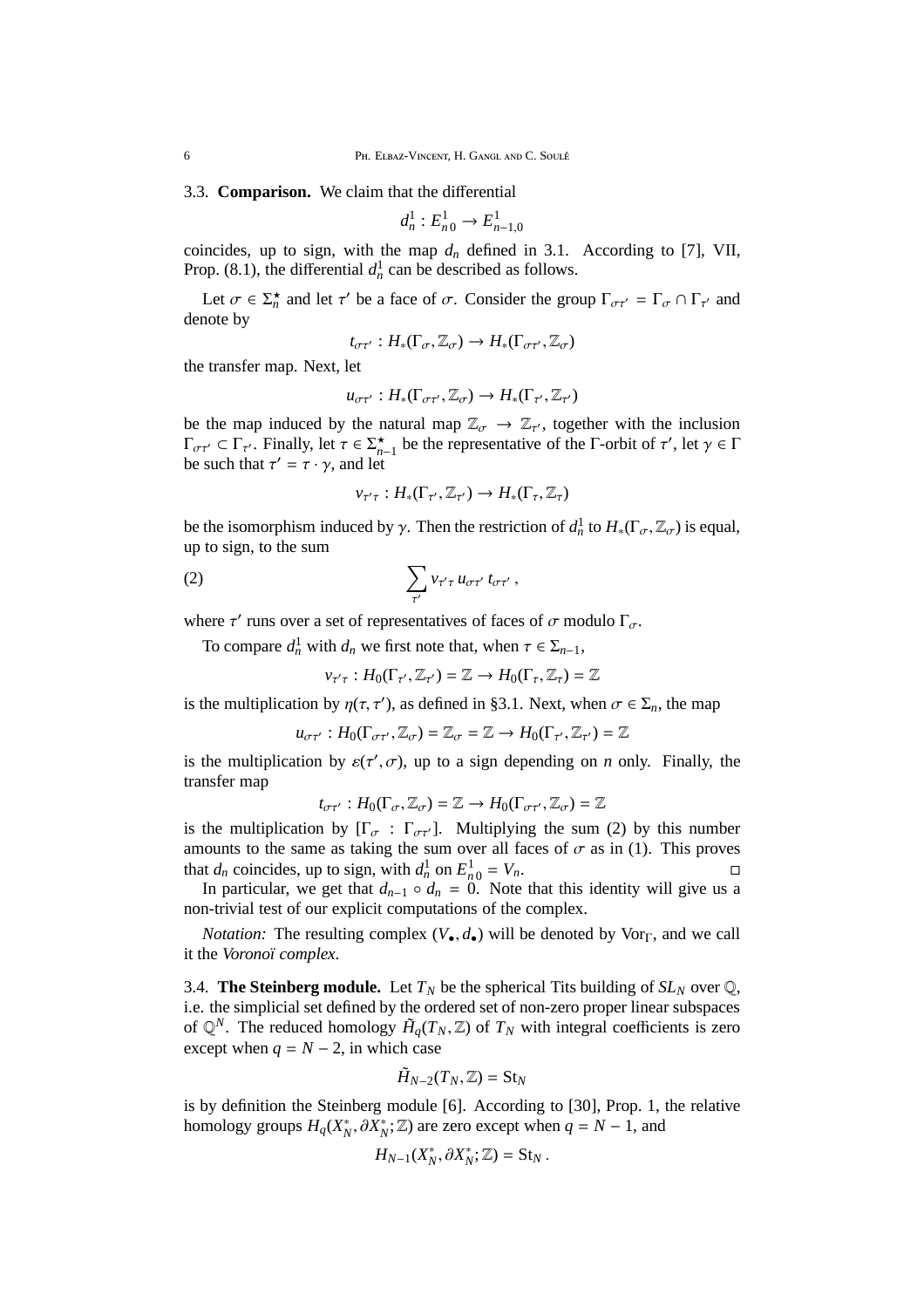From this it follows that, for all  $m \in \mathbb{N}$ ,

$$
H_m^{\Gamma}(X_N^*,\partial X_N^*;\mathbb{Z})=H_{m-N+1}(\Gamma,\text{St}_N)
$$

(see e.g. [30], §3.1). Combining this equality with the previous sections we conclude that, modulo  $S_{N+1}$ ,

(3) 
$$
H_{m-N+1}(\Gamma, \text{St}_N) = H_m(\text{Vor}_{\Gamma}).
$$

### 4. THE VORONOÏ COMPLEX IN DIMENSIONS 5, 6 AND 7

In this section, we explain how to compute the Voronoï complexes of rank  $N \le 7$ .

4.1. **Checking the equivalence of cells.** As a preliminary step, we develop an effective method to check whether two cells  $\sigma$  and  $\sigma'$  of the same dimension are equivalent under the action of  $\Gamma$ . The cell  $\sigma$  (resp.  $\sigma'$ ) is described by its set of minimal vectors  $m(\sigma)$  (resp.  $m(\sigma')$ ). We let *b* (resp. *b'*) be the sum of the forms  $\hat{v}$ with  $v \in m(\sigma)$  (resp.  $m(\sigma')$ ). If  $\sigma$  and  $\sigma'$  are equivalent under the action of  $\Gamma$  the same is true for *b* and *b'*, and the converse holds true since two cells of the same dimension are equal when they have an interior point in common.

To compare *b* and *b* ′ we first check whether or not they have the same determinant. In case they do, we let *M* (resp. *M'*) be the set of numbers  $b(x)$  with  $x \in m(\sigma)$ (resp.  $b'(x)$  with  $x \in m(\sigma')$ ). If *b* and *b'* are equivalent, then the sets *M* and *M'* must be equal.

Finally, if  $M = M'$  we check if *b* and *b'* are equivalent by applying an algorithm of Plesken and Souvignier [24] (based on an implementation of Souvignier).

4.2. **Finding generators of the Voronoï complex.** In order to compute  $\Sigma_n$  (and  $\Sigma_n^{\star}$ ), we proceed as follows. Fix  $N \le 7$ . Let P be a set of representatives of the perfect forms of rank *N*. A choice of  $P$  is provided by Jaquet [15]. Furthermore, for each  $h \in \mathcal{P}$ , Jaquet gives the list  $m(h)$  of its minimal vectors, and the list of all perfect forms  $h'$   $\gamma$  (one for each orbit under  $\Gamma_{\sigma(h)}$ ), where  $h' \in \mathcal{P}$  and  $\gamma \in \Gamma$ , such that  $\sigma(h)$  and  $\sigma(h')\gamma$  share a face of codimension one. This provides a complete list  $C_h^1$  of representatives of codimension one faces in  $\sigma(h)$ .

From this, one deduces the full list  $\mathcal{F}^1_h$  of faces of codimension one in  $\sigma(h)$ as follows: first list all the elements in the automorphism group  $\Gamma_{\sigma(h)}$ ; this can be obtained by using a second procedure implemented by Souvignier [24] which gives generators for  $\Gamma_{\sigma(h)}$ . We represent the latter generators as elements in the symmetric group  $\mathfrak{S}_M$ , where *M* is the cardinality of *m*(*h*), acting on the set *m*(*h*) of minimal vectors. Using those generators, we let GAP [12] list all the elements of  $\Gamma_{\sigma(h)}$ , viewed as elements of the symmetric group above.

The next step is to create a shortlist  $\mathcal{F}^2_h$  of codimension 2 facets of  $\sigma(h)$  by intersecting all the translates under  $\mathfrak{S}_M$  of codimension 1 facets with each member of  $C_h^1$  and only keeping those intersections with the correct rank (= $d(N)$  – 2). The resulting shortlist is reasonably small and we apply the procedure of 4.1 to reduce the shortlist to a set of representatives  $C_h^2$  of codimension 2 facets.

We then proceed by induction on the codimension to define a list  $\mathcal{F}_h^p$  $h$ <sup>*p*</sup> of cells of codimension  $p > 2$  in  $\sigma(h)$ . Given  $\mathcal{F}_h^p$  $L_h^p$ , we let  $C_h^p$  $\mathcal{F}_h^p \subset \mathcal{F}_h^p$  be a set of representatives for the action of Γ. We then let  $\mathcal{F}_h^{p+1}$  $\varphi_h^{p+1}$  be the set of cells  $\varphi \cap \tau$ , with  $\varphi \in \mathcal{F}_h^1$ , and  $\tau \in C_h^p$ . As a result, we get directly the cellular structure of the quotient space  $(X_N^*, \partial X_N^*)/\Gamma$  without computing the full cellular structure of  $X_N^*$  which is not required (and of greater computational complexity).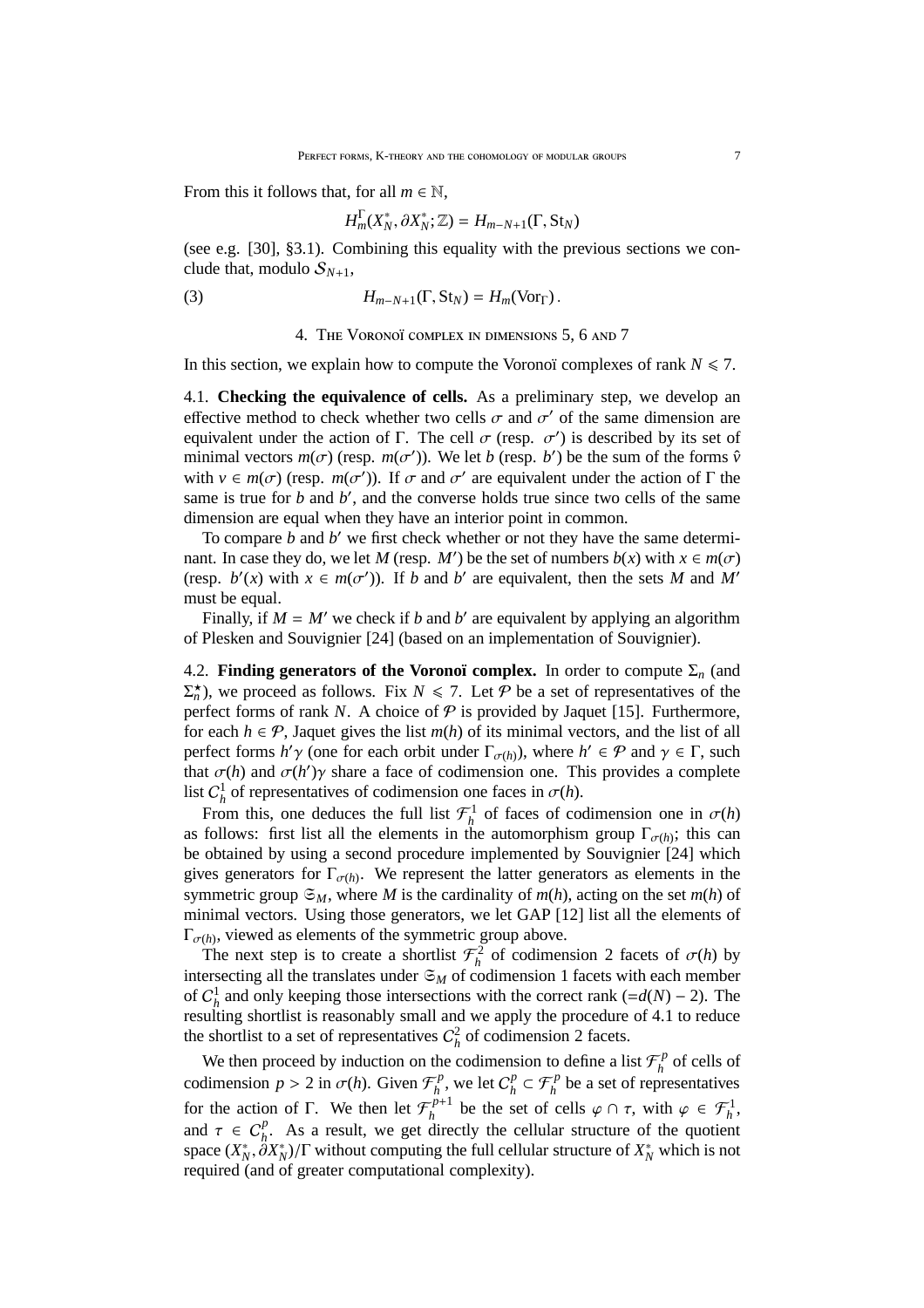| $\mathbf n$                          | $\overline{4}$ | 5 | 6  | $\overline{7}$ | 8  | 9              | 10  | 11  | 12       | 13             | 14   | 15   | 16  | 17  | 18 | 19 | 20 |
|--------------------------------------|----------------|---|----|----------------|----|----------------|-----|-----|----------|----------------|------|------|-----|-----|----|----|----|
| $\Sigma_n^{\star}(GL_5(\mathbb{Z}))$ | $\overline{2}$ | 5 | 10 | 16             | 23 | 25             | 23  | 16  | 9        | 4              | 3    |      |     |     |    |    |    |
| $\Sigma_n(GL_5(\mathbb{Z}))$         |                |   |    |                |    | $\overline{7}$ | 6   |     | $\theta$ | $\overline{c}$ | 3    |      |     |     |    |    |    |
| $\Sigma_n^{\star}(GL_6(\mathbb{Z}))$ |                | 3 | 10 | 28             | 71 | 162            | 329 | 589 | 874      | 1066           | 1039 | 775  | 425 | 181 | 57 | 18 |    |
| $\Sigma_n(GL_6(\mathbb{Z}))$         |                |   |    |                |    | 3              | 46  | 163 | 340      | 544            | 636  | 469  | 200 | 49  | 5  |    |    |
| $\Sigma_n^{\star}(SL_6(\mathbb{Z}))$ |                | 3 | 10 | 28             | 71 | 163            | 347 | 691 | 1152     | 1532           | 1551 | 1134 | 585 | 222 | 62 | 18 |    |
| $\Sigma_n(SL_6(\mathbb{Z}))$         |                |   | 3  | 10             | 18 | 43             | 169 | 460 | 815      | 1132           | 1270 | 970  | 434 | 114 | 27 | 14 |    |

FIGURE 1. Cardinality of  $\Sigma_n$  and  $\Sigma_n^*$  for  $N = 5, 6$  (empty slots denote zero).

| $\mathbf n$        | 6       | 7       | 8       | 9       | 10     | 11     | 12     | 13    | 14     | 15     | 16      |
|--------------------|---------|---------|---------|---------|--------|--------|--------|-------|--------|--------|---------|
| $\Sigma_n^{\star}$ | 6       | 28      | 115     | 467     | 1882   | 7375   | 26885  | 87400 | 244029 | 569568 | 1089356 |
| $\Sigma_n$         |         |         |         |         | 60     | 1019   | 8899   | 47271 | 171375 | 460261 | 955128  |
| $\mathbf n$        | 17      | 18      | 19      | 20      | 21     | 22     | 23     | 24    | 25     | 26     | 27      |
| $\Sigma_n^{\star}$ | 1683368 | 2075982 | 2017914 | 1523376 | 876385 | 374826 | 115411 | 24623 | 3518   | 352    | 33      |
| $\Sigma_n$         | 1548650 | 1955309 | 1911130 | 1437547 | 822922 | 349443 | 105054 | 21074 | 2798   | 305    | 33      |

FIGURE 2. Cardinality of  $\Sigma_n$  and  $\Sigma_n^*$  for  $GL_7(\mathbb{Z})$ .

Next, we let  $\Sigma_n^*$  be a system of representatives modulo  $\Gamma$  in the union of the sets  $C^{d(N)-n}_{\mu}$  $h_h^{d(N)-n}$ ,  $h \in \mathcal{P}$ . We then compute generators of the stabilizer of each cell in  $\Sigma_n^*$ with the help of another algorithm developed by Plesken and Souvignier in [24], and we check whether all generators preserve the orientation of the cell. This gives us the set  $\Sigma_n$  as the set of those cells which pass that check.

**Proposition 4.1.** *The cardinality of*  $\Sigma_n$  *and*  $\Sigma_n^{\star}$  *is displayed in Figure 1 for rank*  $N = 5, 6$  *and in Figure 2 for rank*  $N = 7$ *.* 

*Remark* **4.2***.* The first line in Figure 1 has already been computed by Batut (cf. [3], p.409, second column of Table 2). The running time for the computation of the cell structure (with the differentials and the checking) for  $N = 7$  using [23] was 18 months on several servers including quadri-processors computers, while for  $N = 6$ this can be done in a few seconds.

4.3. **The di**ff**erential.** The next step is to compute the differentials of the Voronoï complex by using formula (1) above. In Table 3, we give information on the differentials in the Voronoï complex of rank 6. For instance the second line, denoted  $d_{11}$ , is about the differential from  $V_{11}$  to  $V_{10}$ . In the bases  $\Sigma_{11}$  and  $\Sigma_{10}$ , this differential is given by a matrix *A* with  $\Omega = 513$  non-zero entries, with  $m = 46 = \text{card}(\Sigma_{10})$  rows and  $n = 163 = \text{card}(\Sigma_{11})$  columns. The rank of *A* is 42, and the rank of its kernel is 121. The elementary divisors of *A* are 1 (multiplicity 40) and 2 (multiplicity 2).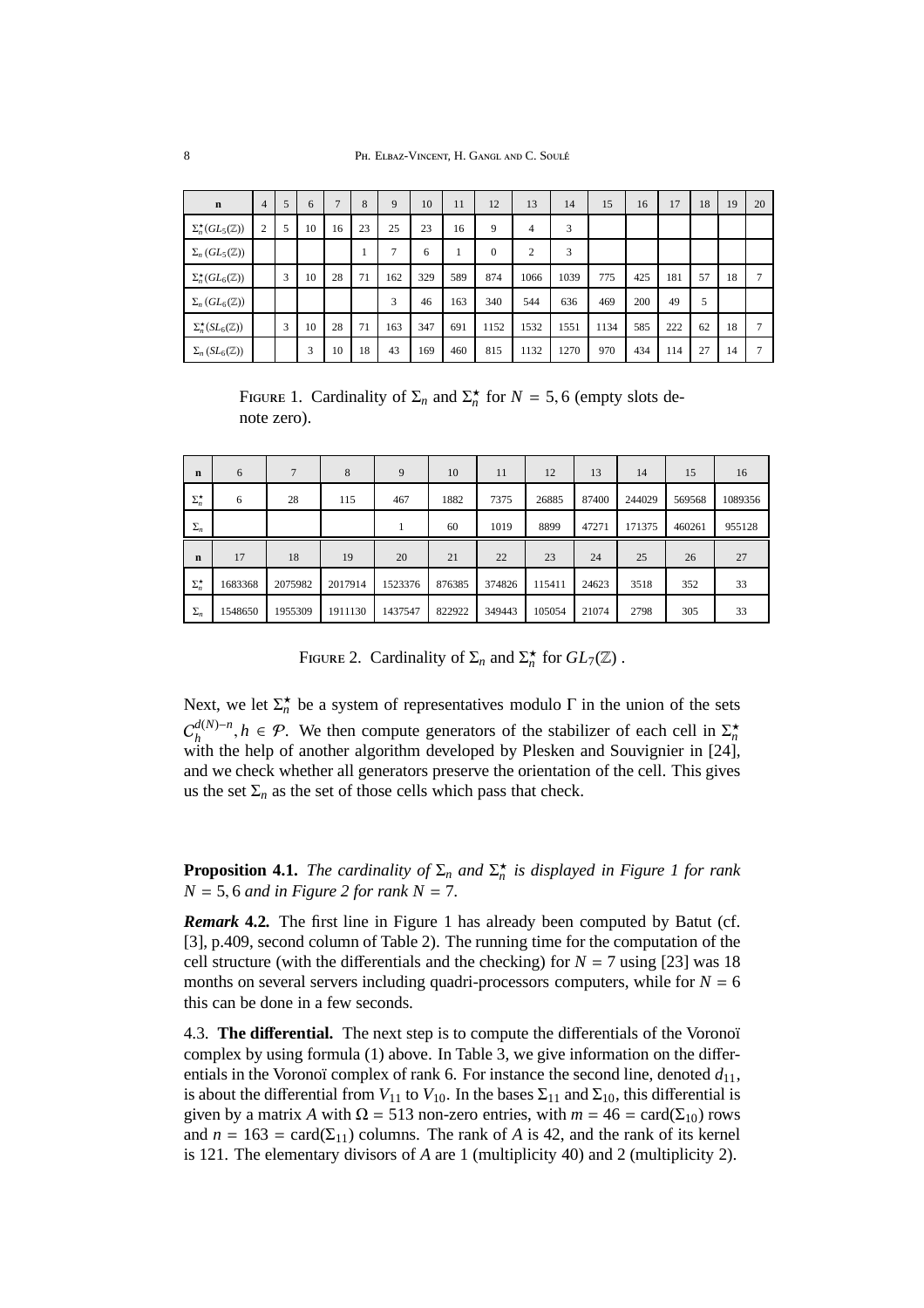| Α     | Ω | $\boldsymbol{n}$ | $\mathfrak{m}$ | rank | ker | elementary divisors |
|-------|---|------------------|----------------|------|-----|---------------------|
| $d_4$ |   |                  |                |      |     |                     |
| $d_5$ |   |                  |                |      |     | 101                 |
| $d_6$ |   |                  |                |      |     |                     |
| $d_7$ | U |                  |                |      |     |                     |
| $d_8$ |   |                  |                |      |     |                     |
| $d_9$ | 2 |                  |                |      |     |                     |

TABLE 1. Results on the rank and elementary divisors of the differentials for  $SL_4(\mathbb{Z})$ .

| А        | Ω  | $\boldsymbol{n}$ | $\boldsymbol{m}$ | rank | ker | elementary divisors |
|----------|----|------------------|------------------|------|-----|---------------------|
| $d_8$    | 0  |                  | 0                | 0    |     |                     |
| $d_{9}$  | 2  |                  |                  |      | 6   | 1(1)                |
| $d_{10}$ | 18 | 6                |                  |      |     | 1(4), 2(1)          |
| $d_{11}$ | 5  |                  | 6                |      | 0   |                     |
| $d_{12}$ | 0  | 0                |                  | 0    | 0   |                     |
| $d_{13}$ | 0  | 2                | 0                | 0    | 2   |                     |
| $d_{14}$ |    | 3                | 2                | 2    |     | 5(1), 15(1)         |

Table 2. Results on the rank and elementary divisors of the differentials for  $GL_5(\mathbb{Z})$ .

The cases of  $SL_4(\mathbb{Z})$ ,  $GL_5(\mathbb{Z})$  and  $SL_6(\mathbb{Z})$  are treated in Table 1, Table 2 and Table 4, respectively.

Our results on the differentials in rank 7 are shown in Table 5. While the matrices are sparse, they are not sparse enough for efficient computation. They have a poor conditioning with some dense columns or rows (this is a consequence of the fact that the complex is not simplicial and non-simplicial cells can have a large number of non-trivial intersections with the faces). We have obtained full information on the rank of the differentials. For the computation of the elementary divisors complete results have been obtained in the case of matrices of  $d_n$  except for  $n = 19$ . For this case, the computational cost is currently too high. The computations have required a full year on a parallel computer (including checking). For  $n = 19$  alone, the computational cost is equivalent to 3 CPU-years on a current processor. See [8, 33] for a detailed description of the computations.

4.4. **The homology of the Voronoï complexes.** From the computation of the differentials, we can determine the homology of Voronoï complex. Recall that if we have a complex of free abelian groups

$$
\cdots \to \mathbb{Z}^{\alpha} \stackrel{f}{\to} \mathbb{Z}^{\beta} \stackrel{g}{\to} \mathbb{Z}^{\gamma} \to \cdots
$$

with *f* and *g* represented by matrices, then the homology is

 $\ker(g)/\mathrm{Im}(f) \cong \mathbb{Z}/d_1\mathbb{Z} \oplus \cdots \oplus \mathbb{Z}/d_\ell\mathbb{Z} \oplus \mathbb{Z}^{\beta-\mathrm{rank}(f)-\mathrm{rank}(g)},$ 

where  $d_1, \ldots, d_\ell$  are the elementary divisors of the matrix of *f*.

We deduce from Tables 1–5 the following result on the homology of the Voronoï complex.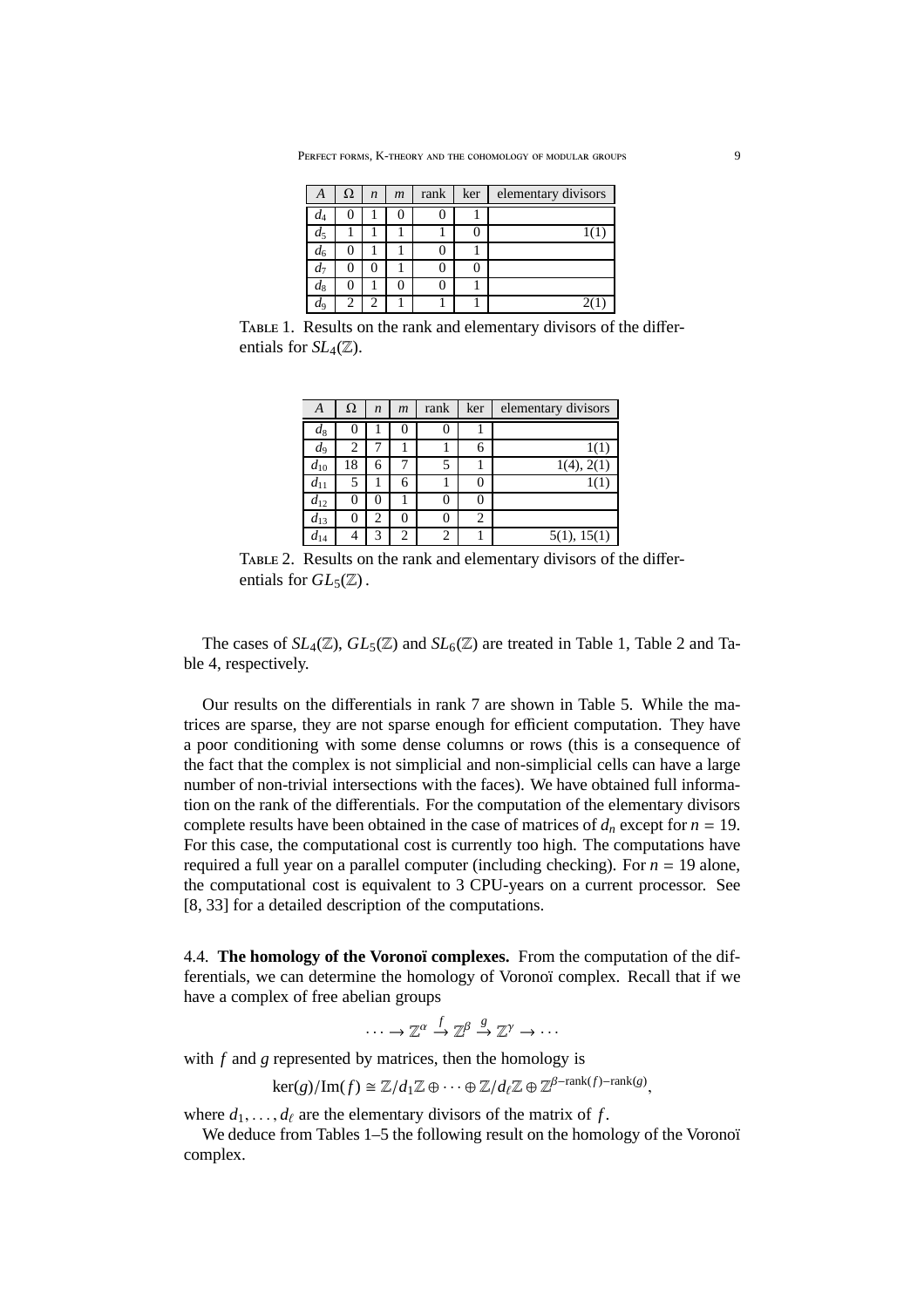| A        | Ω    | $\boldsymbol{n}$ | $\boldsymbol{m}$ | rank | ker            | elementary divisors                    |
|----------|------|------------------|------------------|------|----------------|----------------------------------------|
| $d_{10}$ | 17   | 46               | 3                | 3    | 43             | 1(3)                                   |
| $d_{11}$ | 513  | 163              | 46               | 42   | 121            | 1(40), 2(2)                            |
| $d_{12}$ | 2053 | 340              | 163              | 120  | 220            | 1(120)                                 |
| $d_{13}$ | 4349 | 544              | 340              | 220  | 324            | 1(217), 2(3)                           |
| $d_{14}$ | 6153 | 636              | 544              | 324  | 312            | 1(320), 2(1), 6(2), 12(1)              |
| $d_{15}$ | 5378 | 469              | 636              | 312  | 157            | 1(307), 2(3), 60(2)                    |
| $d_{16}$ | 2526 | 200              | 469              | 156  | 44             | 1(156)                                 |
| $d_{17}$ | 597  | 49               | 200              | 44   | 5              | $\overline{1(41)}$ , 3(1), 6(1), 36(1) |
| $d_{18}$ | 43   | 5                | 49               | 5    | $\overline{0}$ | 1(5)                                   |

TABLE 3. Results on the rank and elementary divisors of the differentials for  $GL_6(\mathbb{Z})$ .

| A        | Ω     | $\boldsymbol{n}$ | $\boldsymbol{m}$ | rank | ker | elementary divisors                     |
|----------|-------|------------------|------------------|------|-----|-----------------------------------------|
| $d_7$    | 12    | 10               | 3                | 3    | 7   | 1(3)                                    |
| $d_8$    | 48    | 18               | 10               | 7    | 11  | 1(7)                                    |
| $d_{9}$  | 140   | 43               | 18               | 11   | 32  | 1(11)                                   |
| $d_{10}$ | 613   | 169              | 43               | 32   | 137 | 1(32)                                   |
| $d_{11}$ | 2952  | 460              | 169              | 136  | 324 | 1(129), 2(6), 6(1)                      |
| $d_{12}$ | 7614  | 815              | 460              | 323  | 492 | $\overline{1(318)}$ , 2(3), 4(2)        |
| $d_{13}$ | 12395 | 1132             | 815              | 491  | 641 | 1(491)                                  |
| $d_{14}$ | 14966 | 1270             | 1132             | 641  | 629 | 1(637), 3(3), 12(1)                     |
| $d_{15}$ | 12714 | 970              | 1270             | 629  | 341 | $\overline{1(621)}$ , 2(5), 6(1), 60(2) |
| $d_{16}$ | 6491  | 434              | 970              | 339  | 95  | 1(338), 2(1)                            |
| $d_{17}$ | 1832  | 114              | 434              | 95   | 19  | 1(92), 3(2), 18(1)                      |
| $d_{18}$ | 257   | 27               | 114              | 19   | 8   | 1(17), 2(2)                             |
| $d_{19}$ | 62    | 14               | 27               | 8    | 6   | 1(7), 10(1)                             |
| $d_{20}$ | 28    | 7                | 14               | 6    | 1   | 1(1), 3(4), 504(1)                      |

TABLE 4. Results on the rank and elementary divisors of the differentials for  $SL_6(\mathbb{Z})$ .

**Theorem 4.3.** *The non-trivial homology of the Voronoï complexes associated to*  $GL_N(\mathbb{Z})$  *with*  $N = 5, 6$  *modulo*  $S_5$  *is given by:* 

$$
H_n(\text{Vor}_{GL_5(\mathbb{Z})}) \cong \mathbb{Z}, \quad \text{if } n = 9, 14,
$$
  

$$
H_n(\text{Vor}_{GL_5(\mathbb{Z})}) \cong \mathbb{Z}, \quad \text{if } n = 10, 11, 15,
$$

*while in the case*  $SL_6(\mathbb{Z})$  *we get, modulo*  $S_7$ *, that* 

$$
H_n(\text{Vor}_{SL_6(\mathbb{Z})}) \cong \begin{cases} \mathbb{Z}, & \text{if } n = 10, 11, 12, 20, \\ \mathbb{Z}^2, & \text{if } n = 15 \,. \end{cases}
$$

*Furthermore, for*  $N = 7$  *we get, modulo*  $S_7$ *, that* 

$$
H_n(\text{Vor}_{GL_7(\mathbb{Z})}) \cong \begin{cases} \mathbb{Z} & \text{if } n = 12, 13, 18, 22, 27, \\ 0 & \text{otherwise.} \end{cases}
$$

Notice that, if *N* is odd,  $SL_N(\mathbb{Z})$  and  $GL_N(\mathbb{Z})$  have the same homology modulo  $S_2$ . Notice also that, for simplicity, in the statement of the theorem we did not use the full information given by the list of elementary divisors in Tables 1–5.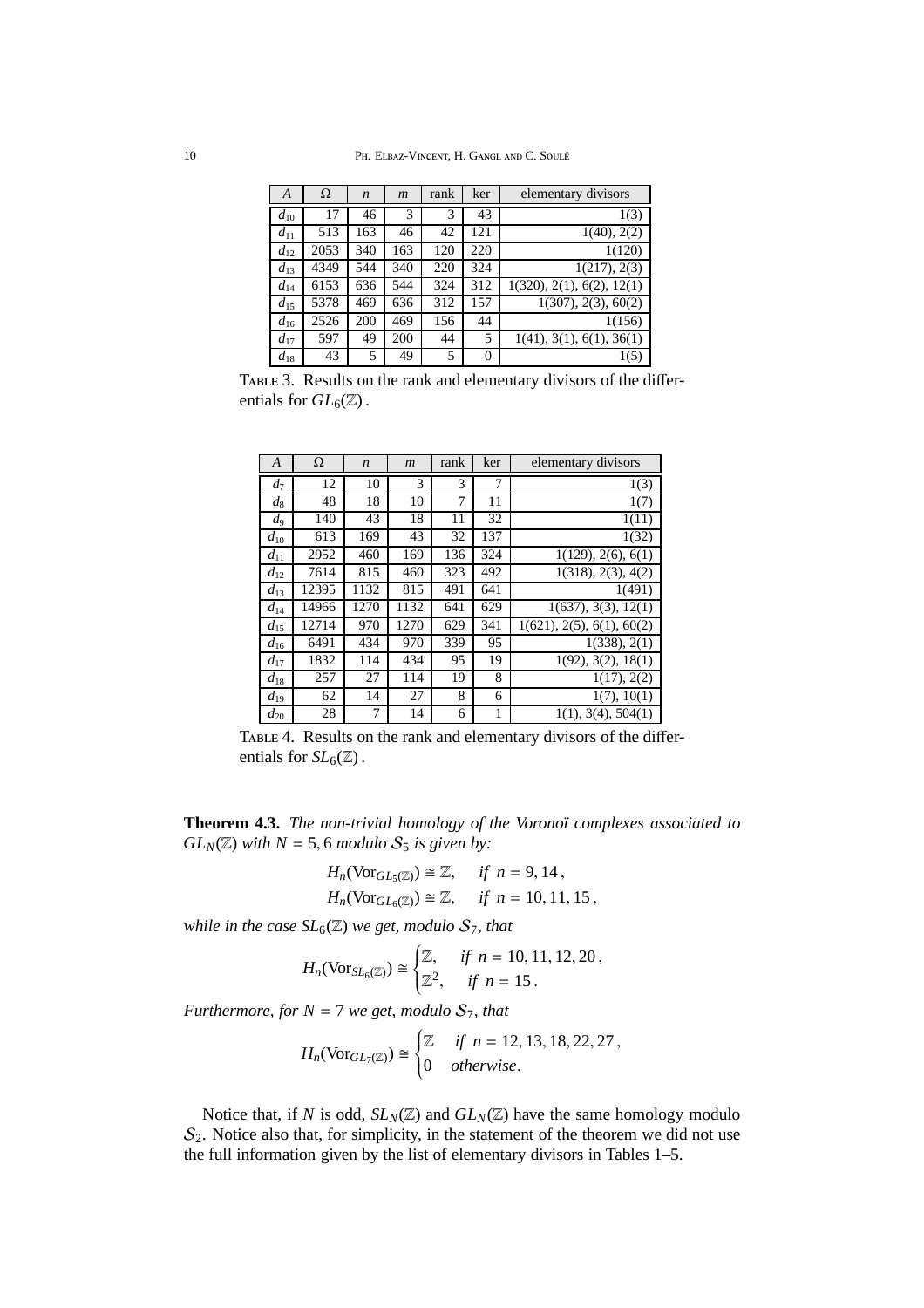| $\boldsymbol{A}$ | Ω        | $\boldsymbol{n}$ | $\mathfrak{m}$ | rank    | ker     | elementary divisors                   |
|------------------|----------|------------------|----------------|---------|---------|---------------------------------------|
| $d_{10}$         | 8        | 60               |                |         | 59      |                                       |
| $d_{11}$         | 1513     | 1019             | 60             | 59      | 960     | 1(59)                                 |
| $d_{12}$         | 37519    | 8899             | 1019           | 960     | 7939    | 1(958), 2(2)                          |
| $d_{13}$         | 356232   | 47271            | 8899           | 7938    | 39333   | 1(7937), 2(1)                         |
| $d_{14}$         | 1831183  | 171375           | 47271          | 39332   | 132043  | $\overline{1}$ (39300), 2 (29), 4 (3) |
| $d_{15}$         | 6080381  | 460261           | 171375         | 132043  | 328218  | 1(131993), 2(46), 12(4)               |
| $d_{16}$         | 14488881 | 955128           | 460261         | 328218  | 626910  | 1(328183), 2(33), 4(1), 12(1)         |
| $d_{17}$         | 25978098 | 1548650          | 955128         | 626910  | 921740  | 1(626857), 2(52), 4(1)                |
| $d_{18}$         | 35590540 | 1955309          | 1548650        | 921740  | 1033569 | 1(921637), 2(100), 42(2), 252(1)      |
| $d_{19}$         | 37322725 | 1911130          | 1955309        | 1033568 | 877562  | 1(1033458), 2(110)                    |
| $d_{20}$         | 29893084 | 1437547          | 1911130        | 877562  | 559985  | 1(877526), 2(33), 6(3)                |
| $d_{21}$         | 18174775 | 822922           | 1437547        | 559985  | 262937  | 1(559895), 2(88), 6(2)                |
| $d_{22}$         | 8251000  | 349443           | 822922         | 262937  | 86506   | 1(262835), 2(98), 4(3), 12(1)         |
| $d_{23}$         | 2695430  | 105054           | 349443         | 86505   | 18549   | 1(86488), 2(12), 6(3), 42(1), 84(1)   |
| $d_{24}$         | 593892   | 21074            | 105054         | 18549   | 2525    | 1(18544), 2(4), 4(1)                  |
| $d_{25}$         | 81671    | 2798             | 21074          | 2525    | 273     | 1(2507), 2(18)                        |
| $d_{26}$         | 7412     | 305              | 2798           | 273     | 32      | 1(258), 2(7), 6(7), 36(1)             |
| $d_{27}$         | 600      | 33               | 305            | 32      | 1       | 1(23), 2(4), 28(3), 168(1), 2016(1)   |

Table 5. Results on the rank and elementary divisors of the differentials for  $GL_7(\mathbb{Z})$ , middle entries are cited from the thesis of A. Urbanska [33]. The elementary divisors for  $d_{19}$  were computed by B. Boyer and J.-G. Dumas using refinements of the techniques described in [8].

4.5. **Mass formulae for the Voronoï complex.** Let  $\chi(SL_N(\mathbb{Z}))$  be the virtual Euler characteristic of the group  $SL_N(\mathbb{Z})$ . It can be computed in two ways. First, the mass formula in [7] gives

$$
\chi(SL_N(\mathbb{Z})) = \sum_{\sigma \in E} (-1)^{\dim(\sigma)} \frac{1}{|\Gamma_{\sigma}|} = \sum_{n=N}^{d(N)} (-1)^n \sum_{\sigma \in \Sigma_n^{\star}} \frac{1}{|\Gamma_{\sigma}|},
$$

where *E* is a family of representatives of the cells of the Voronoï complex of rank *N* modulo the action of  $SL_N(\mathbb{Z})$ , and  $\Gamma_{\sigma}$  is the stabilizer of  $\sigma$  in  $SL_N(\mathbb{Z})$ . Second, by a result of Harder [14], we know that

$$
\chi(SL_N(\mathbb{Z}))=\prod_{k=2}^N \zeta(1-k)\,,
$$

hence  $\chi(SL_N(\mathbb{Z})) = 0$  if  $N \ge 3$ .

A non-trivial check of our computations is to test the compatibility of these two formulas, and the corresponding check for rank  $N = 5$  had been performed by Batut (cf. [3], where a proof of an analogous statement, for any *N*, but instead pertaining to *well-rounded* forms, which in our case are precisely the ones in  $\Sigma_{\bullet}^{\star}$ , is attributed to Bavard [4]).

If we add together the terms  $\frac{1}{|\Gamma_{\sigma}|}$  for cells  $\sigma$  of the same dimension to a single term, then we get for  $N = 6$ , starting with the top dimension,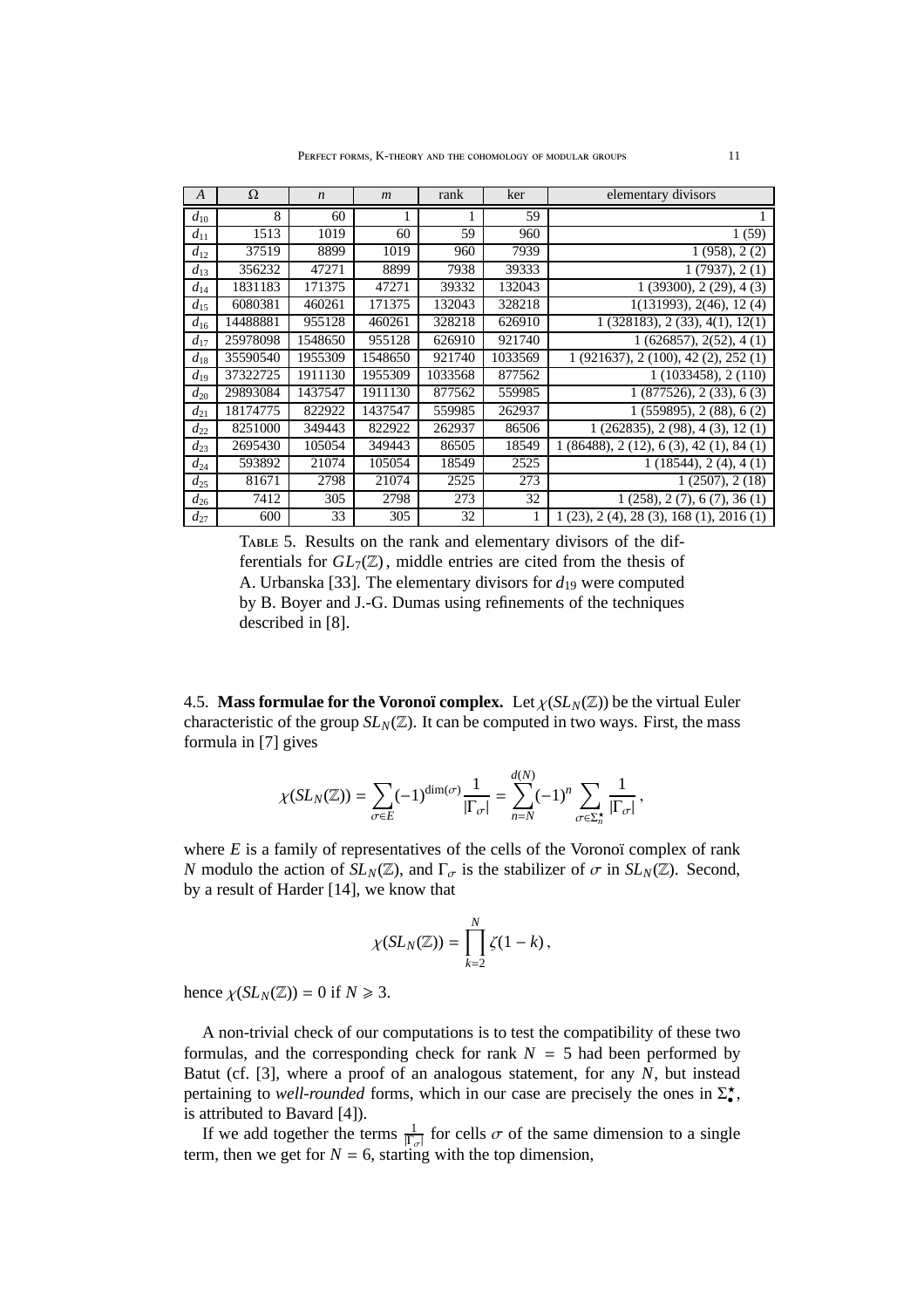|                               | 45047            | 10633 | 6425          | 12541    |          |  |  |  |  |  |
|-------------------------------|------------------|-------|---------------|----------|----------|--|--|--|--|--|
|                               | 1451520          | 11520 | 576           | 192      |          |  |  |  |  |  |
| 7438673                       | 3841271          | 9238  | 266865        | 14205227 | 14081573 |  |  |  |  |  |
| 34560                         | 8640             | 15    | 448           | 34560    | 69120    |  |  |  |  |  |
|                               | 205189<br>830183 |       | 61213<br>1169 |          |          |  |  |  |  |  |
|                               | 11520<br>11520   |       | 20736<br>3840 | 1008     | 2880     |  |  |  |  |  |
| $=\chi(SL_6(\mathbb{Z}))=0$ . |                  |       |               |          |          |  |  |  |  |  |

For  $N = 7$  we obtain similarly

| 290879               | 13994381               | 31815503                      | 1362329683            |             | 6986939119            |
|----------------------|------------------------|-------------------------------|-----------------------|-------------|-----------------------|
| 107520<br>7902421301 | 103680<br>340039739981 | 13824                         | 69120<br>174175928729 |             | 69120<br>132108094091 |
| 23040<br>27016703389 | 414720                 | 13463035571                   | 120960<br>14977461287 |             | 69120<br>22103821919  |
| 13824                |                        | 8640                          | 15360                 |             | 46080                 |
| 8522164169           | 17886026827            |                               | 1764066533            | 101908213   | 12961451              |
| 46080                | 322560<br>10538393     | 162617                        | 138240<br>721         | 46080<br>43 | 46080                 |
|                      | 414720                 | 103680                        | 11520                 | 32256       |                       |
|                      |                        | $=\chi(SL_7(\mathbb{Z}))=0$ . |                       |             |                       |

### 5. Explicit homology classes

# 5.1. **Equivariant fundamental classes.**

**Theorem 5.1.** *The top homology group*  $H_{d(N)}(\text{Vor}_{SL_N(\mathbb{Z})}\otimes\mathbb{Q})$  *has dimension 1. When*  $N = 4$ , 5, 6 *or* 7, *it is represented by the cycle* 

$$
\sum_{\sigma} \frac{1}{|\Gamma_{\sigma}|} [\sigma],
$$

*where* σ *runs through the perfect forms of rank N and the orientation of each cell is inherited from the one of XN*/Γ*.*

*Proof.* The first assertion is clear since, by (3) above and (6) below we have

$$
H_{d(N)}(\text{Vor}_{SL_N(\mathbb{Z})}\otimes\mathbb{Q})\cong H_{d(N)-N+1}(SL_N(\mathbb{Z}), St_N\otimes\mathbb{Q})\cong H^0(SL_N(\mathbb{Z}),\mathbb{Q})\cong\mathbb{Q}.
$$

In order to prove the second claim, write the differential between codimension 0 and codimension 1 cells as a matrix *A* of size  $n_1 \times n_0$ , with  $n_i = \sum_{d(N)-i}(\Gamma)$  denoting the number of codimension *i* cells in the Voronoï cell complex. It can be checked that in each of the  $n_1$  rows of  $A$  there are precisely two non-zero entries. Moreover, the absolute value of the  $(i, j)$ -th entry of *A* is equal to the quotient  $|\Gamma_{\sigma_j}|/|\Gamma_{\tau_i}|$  (and *integer*), where  $\sigma_j \in \Sigma_{d(N)}(\Gamma)$  and  $\tau_i \in \Sigma_{d(N)-1}(\Gamma)$ . Finally, one can multiply some columns by −1 (which amounts to changing the orientation of the corresponding codimension 0 cell) in such a way that each row has exactly one positive and one negative entry.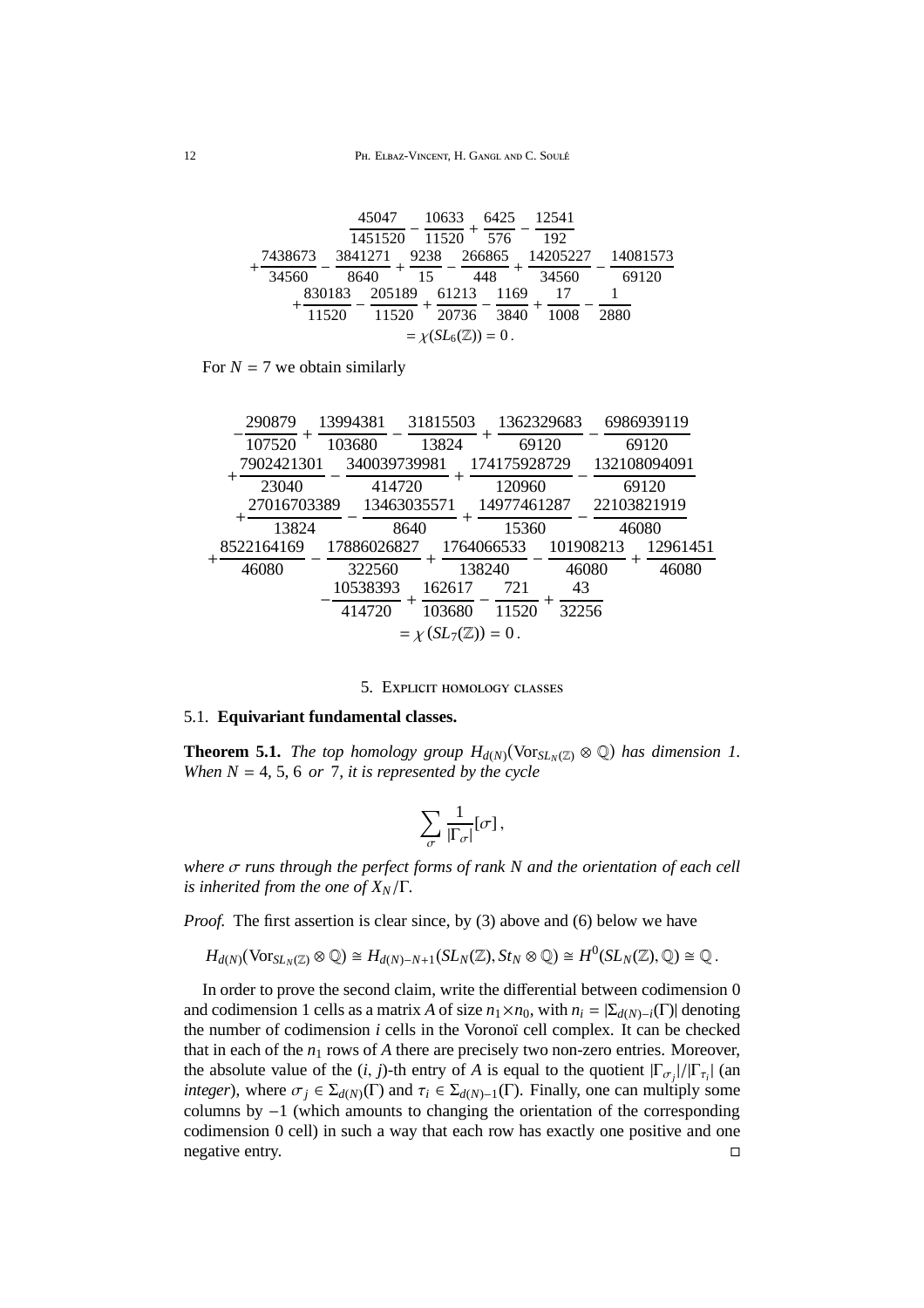*Example* 5.2. For  $N = 5$  the differential matrix  $d_{14}$  (cf. Table 2) between codimension 0 and codimension 1 is given by

$$
\begin{pmatrix} 40 & 0 & -15 \ 40 & -15 & 0 \end{pmatrix},
$$

so the kernel is generated by  $(3, 8, 8) = 11520 \left( \frac{1}{3840}, \frac{1}{1440}, \frac{1}{1440} \right)$  $\frac{1}{1440}$ , while the orders of the three automorphism groups are 3840, 1440 and 1440, respectively.

*Example* 5.3*.* Similarly, the differential  $d_{20}$  :  $V_{20} \rightarrow V_{19}$  for rank  $N = 6$  (cf. Table 3) is represented by the matrix

|          | 0              | 96   | 0  |       |      | $-21$ <sup>-</sup> |  |
|----------|----------------|------|----|-------|------|--------------------|--|
| 3240     | 0              | 0    | 0  | $-21$ | 0    | 0                  |  |
| 0        | 0              | 1440 | 0  | 0     | $-3$ | 0                  |  |
| $\theta$ | 0              | 0    | 18 | 0     | -6   | 0                  |  |
| 12960    | 0              | 0    | 0  | 0     | 12   | 0                  |  |
| $-3240$  | 0              | 0    | 9  | 0     | 0    | 0                  |  |
| 0        | $-360$         | 0    |    | 0     | 0    | 0                  |  |
| $-4320$  | 0              | 0    | 12 | 0     | 0    | 0                  |  |
| 0        | 0              | 960  | -6 | 0     | 0    | 0                  |  |
| 0        | $-216$         | 96   | 0  | 0     | 0    | 0                  |  |
| -45      | 45             | 0    | 0  | 0     | 0    | 0                  |  |
| $-2592$  | $\overline{0}$ | 1152 | 0  | 0     | 0    | 0                  |  |
| $-3240$  | 0              | 1440 | 0  | 0     | 0    | 0                  |  |
| $-432$   | 0              | 192  | 0  |       |      | 0                  |  |

Its kernel is generated by

(28, 28, 63, 10080, 4320, 30240, 288)

while the orders of the corresponding automorphism groups are, respectively,

103680, 103680, 46080, 288, 672, 96, 10080 ,

and we note that  $28 \cdot 103680 = 63 \cdot 46080 = 10080 \cdot 288 = 4320 \cdot 672 = 30240 \cdot 96$ .

5.2. An explicit non-trivial homology class for rank  $N = 5$ . The integer kernel of the  $7 \times 1$ -matrix of  $d_9$  for  $GL_5(\mathbb{Z})$ , given by  $(0, 0, 0, 0, -1, 0, 1)$ , is spanned by the image of  $d_{10}$  (the latter being given, up to permutation of rows and columns, by the transpose of the matrix (4) below), together with  $(2, 1, -1, -1, -1, 1, 1)$ . The latter vector therefore provides the coefficients of a non-trivial homology class in  $H_9(\text{Vor}_{GL_5(\mathbb{Z})}) \cong H^5(GL_5(\mathbb{Z}), \mathbb{Z})$  (modulo  $S_5$ ), given as a linear combination of cells (in terms of minimal vectors) as follows:

> $2\varphi([e_1, e_2, \bar{e}_{23}, \bar{e}_{13}, e_3, \bar{e}_{34}, \bar{e}_{14}, \bar{e}_{45}, \bar{e}_{35}, \bar{e}_{25}])$  $+ \varphi([\mathit{e}_1, \mathit{e}_2, \mathit{e}_3, \mathit{e}_4, \mathit{e}_{24}, \mathit{e}_{34}, \mathit{e}_5, \mathit{e}_{15}, \mathit{e}_{35}, \mathit{e}_{1245}])$  $-\varphi([e_1, \bar{e}_{12}, e_2, \bar{e}_{23}, e_3, \bar{e}_{34}, \bar{e}_{14}, \bar{e}_{45}, \bar{e}_{35}, \bar{e}_{25}])$ − ϕ [*e*1, *e*2, *e*3, *e*4, *e*14, *e*24, *e*34, *e*5, *e*35, *e*1245]  $-\varphi([e_1, \bar{e}_{12}, e_2, \bar{e}_{13}, e_3, \bar{e}_{14}, e_4, u, \bar{e}_{45}, v])$  $+ \varphi([\mathit{e}_1, \mathit{e}_2, \mathit{e}_3, \mathit{e}_{14}, \mathit{e}_{24}, \mathit{e}_{34}, \mathit{e}_5, \mathit{e}_{15}, \mathit{e}_{35}, \mathit{e}_{1245}])$  $+ \varphi([e_1, e_2, e_3, e_4, e_{24}, e_{34}, e_{25}, e_{35}, e_{1245}, e_{1345}]).$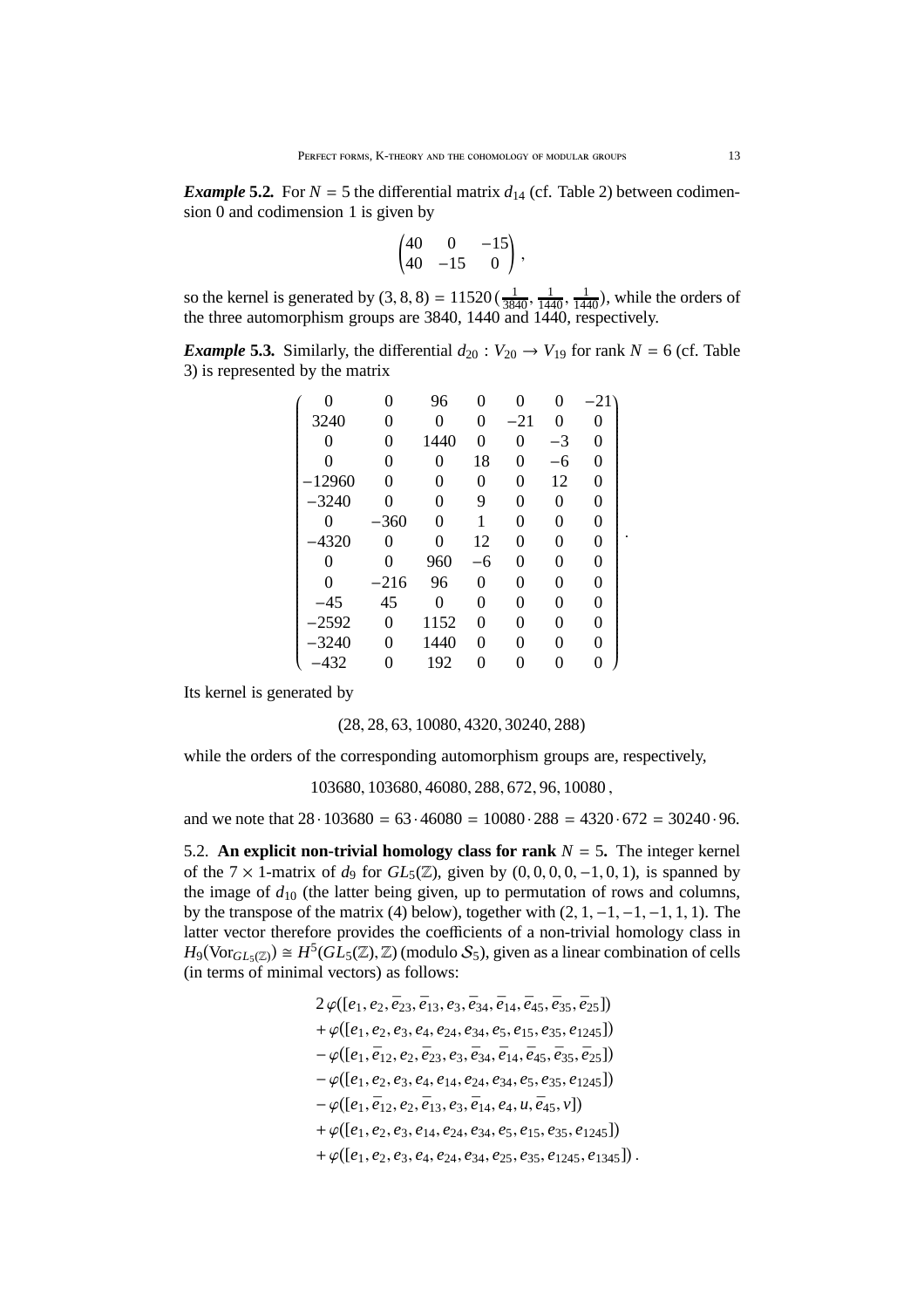where we denote the standard basis vectors in  $\mathbb{R}^5$  by  $e_i$ , and we put  $e_{ij} = e_i + e_j$ ,  $\bar{e}_{ij} = -e_i + e_j$  and  $e_{ijk\ell} = e_i + e_j + e_k + e_\ell$ , as well as  $u = e_5 - e_1 - e_4$  and  $v = e_5 - e_2 - e_3$ .

#### 6. SPLITTING OFF THE VORONOÏ COMPLEX VOT<sub>N</sub> FROM VOT<sub>N+1</sub> FOR SMALL N

In this section, we will be concerned with  $\Gamma = GL_N(\mathbb{Z})$  only and we adopt the notation  $\Sigma_n(N) = \Sigma_n(GL_N(\mathbb{Z}))$  for the sets of representatives.

6.1. **Inflating well-rounded forms.** Let *A* be the symmetric matrix attached to a form *h* in  $C_N^*$ . Suppose the cell associated to *A* is *well-rounded*, i.e., its set of minimal vectors  $S = S(A)$  spans the underlying vector space  $\mathbb{R}^N$ . Then we can associate to it a form  $\tilde{h}$  with matrix  $\tilde{A} = \begin{pmatrix} A & 0 \\ 0 & m \end{pmatrix}$ 0 *m*(*A*) ! in  $C_{N+1}^*$ , where  $m(A)$ denotes the minimum positive value of *A* on  $\mathbb{Z}^N$ . The set  $\tilde{S}$  of minimal vectors of  $\tilde{A}$ contains the ones from *S*, each vector being extended by an  $(N + 1)$ -th coordinate 0. Furthermore,  $\tilde{S}$  contains the additional minimal vectors  $\pm e_{N+1} = \pm (0, \ldots, 0, 1)$ , and hence it spans  $\mathbb{R}^{N+1}$ , i.e.,  $\tilde{A}$  is well-rounded as well. In the following, we will call forms like  $\tilde{A}$  as well as their associated cells *inflated*.

The stabilizer of *h* in  $GL_N(\mathbb{Z})$  thereby embeds into the one of  $\tilde{h}$  inside  $GL_{N+1}(\mathbb{Z})$ (at least modulo  $\pm$ Id) under the usual stabilization map.

Note that, by iterating the same argument *r* times, *A* induces a well-rounded form also in  $\Sigma^*(N+r)$  which, for  $r \ge 2$ , does not belong to  $\Sigma^*(N+r)$  since there is an obvious orientation-reversing automorphism of the inflated form, given by the permutation which swaps the last two coordinates.

# 6.2. **The case**  $N = 5$ .

**Theorem 6.1.** *The complex*  $\text{Vor}_{GL_5(\mathbb{Z})}$  *is isomorphic to a direct factor of*  $\text{Vor}_{GL_6(\mathbb{Z})}$ *, with degrees shifted by 1.*

*Proof.* The Voronoï complex of  $GL_5(\mathbb{Z})$  can be represented by the following weighted graph with levels

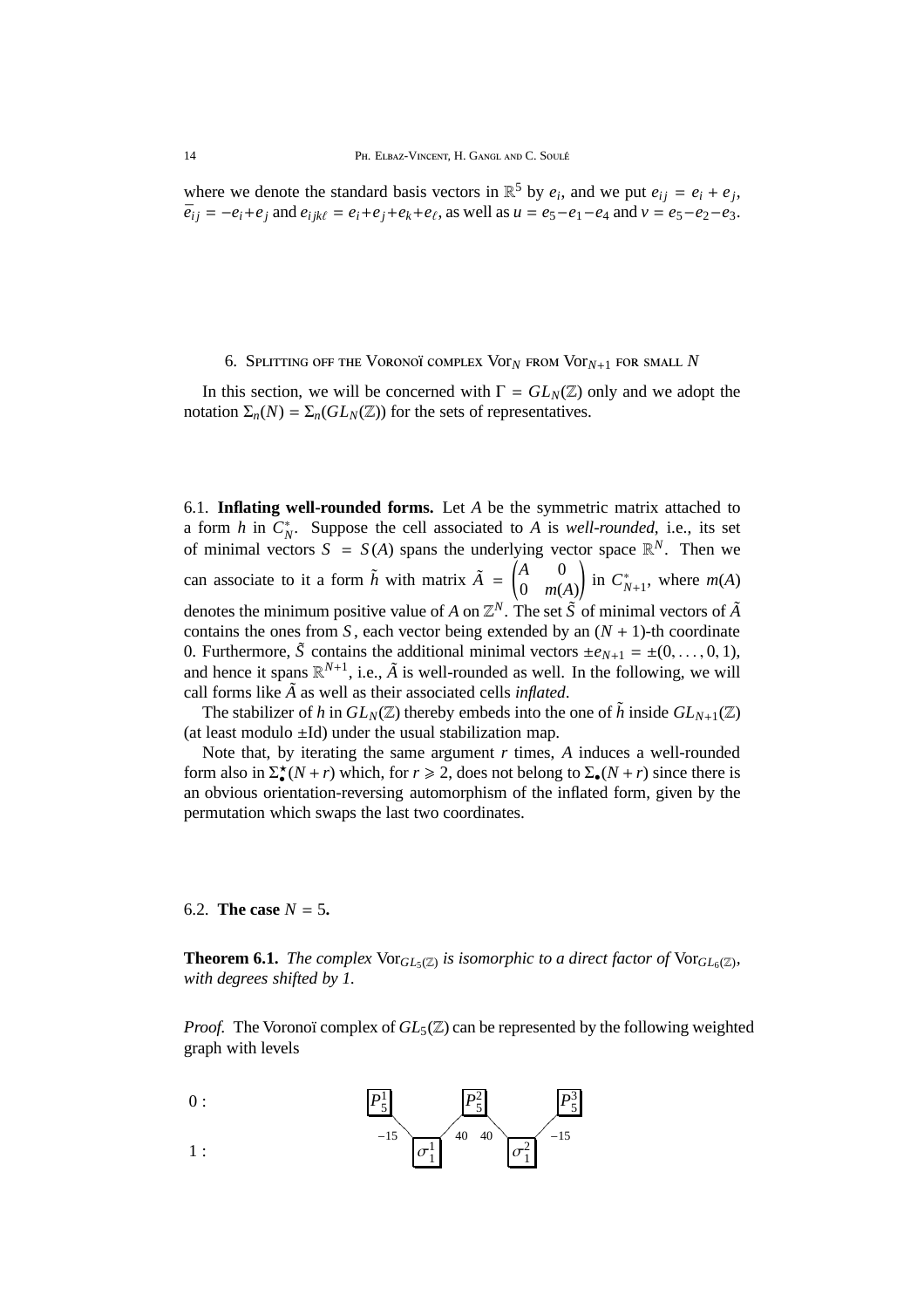

Here the nodes in line *j* (marked on the left) represent the elements in  $\Sigma_{d(N)-j}(5)$ , i.e. we have 3, 2, 0, 1, 6, 7 and 1 cells in codimensions 0, 1, 2, 3, 4, 5 and 6, respectively, and arrows show incidences of those cells, while numbers attached to arrows give the corresponding incidence multiplicities. Since entering the multiplicities relating codimensions 4 and 5 would make the graph rather unwieldy, we give them instead in terms of the matrix corresponding to the differential  $d_{10}$  connecting dimension 10 to 9 (columns refer, in this order, to  $\sigma_5^1, \ldots, \sigma_5^7$ , while rows refer to  $\sigma_4^1, \ldots, \sigma_4^6$ 

(4) 
$$
\begin{pmatrix}\n-5 & 0 & -5 & 0 & -1 & 0 & 0 \\
0 & -2 & 0 & 2 & -2 & 0 & 0 \\
2 & -2 & 1 & 0 & 0 & 0 & 0 \\
0 & 0 & 2 & 1 & 0 & 0 & 0 \\
-1 & -2 & 1 & 0 & 1 & 0 & 0 \\
0 & 4 & 0 & 0 & 0 & -1 & -1\n\end{pmatrix}.
$$

As is apparent from the picture, there are two connected components in that graph. The corresponding graph for  $GL_6(\mathbb{Z})$  has three connected components, two of which are "isomorphic" (as weighted graphs with levels) to the one above for  $GL_5(\mathbb{Z})$ , except for a shift in codimension by 5 (e.g. codimension 0 cells in  $\Sigma_{\bullet}(5)$ correspond to codimension 5 cells in  $\Sigma_{\bullet}(6)$ , i.e. a shift in dimension by 1.

In fact, it is possible, after appropriate coordinate transformations, to identify the minimal vectors (viewed up to sign) of any given cell in the two inflated components of  $\Sigma_{\bullet}(6)$  alluded to above with the minimal vectors of another cell which is inflated from one in  $\Sigma_{\bullet}(5)$ , except precisely *one* minimal vector (up to sign) which is *fixed* under the stabilizer of the cell.

Let us illustrate this correspondence for the top-dimensional cell  $\sigma$  of the perfect form  $P_5^1 \in \Sigma_{14}(5)$ , also denoted  $P(5, 1)$  in [15] and  $D_5$  in [19], with the list  $m(P_5^1)$ of minimal vectors given already at the end of §5.2.

Using the algorithm described in §4.1, the corresponding inflated cell  $\tilde{\sigma}$  in  $\Sigma_{15}(6)$ can be found to be, in terms of its 21 minimal vectors of the perfect form  $P_6^1$  in Jaquet's notation (see [15] and §5.2 for the full list  $m(P_6^1)$ ),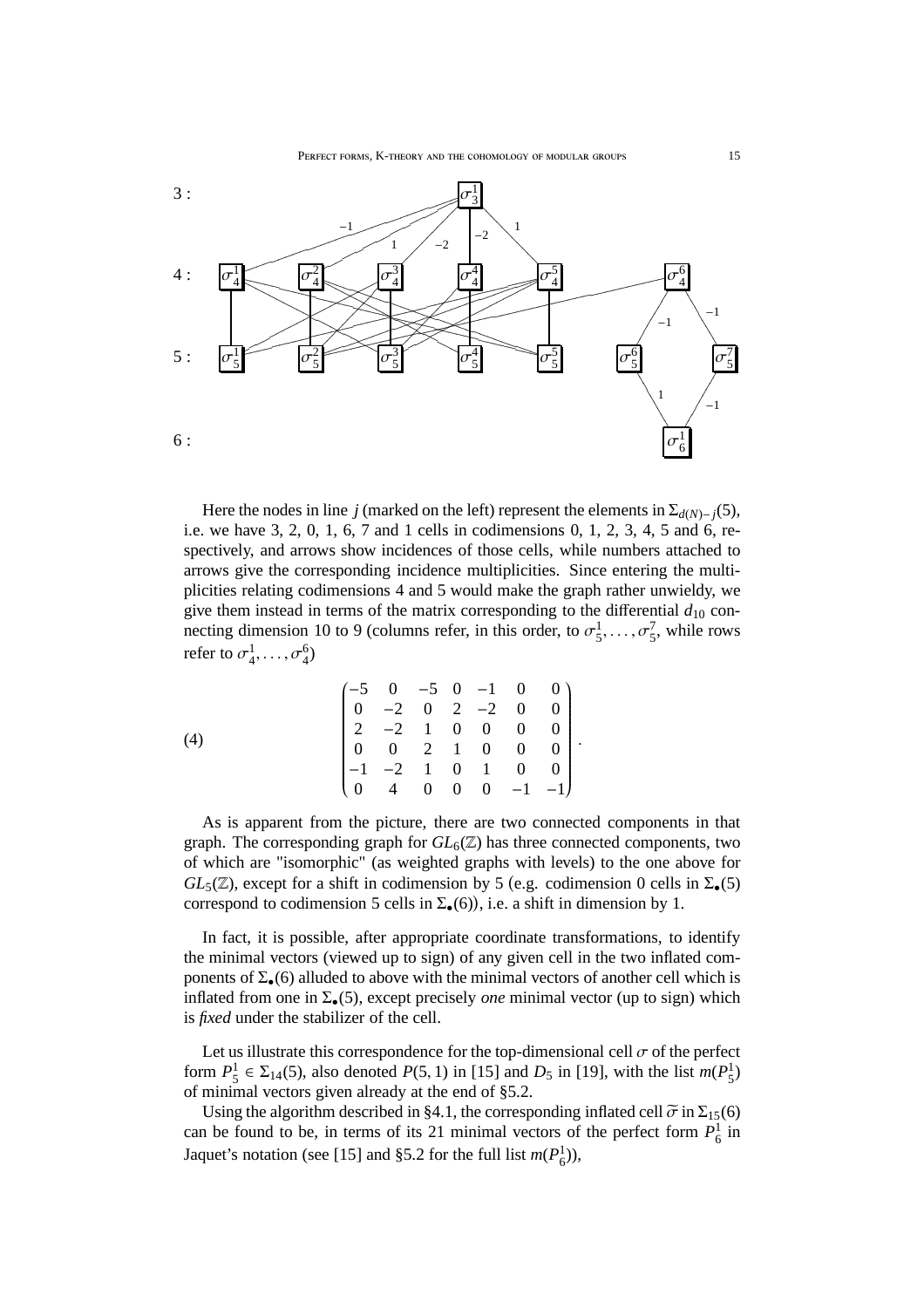|             |  |  |  |  |  |  |  |  | $v_1$ $v_2$ $v_4$ $v_5$ $v_{10}$ $v_{12}$ $v_{13}$ $v_{14}$ $v_{16}$ $v_{17}$ $v_{18}$ $v_{22}$ $v_{24}$ $v_{25}$ $v_{26}$ $v_{27}$ $v_{29}$ $v_{33}$ $v_{34}$ $v_{35}$ $v_{36}$ |  |
|-------------|--|--|--|--|--|--|--|--|----------------------------------------------------------------------------------------------------------------------------------------------------------------------------------|--|
|             |  |  |  |  |  |  |  |  |                                                                                                                                                                                  |  |
|             |  |  |  |  |  |  |  |  | 1 -1 0 -1 0 0 0 -1 1 1 0 1 1 0 1 0 0 1 0 0 1                                                                                                                                     |  |
| $0 \quad 1$ |  |  |  |  |  |  |  |  | $-1$ 0 0 0 -1 0 1 0 1 1 0 1 0 1 0 0 1 0 1                                                                                                                                        |  |
|             |  |  |  |  |  |  |  |  | 0 0 1 1 0 -1 0 0 -1 0 0 -1 0 0 -1 -1 0 -1 -1 0 -1                                                                                                                                |  |
|             |  |  |  |  |  |  |  |  | 0 0 0 0 1 0 0 0 -1 -1 -1 0 0 0 -1 -1 -1 0 0 0 -1                                                                                                                                 |  |
|             |  |  |  |  |  |  |  |  |                                                                                                                                                                                  |  |
|             |  |  |  |  |  |  |  |  |                                                                                                                                                                                  |  |
|             |  |  |  |  |  |  |  |  |                                                                                                                                                                                  |  |

The transformation

|  | $\begin{pmatrix} 0 & -1 & -1 & 0 & 0 & 0 \\ 0 & 0 & -1 & 0 & -1 & -1 \\ 0 & 0 & 0 & 1 & 0 & 1 \\ 0 & 0 & 0 & 1 & 0 & 0 \\ 0 & 0 & 1 & -1 & 0 & 0 \\ -1 & -1 & -1 & 0 & -1 & 0 \end{pmatrix}$ |  |  |
|--|----------------------------------------------------------------------------------------------------------------------------------------------------------------------------------------------|--|--|
|  |                                                                                                                                                                                              |  |  |

sends  $v_1$  to  $(0, 0, 0, 0, 0, 1)$  and sends each of the other vectors to the corresponding one of the form  $(v, 0)$  where *v* is the corresponding minimal vector for  $P_5^1$  (in the order given above).

One can verify that the other two perfect forms  $P_5^2$  and  $P_5^3$  (denoted by Voronoï *A*<sub>5</sub> and  $\varphi$ <sub>2</sub>, respectively) give rise to a corresponding inflated cell in  $\Sigma$ <sub>15</sub>(6) in a similar way.

Concerning the cells of *positive* codimension in  $\Sigma_{\bullet}(5)$ , it turns out that these all have a representative which is a facet in  $\sigma$ . Furthermore, the matrix  $\gamma$  induces an isomorphism from the subcomplex of  $\Sigma_{\bullet}(6)$  spanned by  $\widetilde{\sigma}$  and all its facets to the complex obtained by inflation, as in §6.1 above, from the complex spanned by  $\sigma_5$ and all its facets. Finally, one can verify that the cells attached to  $P_5^2$  and  $P_5^3$  $\frac{3}{5}$  are conjugate, after inflation, to cells in  $\Sigma_{15}(6)$ , and that the differentials for  $\text{Vor}_{GL_5}$  and  $\text{Vor}_{GL_6}$  agree on these. This ends the proof of the theorem.

6.3. **Other cases.** A similar situation holds for  $\Sigma_{\bullet}(3)$  and  $\Sigma_{\bullet}(4)$ , but as  $\Sigma_{\bullet}(3)$  consists of a single cell only, the picture is far less significant.

For  $N = 4$ , there is only one cell leftover in  $\Sigma_{\bullet}(4)$ , in fact in  $\Sigma_{6}(4)$ , and it is already inflated from  $\Sigma_5(3)$ . Hence its image in  $\Sigma_7^*(5)$  will allow an orientation reversing automorphism and hence will not show up in  $\Sigma_7(5)$ . This illustrates the remark at the end of 6.1.

Finally, for  $N = 6$ , the cells in the third component of the incidence graph for  $GL_6(\mathbb{Z})$  mentioned in the proof of Theorem 6.1 above appear, in inflated form, in the Voronoï complex for  $GL_7(\mathbb{Z})$  which inherits the homology of that component, since in the weighted graph of  $GL_7(\mathbb{Z})$ , which is connected, there is only one incidence of an inflated cell with a non-inflated one. Therefore we do not have a splitting in this case.

#### 7. The Cohomology of modular groups

### 7.1. **Preliminaries.** Recall the following simple fact:

**Lemma 7.1.** Assume that p is a prime and  $g \in GL_N(\mathbb{R})$  has order p. Then  $p \leq$ *N* + 1*.*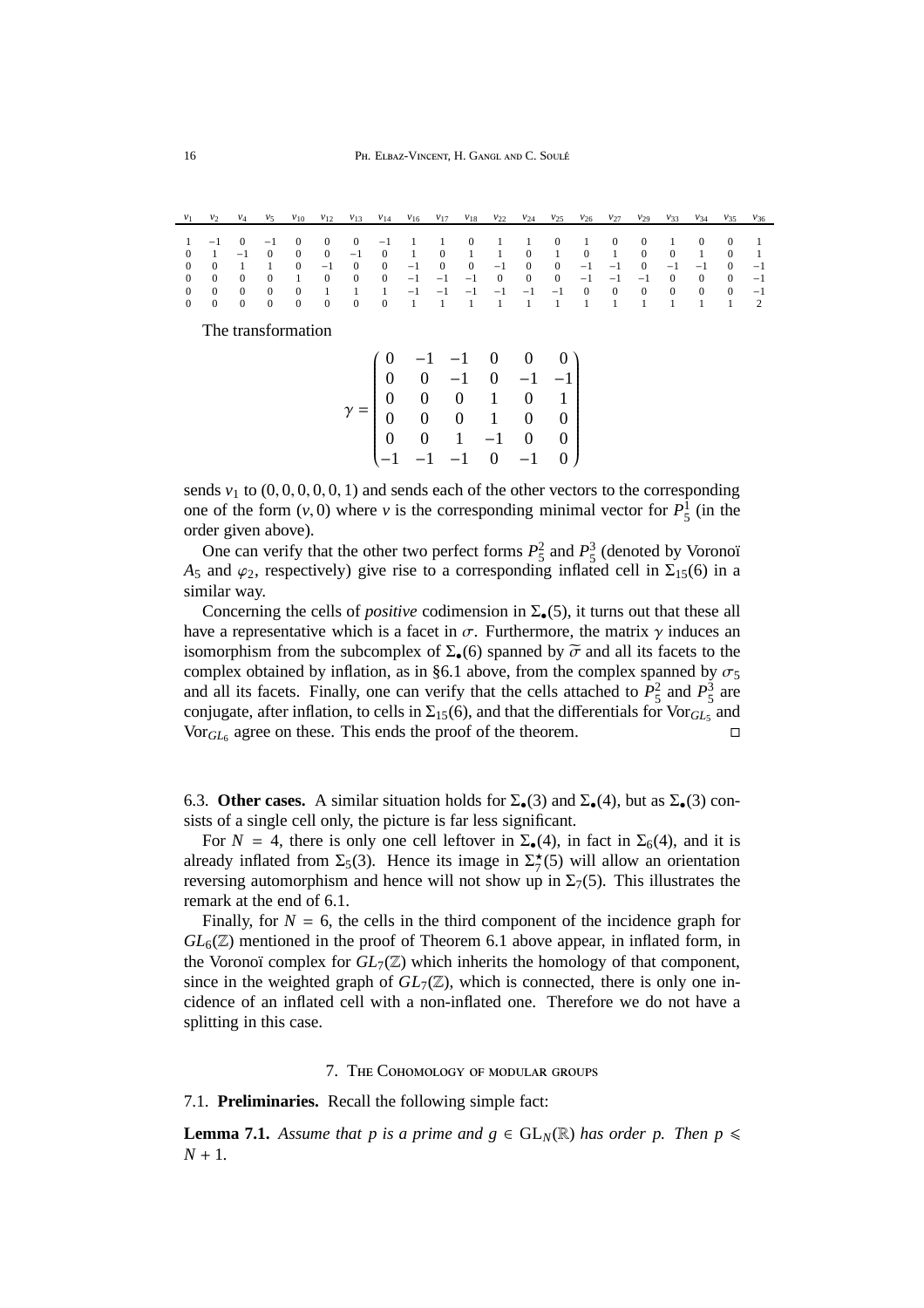*Proof.* The minimal polynomial of *g* is the cyclotomic polynomial  $x^{p-1} + x^{p-2}$  +  $\cdots$  + 1. By the Cayley-Hamilton theorem, this polynomial divides the characteristic polynomial of *g*. Therefore  $p - 1 \le N$ .

We shall also need the following result:

**Lemma 7.2.** *The action of*  $GL_N(\mathbb{R})$  *on the symmetric space*  $X_N$  *preserves its orientation if and only if N is odd.*

*Proof.* The subgroup  $GL_N(\mathbb{R})^+ \subset GL_N(\mathbb{R})$  of elements with positive determinant is the connected component of the identity, therefore it preserves the orientation of  $X_N$ . Any  $g \in GL_N(\mathbb{R})$  which is not in  $GL_N(\mathbb{R})^+$  is the product of an element of  $GL_N(\mathbb{R})^+$  with the diagonal matrix  $\varepsilon = diag(-1, 1, ..., 1)$ , so we just need to check when  $\varepsilon$  preserves the orientation of  $X_N$ . The tangent space  $TX_N$  of  $X_N$  at the origin consists of real symmetric matrices  $m = (m_{ij})$  of trace zero. The action of  $\varepsilon$ is given by  $m \cdot \varepsilon = \varepsilon^t m \varepsilon$  (cf. §2.1) and we get

$$
(m \cdot \varepsilon)_{ij} = m_{ij}
$$

unless  $i = 1$  or  $j = 1$  and  $i \neq j$ , in which case  $(m \cdot \varepsilon)_{ij} = -m_{ij}$ . Let  $\delta_{ij}$  be the matrix with entry 1 in row *i* and column *j*, and zero elsewhere. A basis of  $TX_N$  consists of the matrices  $\delta_{ij} + \delta_{ji}$ ,  $i \neq j$ , together with *N* − 1 diagonal matrices. For this basis, the action of  $\varepsilon$  maps  $N-1$  vectors  $v$  to their opposite  $-v$  and fixes the other ones. The lemma follows.

7.2. **Borel**/**Serre duality.** According to Borel and Serre ([6], Thm. 11.4.4 and Thm. 11.5.1), the group  $\Gamma = SL_N(\mathbb{Z})$  or  $GL_N(\mathbb{Z})$  is a virtual duality group with dualizing module

$$
H^{\nu(N)}(\Gamma,\mathbb{Z}[\Gamma])=\mathrm{St}_N\otimes\tilde{\mathbb{Z}},
$$

where  $v(N) = N(N-1)/2$  is the virtual cohomological dimension of  $\Gamma$  and  $\tilde{Z}$  is the orientation module of  $X_N$ . It follows that there is a long exact sequence

$$
(5) \quad \cdots \to H_n(\Gamma, \text{St}_N) \to H^{\nu(N)-n}(\Gamma, \tilde{\mathbb{Z}}) \to \hat{H}^{\nu(N)-n}(\Gamma, \tilde{\mathbb{Z}}) \to H_{n-1}(\Gamma, \text{St}_N) \to \cdots
$$

where  $\hat{H}^*$  is the Farrell cohomology of  $\Gamma$  [11]. From Lemma 7.1 and the Brown spectral sequence ([7], X (4.1)) we deduce that  $\hat{H}^*(\Gamma, \tilde{Z})$  lies in  $\mathcal{S}_{N+1}$ . Therefore

(6) 
$$
H_n(\Gamma, \text{St}_N) \equiv H^{\nu(N)-n}(\Gamma, \tilde{\mathbb{Z}}), \text{ modulo } \mathcal{S}_{N+1}.
$$

When *N* is odd, then  $GL_N(\mathbb{Z})$  is the product of  $SL_N(\mathbb{Z})$  by  $\mathbb{Z}/2$ , therefore

$$
H^m(\mathrm{GL}_N(\mathbb{Z}), \mathbb{Z}) \equiv H^m(\mathrm{SL}_N(\mathbb{Z}), \mathbb{Z}), \text{ modulo } \mathcal{S}_2.
$$

When *N* is even, then the action of  $GL_N(\mathbb{Z})$  on  $\tilde{\mathbb{Z}}$  is given by the sign of the determinant (see Lemma 7.2) and Shapiro's lemma gives

(7) 
$$
H^m(\mathrm{SL}_N(\mathbb{Z}),\mathbb{Z})=H^m(\mathrm{GL}_N(\mathbb{Z}),M),
$$

with

$$
M = \operatorname{Ind}_{\operatorname{SL}_N(\mathbb{Z})}^{\operatorname{GL}_N(\mathbb{Z})} \mathbb{Z} \equiv \mathbb{Z} \oplus \mathbb{\tilde{Z}}, \text{ modulo } \mathcal{S}_2.
$$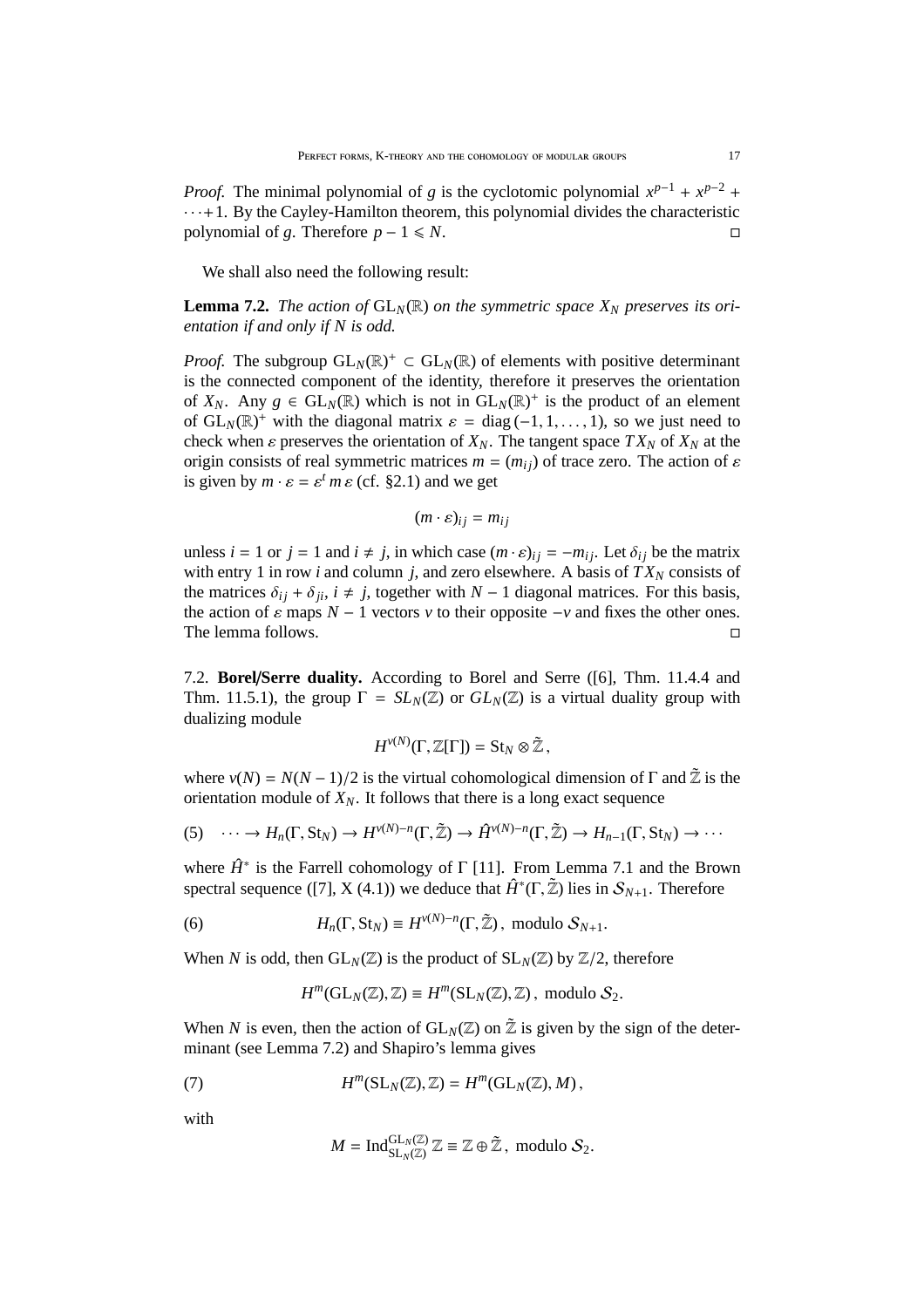7.3. **The cohomology of modular groups.** When  $\Gamma = SL_N(\mathbb{Z})$  or  $GL_N(\mathbb{Z})$ , where *N*  $\leq$  7, we know *H<sup>m</sup>*(Γ,  $\tilde{Z}$ ) by combining (3) (end of §3.4), Theorem 4.3 and (6). As shown above, this allows us to compute the cohomology of Γ with trivial coefficients. The results are given in Theorem 7.3 below.

**Theorem 7.3.** (i) *Modulo*  $S_5$  *we have* 

$$
H^m(SL_5(\mathbb{Z}), \mathbb{Z}) = \begin{cases} \mathbb{Z} & \text{if } m = 0, 5, \\ 0 & \text{otherwise.} \end{cases}
$$

(ii) *Modulo* S<sup>7</sup> *we have*

$$
H^m(GL_6(\mathbb{Z}), \mathbb{Z}) = \begin{cases} \mathbb{Z} & \text{if } m = 0, 5, 8, \\ 0 & \text{otherwise,} \end{cases}
$$

*and*

$$
H^{m}(SL_6(\mathbb{Z}), \mathbb{Z}) = \begin{cases} \mathbb{Z}^2 & \text{if } m = 5, \\ \mathbb{Z} & \text{if } m = 0, 8, 9, 10, \\ 0 & \text{otherwise.} \end{cases}
$$

(iii) *Modulo* S<sup>7</sup> *we get that*

$$
H^m(SL_7(\mathbb{Z}), \mathbb{Z}) = \begin{cases} \mathbb{Z} & \text{if } m = 0, 5, 9, 14, 15, \\ 0 & \text{if } 1 \le m \le 20. \end{cases}
$$

For the proof of the final statement on integral cohomology (modulo  $S_7$ ) we use the fact that there are no primes  $p > 7$  that divide the elementary divisors of the corresponding differentials or the order of the stabilizer of a cell in Σ27−*m*.

**Remark 7.4.** Morita asks in [21] whether the class of infinite order in  $H^5(GL_5(\mathbb{Z}), \mathbb{Z})$ survives in the cohomology of the group of outer automorphisms of the free group of rank six.

*Remark* 7.5. It was shown by A. Borel [5] that, for *N* large enough,  $H^5(SL_N(\mathbb{Z}),\mathbb{Q})$ has dimension one. In view of Theorem 7.3 it is tempting to believe that the restriction map from  $H^5(SL_N(\mathbb{Z}), \mathbb{Q})$  to  $H^5(SL_5(\mathbb{Z}), \mathbb{Q})$  is an isomorphism. We have been unable to show that. An analogous statement holds for  $H^9(SL_N(\mathbb{Z}), \mathbb{Q})$ . Theorem 7.3 suggests that the non-trivial cohomology class already occurs when  $N = 6$  and 7, i.e., in the "non-stable range".

8. Homology of modular groups with coefficients in the Steinberg module

In this section we compute some homology groups of  $GL_N(\mathbb{Z})$  with coefficients the Steinberg module. Note that, when  $N \ge 1$ , the group  $H_0(GL_N(\mathbb{Z}), St_N)$  vanishes [19].

**Theorem 8.1.** (i) *Modulo*  $S_2$  *we have* 

(8) 
$$
H_3(GL_3(\mathbb{Z}), St_3) \cong \mathbb{Z}
$$

*and*

(9)  $H_3(GL_4(\mathbb{Z}), St_4) \cong \mathbb{Z}$ .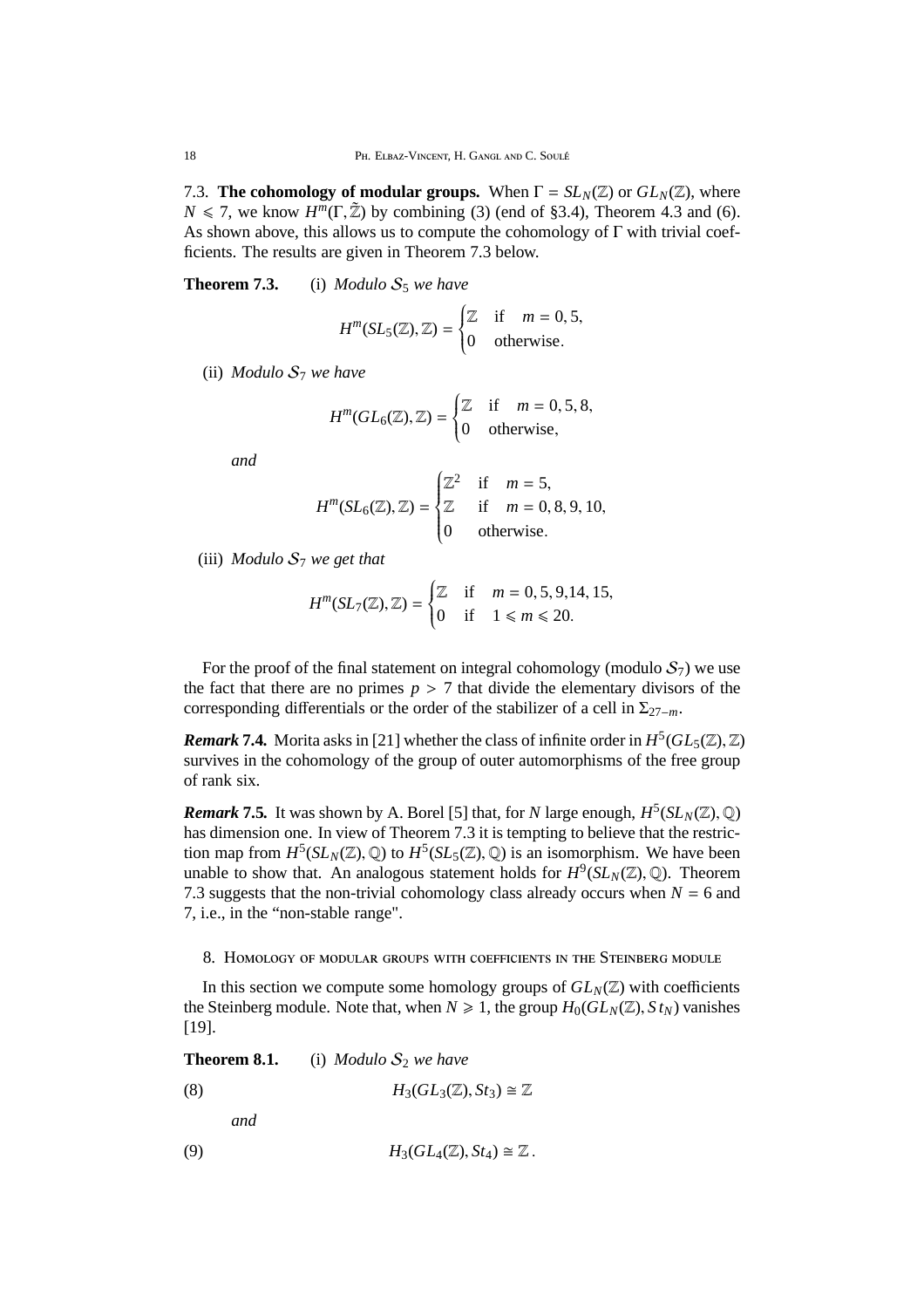(ii) *The following groups lie in*  $S_2$ *:* 

$$
H_4(GL_2(\mathbb{Z}), St_2), \t H_5(GL_2(\mathbb{Z}), St_2),H_4(GL_3(\mathbb{Z}), St_3),H_2(GL_4(\mathbb{Z}), St_4),H_1(GL_5(\mathbb{Z}), St_5), \t H_2(GL_5(\mathbb{Z}), St_5),H_1(GL_6(\mathbb{Z}), St_6).
$$

(iii) *The groups*  $H_2(GL_6(\mathbb{Z}), St_6)$  *and*  $H_1(GL_7(\mathbb{Z}), St_7)$  *lie in*  $S_5$ *.* 

In order to prepare for the proof, we first compute several terms in the spectral sequence  $E_{pq}^1$  of §3.2. This is done in five lemmas, dealing with  $GL_4(\mathbb{Z})$ ,  $GL_5(\mathbb{Z})$ ,  $GL_6(\mathbb{Z})$  (separating the cases  $p + q = 6$  and  $p + q = 7$ ) and  $GL_7(\mathbb{Z})$ , respectively. We will show that the  $E^1$  terms of the respective equivariant spectral sequences, in the desired ranges, are all zero modulo some torsion classes (mostly  $S_2$ ) which will allow us to deduce the claims. The general strategy is as follows: if *G* is the stabilizer of a cell, we will construct the maximal normal subgroup *H* of *G* which acts trivially on the cell. The quotient  $G/H$  will be in  $S_2$ . Hence, using the Lyndon/Hochschild/Serre spectral sequence (denoted LHS in the remaining of the paper), the computation of the homology of *G* with coefficients in  $\mathbb{Z}$  (i.e.,  $\mathbb{Z}$ ) endowed with the *G*-action on the cell) will be reduced to the computation of the homology of *H* with trivial coefficients. It will result that, in general, the corresponding homology groups lie in  $S_2$ . We start by giving two general lemma, with straightforward proofs, that will be systematically used in our arguments.

**Lemma 8.2.** *Let*  $\Gamma$  *be a subgroup of*  $GL_N(\mathbb{Z})$  *and let*  $\sigma$  *be a cell of*  $\Sigma_n^{\star}(\Gamma)$ *, for some n.* Let  $\Gamma_{\sigma}$  be the stabilizer of the cell  $\sigma$  in  $\Gamma$ . Then there exists a normal subgroup *H* of  $\Gamma_{\sigma}$ , acting trivially on the cell  $\sigma$  and with quotient  $\Gamma_{\sigma}/H$  isomorphic to  $\mathbb{Z}/2$ .

*Proof.* The action on the cell is given by  $\eta$  (see §3.1). It defines a morphism  $\Gamma_{\sigma} \rightarrow$  $\mathbb{Z}/2$  mapping  $\gamma$  to  $\eta(\gamma \cdot \sigma, \sigma)$ . We define *H* to be the kernel of this map.

**Lemma 8.3.** *Consider a short exact sequence of finite groups*

$$
1 \to H \to G \to Q \to 1.
$$

*Assume*  $Q \in S_p$  *for some prime p. Let M be a G-module and k a positive integer. If*  $H_i(H, M) \in S_p$  *for all positive i*  $\leq k$ *, then*  $H_k(G, M) \in S_p$ *.* 

Now, we can compute the relevant parts of the equivariant spectral sequences of §3.2.

**Lemma 8.4.** *The terms*  $E_{5,1}^1$ ,  $E_{4,2}^1$ ,  $E_{3,3}^2$ ,  $E_{4,1}^1$  and  $E_{3,2}^1$  of the equivariant spectral *sequence associated to*  $\Gamma = GL_4(\mathbb{Z})$  *lie in*  $S_2$ *.* 

*Proof.* • *Computation of*  $E_{5,1}^1$ . According to [19], Lemma 3.2, the set  $\Sigma_5^{\star}(SL_4(\mathbb{Z}))$ consists of four cells, denoted  $\sigma_i^5$  ( $i = 2, 3, 4, 5$ ) in op.cit.

The stabilizer of  $\sigma_5^5$  $\frac{5}{5}$  in *PGL*<sub>4</sub>( $\mathbb{Z}$ ) is isomorphic to  $\mathfrak{S}_2 \times \mathfrak{S}_3$  (op.cit., p.121), each factor acting non-trivially on the orientation module of  $\sigma_5^5$  $\frac{5}{5}$ . It follows that  $Stab(\sigma_5^5)$  contains a subgroup isomorphic to  $\mathfrak{S}_3$  and preserving the orientation of  $\sigma_5^5$ . Therefore, modulo  $S_2$ , we get

$$
H_1(Stab(\sigma_5^5), \tilde{\mathbb{Z}}) = H_1(\mathfrak{S}_3, \mathbb{Z}).
$$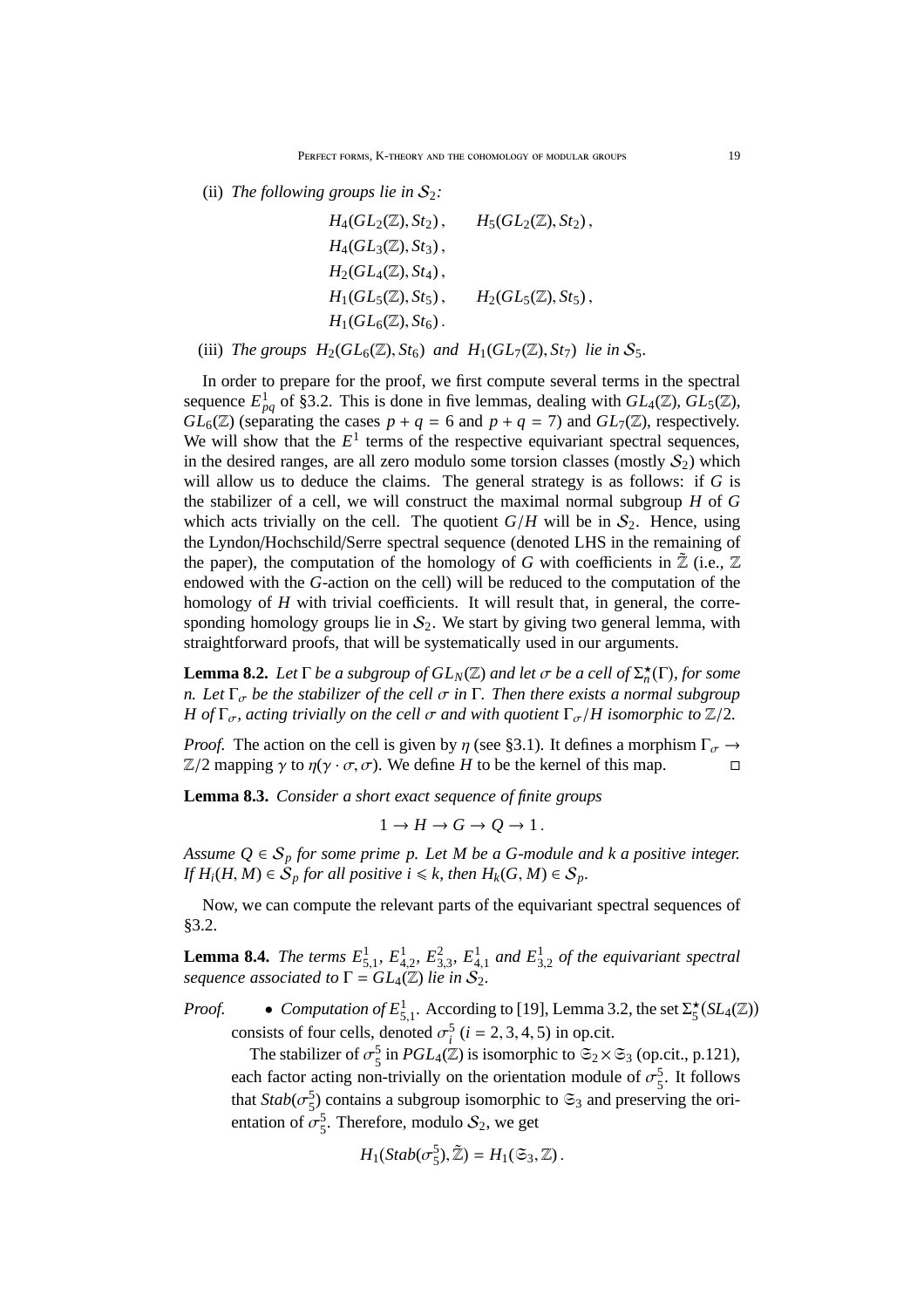From the exact sequence

 $1 \rightarrow \mathbb{Z}/3 \rightarrow \mathfrak{S}_3 \rightarrow \mathbb{Z}/2 \rightarrow 1$ 

we deduce that, modulo  $S_2$ ,

$$
H_1(\mathfrak{S}_3,\mathbb{Z})=H_0(\mathbb{Z}/2,H_1(\mathbb{Z}/3,\mathbb{Z}))=0.
$$

The stabilizer  $Stab(\sigma_4^5)$  in  $GL_4(\mathbb{Z})$  has order 32. Therefore its first homology group lies in  $S_2$ .

The cell  $\sigma_3^5$  of [19] (p.110) has its stabilizer (in  $GL_4(\mathbb{Z})$ ) generated by the matrices

|  |  | $\begin{pmatrix} 0 & 0 & 1 \end{pmatrix}$ |  | $\cdots$ 1 1 $\cdots$ |                |  |  | $(1 \ 0 \ 0 \ 0)$                             |                                                                                                                                                                                                                                                                                                             | $0 \quad 0 \quad 0$ |  |  |
|--|--|-------------------------------------------|--|-----------------------|----------------|--|--|-----------------------------------------------|-------------------------------------------------------------------------------------------------------------------------------------------------------------------------------------------------------------------------------------------------------------------------------------------------------------|---------------------|--|--|
|  |  |                                           |  |                       |                |  |  |                                               | $g_{2,1} = \begin{vmatrix} -1 & -1 & 0 & -1 \\ 0 & 1 & 1 & 1 \end{vmatrix}, g_{2,2} = \begin{vmatrix} 0 & -1 & -2 & -2 \\ 0 & 0 & 0 & 1 \end{vmatrix}, g_{2,3} = \begin{vmatrix} 0 & 1 & 0 & 0 \\ 0 & 0 & 0 & 1 \end{vmatrix}, g_{2,4} = \begin{vmatrix} -1 & -1 & -2 & -2 \\ 0 & 0 & 1 & 0 \end{vmatrix}.$ |                     |  |  |
|  |  |                                           |  |                       |                |  |  |                                               |                                                                                                                                                                                                                                                                                                             |                     |  |  |
|  |  | $0 \quad 0 \quad 0$                       |  | $(0 \t 0 \t 1$        | 0 <sup>1</sup> |  |  | $\begin{pmatrix} 0 & 0 & 1 & 0 \end{pmatrix}$ | $(0 \t 0 \t 1)$                                                                                                                                                                                                                                                                                             |                     |  |  |

Denote by  $G_2$  this group. It is of order  $288 = 2^5 \cdot 3^2$ . All the generators have a non-trivial action on the cell, except  $g_{2,2}$ . Let  $H_2$  be the subgroup of  $G_2$ generated by  $g_{2,1}g_{2,3}$ ,  $g_{2,2}$  and  $g_{2,1}g_{2,4}$ . By construction  $H_2$  acts trivially on the cell. Using GAP, we can check that  $H_2$  is normal in  $G_2$  and the quotient  $G_2/H_2$  is isomorphic to  $\mathbb{Z}/2$ . Furthermore, the derived subgroup of  $H_2$  is isomorphic to  $\mathbb{Z}/6 \times \mathbb{Z}/3$  and its abelianization is isomorphic to  $\mathbb{Z}/4 \times \mathbb{Z}/2$ . As a result  $H_1(G_2, \tilde{Z}) = H_0(\mathbb{Z}/2, H_1(H_2, \tilde{Z})) = H_0(\mathbb{Z}/2, H_1(H_2; \mathbb{Z})) = 0$ mod  $S_2$ .

The last cell to consider is  $\sigma_2^5$ . Let  $G_4$  be the stabilizer of this cell. A set of generators of  $G_4$  is given by the matrices

|  | $g_{4,1}=\begin{pmatrix} -1 & 0 & 0 & 0 \\ 0 & -1 & 0 & 0 \\ 0 & 0 & -1 & 0 \\ 0 & 0 & 0 & -1 \end{pmatrix},\quad g_{4,2}=\begin{pmatrix} 0 & 0 & 0 & 1 \\ 0 & 1 & 0 & 0 \\ 0 & 0 & 1 & 0 \\ 1 & 0 & 0 & 0 \end{pmatrix},$                                       |  |
|--|------------------------------------------------------------------------------------------------------------------------------------------------------------------------------------------------------------------------------------------------------------------|--|
|  | $g_{4,3}=\begin{pmatrix} 1&1&1&1\\ 0&-1&0&-1\\ 0&0&-1&-1\\ 0&0&0&1 \end{pmatrix},\quad g_{4,4}=\begin{pmatrix} 1&0&0&0\\ 0&1&0&0\\ 0&0&1&0\\ -1&-1&-1&-1 \end{pmatrix},\quad g_{4,5}=\begin{pmatrix} 1&0&0&0\\ -1&0&-1&-1\\ -1&-1&0&-1\\ 0&0&0&1 \end{pmatrix}.$ |  |

Its order is  $96 = 2^5 \cdot 3$ . The group  $G_4$  is isomorphic to  $\mathbb{Z}/2 \times \mathbb{Z}/2 \times \mathbb{S}_4$ . Among the generators, only  $g_{4,3}$  and  $g_{4,5}$  have a non-trivial action. The subgroup generated by  $g_{4,1}, g_{4,2}, g_{4,4}, g_{4,3}g_{4,5}$  is normal and isomorphic to  $\mathbb{Z}/2 \times \mathfrak{S}_4$ . Its abelianization is isomorphic to  $\mathbb{Z}/2 \times \mathbb{Z}/2$ . We deduce that  $H_1(G_4, \mathbb{Z}) = H_0(\mathbb{Z}/2, H_1(\mathbb{Z}/2 \times \mathfrak{S}_4, \mathbb{Z})) = 0 \mod S_2$ , and this ends the computations of  $E_{5,1}^1$ .

• *Computation of*  $E_{4,2}^1$  *and*  $E_{4,1}^1$ . According to [19], Lemma 3.2, the set  $\Sigma_4^{\star}(\mathrm{SL}_4(\mathbb{Z}))$  consists of the three cells  $\sigma_2^4$ ,  $\sigma_3^4$  and  $\sigma_4^4$ . The stabilizer of  $\sigma_4^4$ in *PGL*<sub>4</sub>( $\mathbb{Z}$ ) is isomorphic to  $\mathfrak{S}_5$  (op.cit., p.121). Modulo  $S_2$ , the group  $H_2(Stab(\sigma_4^4), \tilde{\mathbb{Z}})$  is thus a quotient of  $H_2(\mathbb{Z}/5, \mathbb{Z}) \oplus H_2(\mathbb{Z}/3, \mathbb{Z}) = 0$ .

Furthermore, the alternating subgroup  $\mathfrak{A}_5 \subset \mathfrak{S}_5$  preserves the orientation of  $\sigma_4^4$  ([19], Lemma 3.4), and it is equal to its commutator subgroup.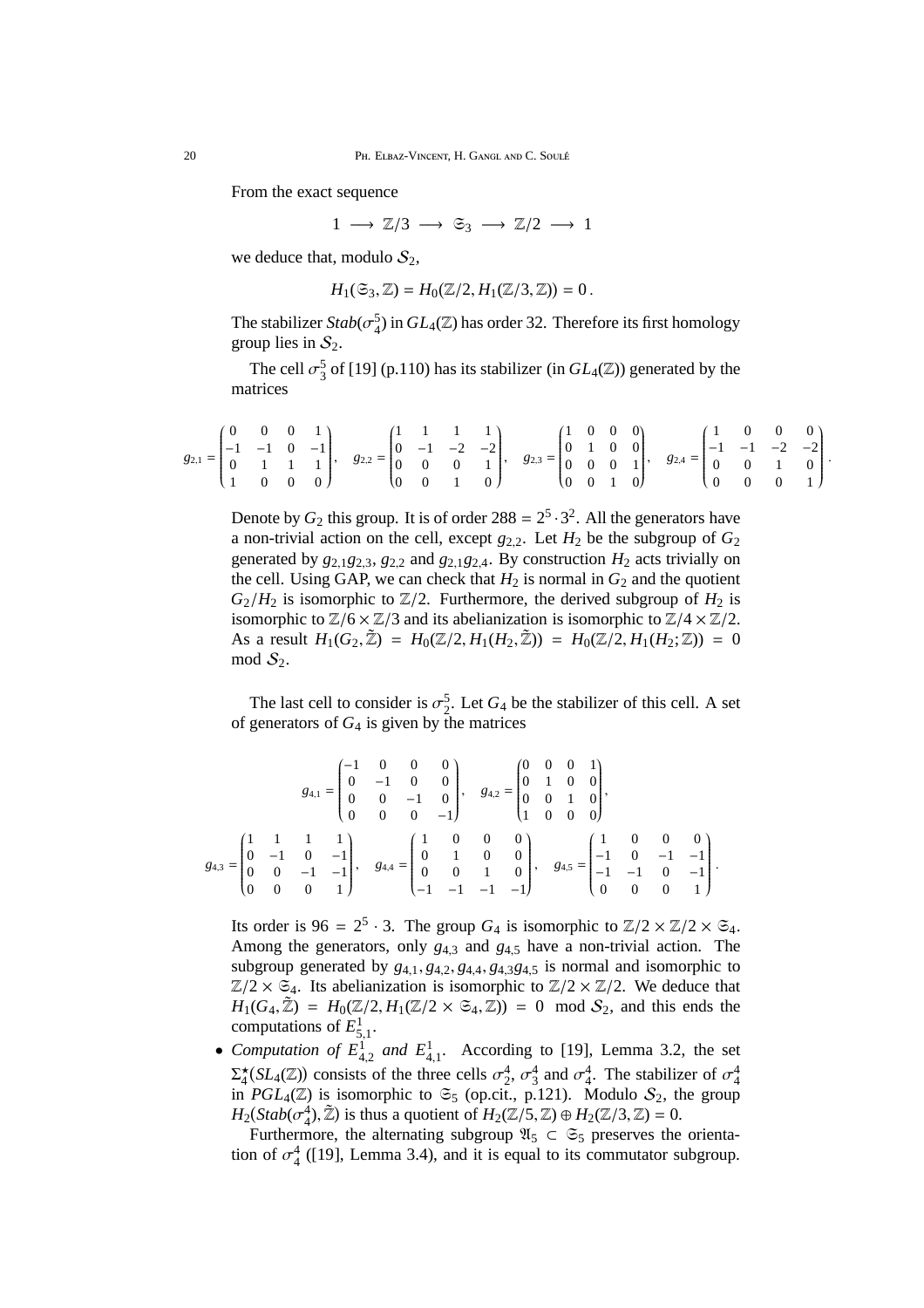Therefore, modulo  $S_2$ ,

$$
H_1(Stab(\sigma_4^4),\tilde{\mathbb{Z}})=H_0(\mathbb{Z}/2,H_1(\mathfrak{A}_5,\mathbb{Z}))=0.
$$

• *Computation of*  $E_{3,3}^2$ . The only cell in  $\Sigma_3^{\star}(GL_4(\mathbb{Z}))$  is the cell  $\sigma_3^3$  of [19], Lemma 3.2. The action of  $Stab(\sigma_3^3)$  on the orientation module is not trivial ([19], Lemma 3.3). According to [30], §3.2, we have

$$
H_3(Stab(\sigma_3^3), \tilde{\mathbb{Z}}) \cong H_3(\mathfrak{A}_4, \mathbb{Z}) = \mathbb{Z}/3
$$

modulo  $S_2$ , and the differential

$$
d^1: H_3(Stab(\sigma_3^4), \tilde{\mathbb{Z}}) \to H_3(Stab(\sigma_3^3), \tilde{\mathbb{Z}})
$$

is surjective. Therefore  $E_{3,3}^2$  lies in  $S_2$ .

• *Computation of*  $E_{3,2}^1$ . Modulo  $S_2$ , we get that  $E_{3,2}^1 = H_2(Stab(\sigma_3^3), \tilde{Z})$  is a quotient of  $H_2(\mathbb{Z}/3, \mathbb{Z}) = 0$ .

$$
\Box
$$

**Lemma 8.5.** *The terms*  $E_{4,1}^1$ ,  $E_{4,2}^1$ ,  $E_{5,1}^1$  and  $E_{6,0}^1$  of the equivariant spectral se*quence associated to*  $\Gamma = GL_5(\mathbb{Z})$  *are zero modulo*  $S_2$ .

- *Proof.* As none of the cells of  $\Sigma_6^*$  has its orientation preserved by the action of its stabilizer (see Fig.1), we have  $E_{6,0}^1 = 0 \mod S_2$ .
	- Computation of  $E_{5,1}^1$ . We need to know the group  $H_1(Stab_\Gamma(\sigma), \tilde{Z})$  for all five cells  $\sigma \in \Sigma_5^{\star}$  (cf. Table 2). Up to equivalence under  $GL_5(\mathbb{Z})$ , these cells are contained in  $\sigma(P_5^2)$ , where  $P_5^2$  is the perfect form of rank 5 described in [20], §6.4 (and mentioned above at the end of §6.2). We will denote these five cells by  $\sigma'_i$  with  $i = 1, \ldots, 5$ .

*Analyzing the cell* σ ′ <sup>'</sup><sub>1</sub>. First, let us describe  $\sigma'_{1}$  $\frac{1}{1}$ . The 15 minimal vectors of  $P_5^2$  are given below, together with their label:

|  |  |  |  |  | 1 2 3 4 5 6 7 8 9 10 11 12 13 14 15 |  |  |
|--|--|--|--|--|-------------------------------------|--|--|
|  |  |  |  |  |                                     |  |  |
|  |  |  |  |  | 1 0 0 0 1 0 0 0 1 0 0 1 1 0 1       |  |  |
|  |  |  |  |  | 0 1 0 0 0 1 0 0 0 1 0 1 0 1 1       |  |  |
|  |  |  |  |  | 0 0 1 0 0 0 1 0 0 0 1 0 1 1 1       |  |  |
|  |  |  |  |  | 0 0 0 1 1 1 1 0 0 0 0 1 1 1 1       |  |  |
|  |  |  |  |  | 0 0 0 0 0 0 0 1 1 1 1 1 1 1 1       |  |  |

The vertices of the cell  $\sigma'_1$  are the forms  $\hat{v}$  where *v* is one of the vectors labelled by 1, 2, 3, 4, 5 and 8. Set  $G_1'$  $y'_1 = Stab<sub>Γ</sub>(\sigma'_1)$  $\binom{1}{1}$ . A set of generators of  $G'_1$  is given by the following six matrices of  $GL_5(\mathbb{Z})$ , of respective order 6,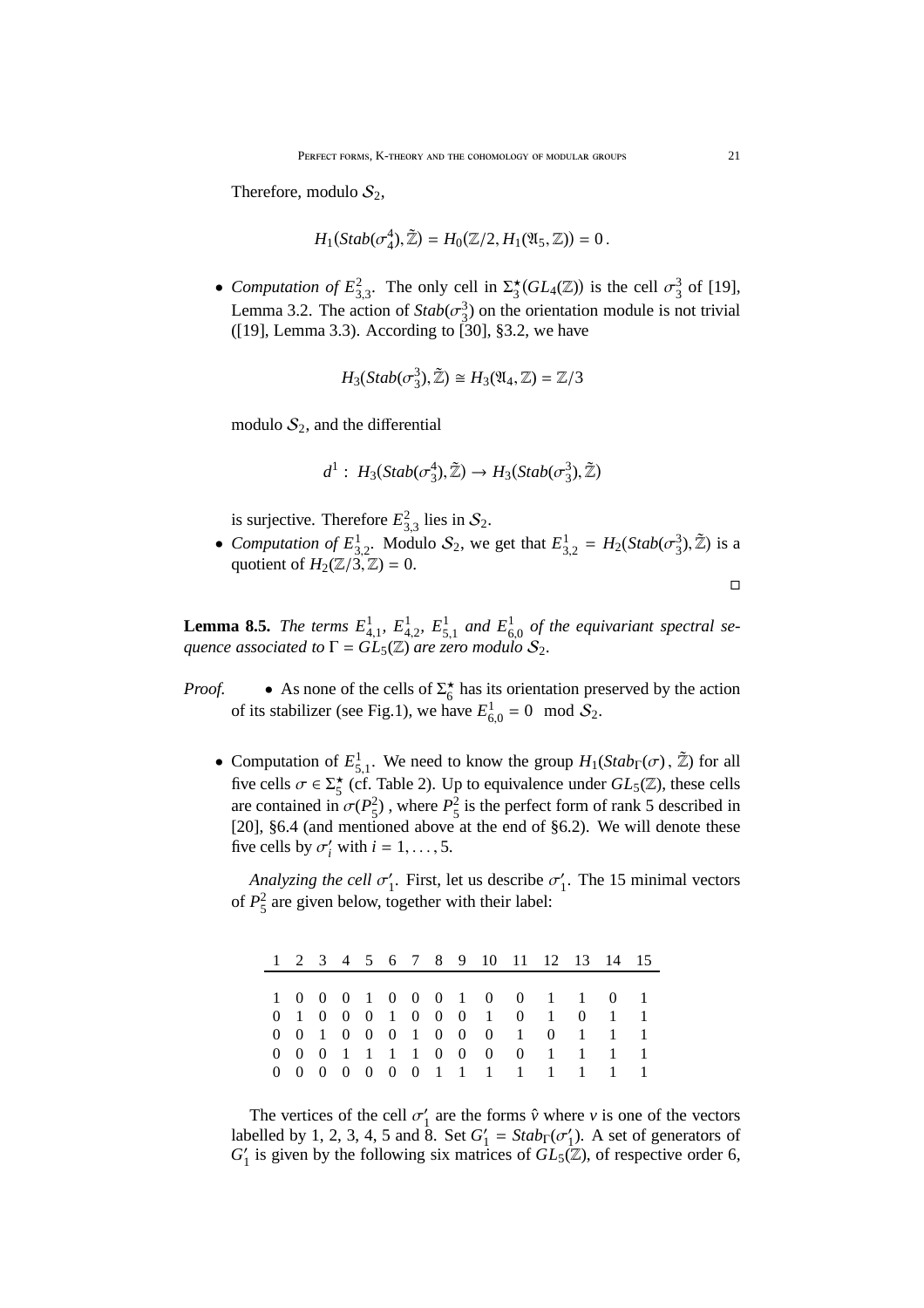$$
g'_{1,1} = \begin{pmatrix} -1 & 0 & 0 & 1 & 0 \\ 0 & 0 & -1 & 0 & 0 \\ 0 & 0 & 0 & 0 & 1 \\ 0 & 0 & 0 & 1 & 0 \\ 0 & 1 & 0 & 0 & 0 \end{pmatrix}, g'_{1,2} = \begin{pmatrix} -1 & 0 & 0 & 1 & 0 \\ 0 & 1 & 0 & 0 & 0 \\ 0 & 0 & 0 & 0 & 1 \\ 0 & 0 & 0 & 1 & 0 \\ 0 & 0 & 1 & 0 & 0 \end{pmatrix}, g'_{1,3} = \begin{pmatrix} -1 & 0 & 0 & 1 & 0 \\ 0 & 1 & 0 & 0 & 0 \\ 0 & 0 & 0 & 1 & 0 \\ 0 & 0 & 0 & 1 & 0 \\ 0 & 0 & 0 & 0 & 1 \end{pmatrix}, g'_{1,4} = \begin{pmatrix} 0 & 0 & 0 & 1 & 0 \\ 0 & 1 & 0 & 0 & 0 \\ 0 & 0 & 0 & 1 & 0 \\ 0 & 0 & 0 & 0 & 1 \end{pmatrix}, g'_{1,5} = \begin{pmatrix} 0 & 0 & 0 & 1 & 0 \\ 0 & 1 & 0 & 0 & 0 \\ 0 & 0 & 1 & 0 & 0 \\ 1 & 0 & 0 & 0 & 0 \\ 1 & 0 & 0 & 0 & 0 \end{pmatrix}, g'_{1,6} = \begin{pmatrix} 0 & 0 & 0 & 1 & 0 \\ 0 & 1 & 0 & 0 & 0 \\ 0 & 0 & 1 & 0 & 0 \\ -1 & 0 & 0 & 1 & 0 \\ 0 & 0 & 0 & 0 & 1 \end{pmatrix}.
$$

The order of  $G_1'$  $\gamma_1'$  is 576 =  $2^6 \cdot 3^2$ . Thus, *a priori*, we could expect some 3–torsion in the homology of this group. Only *g* ′  $'_{1,2}$  and  $g'_{1}$  $_{1,6}'$  have a trivial action on the cells. Using GAP [12], we get that the group  $G'_1$  is isomorphic to  $\mathbb{Z}/2 \times \mathbb{Z}/2 \times \mathfrak{S}_3 \times \mathfrak{S}_4$ . Let  $H'_1$  be the subgroup of  $G'_1$  generated by  $g'_{1,2}, g'_{1,6}, g'_{1,1} g'_{1,3}, g'_{1,1} g'_{1,4}, g'_{1,1} g'_{1,5}$ . By construction this sub $g'_{1,1}g'_{1,3}, g'_{1,1}g'_{1,4}, g'_{1,1}g'_{1,2}$  $'_{1,5}$ . By construction this subgroup has trivial action on the cell. It is normal and has order 288. We then have  $G_1'$  $'_{1}/H'_{1}$  $I_1' = \mathbb{Z}/2$ . Furthermore, the derived subgroup of  $H_1'$  $i_1$  is isomorphic to  $\mathbb{Z}/3 \times \mathbb{Z}_4$  and the quotient  $H_1'$  $\frac{1}{1}$ /[ $H_1'$  $'_{1}$ ,  $H'_{1}$  $j_1$ ] is isomorphic to the product of three copies of  $\mathbb{Z}/2$ . Thus the first homology group of  $H'_1$  with trivial coefficients is zero modulo  $S_2$ . By Lemma 8.3, we get

$$
H_1(G'_1, \tilde{\mathbb{Z}}) = H_0(\mathbb{Z}/2, H_1(H'_1; \mathbb{Z})) = 0 \mod S_2.
$$

*Analyzing the cell* σ ′  $\frac{1}{2}$ . The cell  $\sigma_2'$  $\frac{1}{2}$  is given by the vectors labelled by 1, 2, 3, 5, 6 and 8. Denote its stabilizer by  $G_2'$  $\frac{1}{2}$ . A set of generators of  $G_2'$  $\frac{1}{2}$  consists of the following six matrices of  $GL_5(\mathbb{Z})$ , of respective order 2, 4, 4, 4, 2, 2:

,

$$
g_{2,1}' = \begin{pmatrix} -1 & 0 & 0 & 0 & 0 \\ 0 & -1 & 0 & 0 & 0 \\ 0 & 0 & -1 & 0 & 0 \\ 0 & 0 & 0 & -1 & 0 \\ 0 & 0 & 0 & 0 & -1 \end{pmatrix}, g_{2,2}' = \begin{pmatrix} 0 & 0 & 0 & 1 & 0 \\ 1 & 1 & 0 & -1 & 0 \\ 0 & 0 & 0 & 0 & 1 \\ 0 & 1 & 0 & 0 & 0 \\ 0 & 0 & 1 & 0 & 0 \end{pmatrix}, g_{2,3}' = \begin{pmatrix} 0 & 0 & 0 & 1 & 0 \\ 1 & 1 & 0 & -1 & 0 \\ 0 & 0 & 0 & 0 & 1 \\ 0 & 1 & 0 & 0 & 0 \\ 0 & 0 & 0 & 0 & 0 \end{pmatrix}, g_{2,4}' = \begin{pmatrix} -1 & 0 & 0 & 0 & 0 \\ 0 & 1 & 0 & 0 & 0 \\ 0 & 1 & 0 & 0 & 0 \\ 0 & 0 & 1 & 0 & 0 \\ 0 & 0 & 0 & 0 & 1 \end{pmatrix}, g_{2,5}' = \begin{pmatrix} 1 & 0 & 0 & 0 & 0 \\ 0 & 1 & 0 & 0 & 0 \\ 0 & 1 & 0 & 0 & 0 \\ 0 & 0 & 0 & 0 & 1 \end{pmatrix}.
$$

The order of the stabilizer is  $384 = 2^7 \cdot 3$ .

Using GAP we get that  $G_2'$  $\frac{1}{2}$  is isomorphic to  $\mathbb{Z}/2 \times \mathfrak{S}_4 \times D_8$ . The generators *g* ′  $'_{2,1}, g'_{2}$  $'_{2,2}$  and  $g'_{2}$  $_{2,6}^{\prime}$  act trivially on the cell. Consider the subgroup  $H_2^{\prime}$  $\frac{1}{2}$  of  $G_2'$ 2 generated by  $g'_2$ *r*<sup>o</sup><sub>2,1</sub>, *g*<sup>/</sup><sub>2</sub>  $'_{2,2}$ ,  $g'_{2}$  $'_{2,6}$ ,  $g'_{2}$  $'_{2,3}g'_{2}$  $'_{2,4}$  and  $g'_{2}$  $'_{2,3}g'_{2}$  $_{2,5}^{\prime}$ . This subgroup is normal and acts trivially on the cell. Its order is 192, thus the quotient  $G'_{\alpha}$  $_{2}^{\prime}/H_{2}^{\prime}$  $\frac{7}{2}$  is of order 2. We can check with GAP that the abelianization of *H* ′  $y_2$  is isomorphic to  $(\mathbb{Z}/2)^3$ . We deduce, by Lemma 8.3, that

$$
H_1(G_2';\widetilde{\mathbb{Z}})=H_0(\mathbb{Z}/2;H_1(H_2';\mathbb{Z}))=0\mod\mathcal{S}_2.
$$

*Analyzing the cell* σ ′  $\frac{1}{3}$ . The cell  $\sigma_3'$  $\frac{1}{3}$  is given by the vectors labelled by 2, 3, 5, 6, 8, 9. Denote its stabilizer by  $G'_{3}$ . A set of generators of  $G'_{3}$  consists of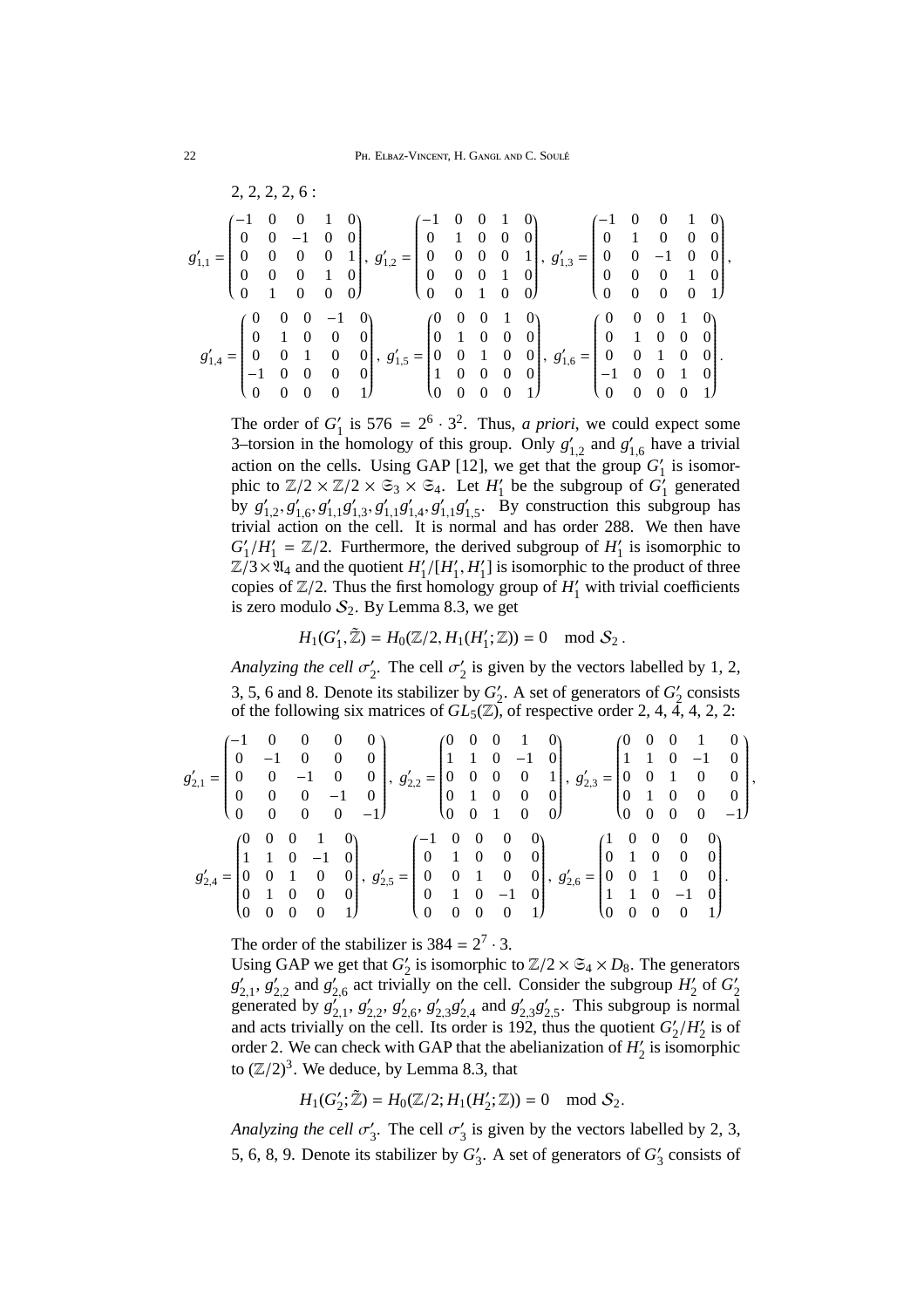the following three matrices of  $GL_5(\mathbb{Z})$ , of respective order 2, 10, 4:

$$
g_{3,1}^{\prime}=\begin{pmatrix}-1&0&0&0&0\\0&-1&0&0&0\\0&0&-1&0&0\\0&0&0&-1&0\\0&0&0&0&-1\end{pmatrix},\;g_{3,2}^{\prime}=\begin{pmatrix}0&0&0&1&0\\0&0&0&0&1\\0&0&1&0&0\\-1&0&0&1&1\\0&-1&0&1&0\end{pmatrix},\;g_{3,3}^{\prime}=\begin{pmatrix}0&0&0&1&0\\1&1&0&-1&0\\0&0&1&0&0\\1&0&0&0&-1\end{pmatrix}.
$$

The order of the stabilizer is  $480 = 2^5 \cdot 3 \cdot 5$ . Using GAP, we see that the group *G* ′  $\zeta_3$  is isomorphic to  $\mathbb{Z}/2 \times \mathbb{Z}/2 \times \mathfrak{S}_5$ . Among the generators only *g* ′  $'_{3,3}$  has a non-trivial action on the cell. Let us consider the subgroup of  $G'_{\alpha}$  $'_{3}$ , denoted  $H'_{3}$  $'_{3}$ , generated by  $g'_{3}$  $'_{3,1}$ ,  $g'_{3}$  $'_{3,2}$  and  $g'_{3}$ 3,3 <sup>2</sup>. The subgroup  $H_3'$  $\frac{7}{3}$  acts trivially on the cell, it is normal and isomorphic to  $\mathbb{Z}/2 \times \mathbb{Z}/2 \times \mathfrak{A}_5$ . Thus  $G'_{\sigma}$  $\frac{1}{3}/H_3'$  $\frac{1}{3}$  =  $\mathbb{Z}/2$  and, as  $\mathfrak{A}_n$  is perfect for  $n \ge 5$ , the abelianization of  $H'_3$  $\frac{7}{3}$  is isomorphic to  $\mathbb{Z}/2 \times \mathbb{Z}/2$ . By Lemma 8.3, we get

$$
H_1(G'_3; \tilde{Z}) = H_0(Z/2; H_1(H'_3; Z)) = 0 \mod S_2.
$$

*Analyzing the cell* σ ′  $\frac{7}{4}$ . The cell  $\sigma_4'$  $\frac{7}{4}$  is given by the vectors labelled by 1, 2, 3, 7, 11, 12. A set of generators of its stabilizer is given by the following two matrices of  $GL_5(\mathbb{Z})$ , of respective order 6, 2:

$$
g'_{4,1} = \begin{pmatrix} 0 & 0 & 0 & 0 & 1 \\ 0 & 0 & 0 & -1 & 1 \\ -1 & -1 & -1 & 1 & 1 \\ 0 & -1 & 0 & 0 & 1 \\ -1 & 0 & 0 & 0 & 1 \end{pmatrix}, g'_{4,2} = \begin{pmatrix} -1 & 0 & 0 & 1 & 0 \\ 0 & 0 & 0 & 1 & -1 \\ 0 & -1 & -1 & 1 & 1 \\ 0 & 0 & 0 & 1 & 0 \\ 0 & -1 & 0 & 1 & 0 \end{pmatrix}.
$$

The order of the stabilizer is  $240 = 2^4 \cdot 3 \cdot 5$ . Denote  $G'_{\Lambda}$  $'_{4}$  this group, which is isomorphic to  $\mathbb{Z}/2 \times \mathfrak{S}_5$ . Only the generator  $g'_4$  $'_{4,1}$  acts non-trivially on the cell. Let  $H'_4$  be the subgroup generated by  $g'_{4,1}$ <sup>2</sup> and  $g'_{4,2}$ . This subgroup is normal and isomorphic to  $\mathbb{Z}/2 \times \mathfrak{A}_5$ . So, as above, we get  $H_1(G'_4; \tilde{\mathbb{Z}}) = 0$ mod  $S_2$ .

*Analyzing the cell* σ ′  $\frac{7}{5}$ . The cell  $\sigma'_{\frac{5}{5}}$  $\frac{1}{5}$  is given by the vectors labelled by 2, 3, 5, 7, 9, 10. A set of generators of its stabilizer, denoted  $G'_{\epsilon}$  $\frac{7}{5}$ , is given by the following three matrices of  $GL_5(\mathbb{Z})$ , of respective order 6, 6, 2:

$$
g_{5,1}' = \begin{pmatrix} 0 & 0 & 0 & 0 & 1 \\ 0 & 0 & 1 & -1 & 0 \\ -1 & -1 & 0 & 1 & 1 \\ 0 & -1 & 0 & 0 & 1 \\ -1 & 0 & 0 & 0 & 1 \end{pmatrix}, g_{5,2}' = \begin{pmatrix} -1 & -1 & 0 & 0 & 1 \\ 0 & 0 & 0 & 0 & 1 \\ 0 & 0 & -1 & 0 & 0 \\ 0 & 0 & 0 & -1 & 0 \\ 0 & -1 & 0 & 0 & 1 \end{pmatrix}, g_{5,3}' = \begin{pmatrix} 1 & 0 & 0 & 0 & 0 \\ 0 & -1 & 0 & 0 & 0 \\ 0 & 0 & 1 & 0 & 0 \\ 0 & 0 & 0 & 1 & 0 \\ 0 & -1 & 0 & 0 & 1 \end{pmatrix}
$$

The stabilizer is of order  $1440 = 2^5 \cdot 3^2 \cdot 5$ . The group is isomorphic to  $\mathbb{Z}/2 \times \mathfrak{S}_6$ . Among the generators only  $g'_5$  $\zeta_{5,3}$  has a non-trivial action. The subgroup generated by *g* ′  $'_{5,1}$  and  $g'_{5}$  $\zeta_{5,2}$  is normal, it acts trivially on  $\sigma'_{5}$  $\zeta$  and is isomorphic to  $\mathbb{Z}/2 \times \mathfrak{A}_6$ . So we get  $H_1(G)$ ,  $S'_5$ ;  $\tilde{Z}$ ) = 0 mod  $S_2$ .

• Computation of  $E_{4,2}^1$ . The set  $\Sigma_4^{\star}$  consists of two cells contained (up to equivalence) in  $\sigma(P_5^2)$ . We will denote those cells by  $\tau'_i$  with  $i = 1, 2$ .

*Analyzing the cell* τ ′  $\frac{1}{1}$  and the cell  $\tau_2'$  $\frac{1}{2}$ . The cell  $\tau_1'$  $\frac{1}{1}$  is given by the vectors labelled by 1, 2, 3, 4 and 8 in  $m(P_5^2)$ . A set of generators of its stabilizer is .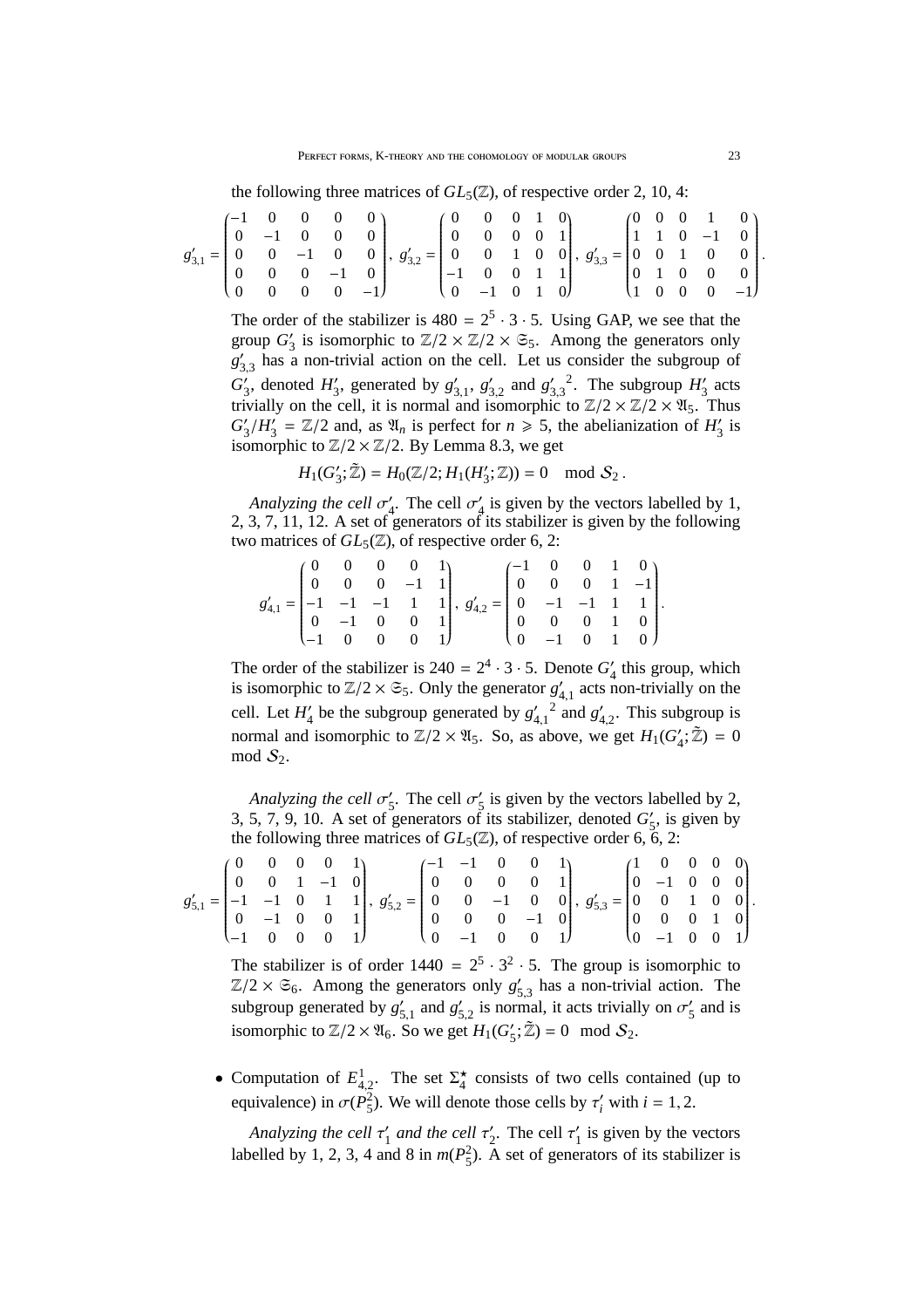given by the following three matrices of  $GL_5(\mathbb{Z})$ , of respective order 2, 6, 2:

|  | $(0 \t 0 \t 0 \t 0 \t 1)$                         |  |                                                                                                                                                                                    | $(0 -1 0 0 0)$                                    |  |  |  |  | $(1 \ 0 \ 0 \ 0 \ 0)$                             |  |
|--|---------------------------------------------------|--|------------------------------------------------------------------------------------------------------------------------------------------------------------------------------------|---------------------------------------------------|--|--|--|--|---------------------------------------------------|--|
|  | $\begin{bmatrix} 0 & 0 & 0 & 1 & 0 \end{bmatrix}$ |  |                                                                                                                                                                                    | $\begin{bmatrix} 0 & 0 & 0 & 0 & 1 \end{bmatrix}$ |  |  |  |  | $\begin{bmatrix} 0 & 1 & 0 & 0 & 0 \end{bmatrix}$ |  |
|  |                                                   |  | $t_{1,1} = \begin{bmatrix} 0 & 0 & 1 & 0 & 0 \end{bmatrix}, t_{1,2} = \begin{bmatrix} 0 & 0 & 0 & 1 & 0 \end{bmatrix}, t_{1,3} = \begin{bmatrix} 0 & 0 & 1 & 0 & 0 \end{bmatrix}.$ |                                                   |  |  |  |  |                                                   |  |
|  |                                                   |  | $\begin{bmatrix} 0 & 1 & 0 & 0 & 0 \end{bmatrix}$                                                                                                                                  | $\begin{bmatrix} 0 & 0 & 1 & 0 & 0 \end{bmatrix}$ |  |  |  |  | $\begin{bmatrix} 0 & 0 & 0 & 1 & 0 \end{bmatrix}$ |  |
|  | $(1 \ 0 \ 0 \ 0 \ 0)$                             |  |                                                                                                                                                                                    | $(1 \t 0 \t 0 \t 0 \t 0)$                         |  |  |  |  | $(0 \t 0 \t 0 \t -1)$                             |  |

The order of the stabilizer is  $3840 = 2^8 \cdot 3 \cdot 5$ . Furthermore, only  $t_{1,2}$  has a non-trivial action on the cell.

The cell  $\tau'_2$  is given by the vectors 1, 2, 7, 11 and 12. A set of generators of its stabilizer is given by the following three matrices of  $GL_5(\mathbb{Z})$ , of respective order 6, 4, 2:

|  | $(0 \t 0 \t 0 \t 1)$ |  |                                                                                                                                                                                      |  | $(-1 \ 0 \ -1 \ 0 \ 1)$ |  |  | $(1 \ 0 \ 0 \ 0 \ 0)$                             |  |  |
|--|----------------------|--|--------------------------------------------------------------------------------------------------------------------------------------------------------------------------------------|--|-------------------------|--|--|---------------------------------------------------|--|--|
|  |                      |  | $\begin{bmatrix} 0 & 0 & 0 & -1 & 1 \end{bmatrix}$ $\begin{bmatrix} 0 & 0 & 0 & -1 & 1 \end{bmatrix}$ $\begin{bmatrix} 0 & 1 & 0 & 0 & 0 \end{bmatrix}$                              |  |                         |  |  |                                                   |  |  |
|  |                      |  | $t_{2,1} = \begin{bmatrix} 1 & -1 & 0 & 0 & 0 \end{bmatrix}, t_{2,2} = \begin{bmatrix} 0 & 1 & 0 & 0 & 0 \end{bmatrix}, t_{2,3} = \begin{bmatrix} 0 & 0 & 0 & 1 & -1 \end{bmatrix}.$ |  |                         |  |  |                                                   |  |  |
|  |                      |  | $\begin{bmatrix} 0 & -1 & 0 & 0 & 1 \end{bmatrix}$ $\begin{bmatrix} 0 & 0 & -1 & 0 & 1 \end{bmatrix}$                                                                                |  |                         |  |  | $\begin{bmatrix} 0 & 0 & 0 & 1 & 0 \end{bmatrix}$ |  |  |
|  |                      |  | $\begin{pmatrix} 1 & 0 & 1 & -1 & 0 \end{pmatrix}$ $\begin{pmatrix} 0 & 1 & 0 & -1 & 0 \end{pmatrix}$ $\begin{pmatrix} 0 & 0 & -1 & 1 & 0 \end{pmatrix}$                             |  |                         |  |  |                                                   |  |  |

The order of the stabilizer is  $3840 = 2^8 \cdot 3 \cdot 5$ .

We need to analyze the first and second homology groups of the stabilizers of  $\tau_1'$  $\frac{1}{1}$  and  $\tau_2'$  $\frac{1}{2}$ . Using GAP, it is possible to show that these two stabilizers are isomorphic. Set

$$
h_{1,1} = t_{1,2}^{-2}t_{1,1}t_{1,2}t_{1,1}t_{1,2}^{-1}t_{1,1}t_{1,2}t_{1,1}t_{1,2}t_{1,1} = \begin{pmatrix} 0 & 0 & 0 & 0 & 1 \\ 0 & 1 & 0 & 0 & 0 \\ 0 & 0 & 1 & 0 & 0 \\ 0 & 0 & 0 & 1 & 0 \\ 0 & 0 & 0 & 1 & 0 \\ -1 & 0 & 0 & 0 & 0 \end{pmatrix},
$$

$$
h_{1,2} = t_{1,1}t_{1,3}t_{1,2}^{-1}t_{1,1}t_{1,2}^{-1}t_{1,1}t_{1,2}t_{1,1} = \begin{pmatrix} 0 & -1 & 0 & 0 & 0 \\ 1 & 0 & 0 & 0 & 0 \\ 0 & 0 & 0 & 0 & -1 \\ 0 & 0 & 0 & 0 & -1 \\ 0 & 0 & 0 & -1 & 0 \end{pmatrix},
$$

$$
h_{2,1} = t_{2,3}t_{2,1}t_{2,2}^{-1}t_{2,1}t_{2,2}t_{2,1}^{2} = \begin{pmatrix} 1 & 0 & 0 & 0 & 0 \\ 0 & 0 & -1 & 1 & 0 \\ 0 & 1 & 1 & 0 & -1 \\ 0 & 0 & 0 & 1 & 0 \\ 0 & 1 & 0 & 0 & 0 \end{pmatrix},
$$

$$
h_{2,2} = t_{2,3}t_{2,1}^{-1}t_{2,3}t_{2,2}^{-1}t_{2,1}^{2} = \begin{pmatrix} 0 & -1 & -1 & 1 & 0 \\ 1 & 0 & 0 & 0 & -1 \\ 0 & 0 & 0 & -1 & 0 \\ 0 & 0 & 0 & -1 & 0 \\ 0 & 0 & 0 & -1 & 0 \end{pmatrix}.
$$

Then the group generated by  $h_{1,1}$  and  $h_{1,2}$  (resp.  $h_{2,1}$  and  $h_{2,2}$ ) is isomorphic to  $Stab(\tau'_1)$  $\binom{1}{1}$  (resp. *Stab*( $\tau'_2$  $\mathcal{L}_2$ )). We can check that the mapping sending  $h_{1,1}$ resp.  $h_{1,2}$ ) to  $h_{2,1}$  (resp.  $h_{2,2}$ ) defines a group isomorphism. Hence it suffices to consider  $\tau'_{1}$  $t_1'$ . Let *H* be the subgroup generated by  $t_{1,1}$ ,  $t_{1,3}$ ,  $(t_{1,1}t_{1,2})^2$  and  $(t_{1,3}t_{1,2})^2$ . Then *H* is normal, of order 1920 and it acts trivially on  $\tau'_1$ . Using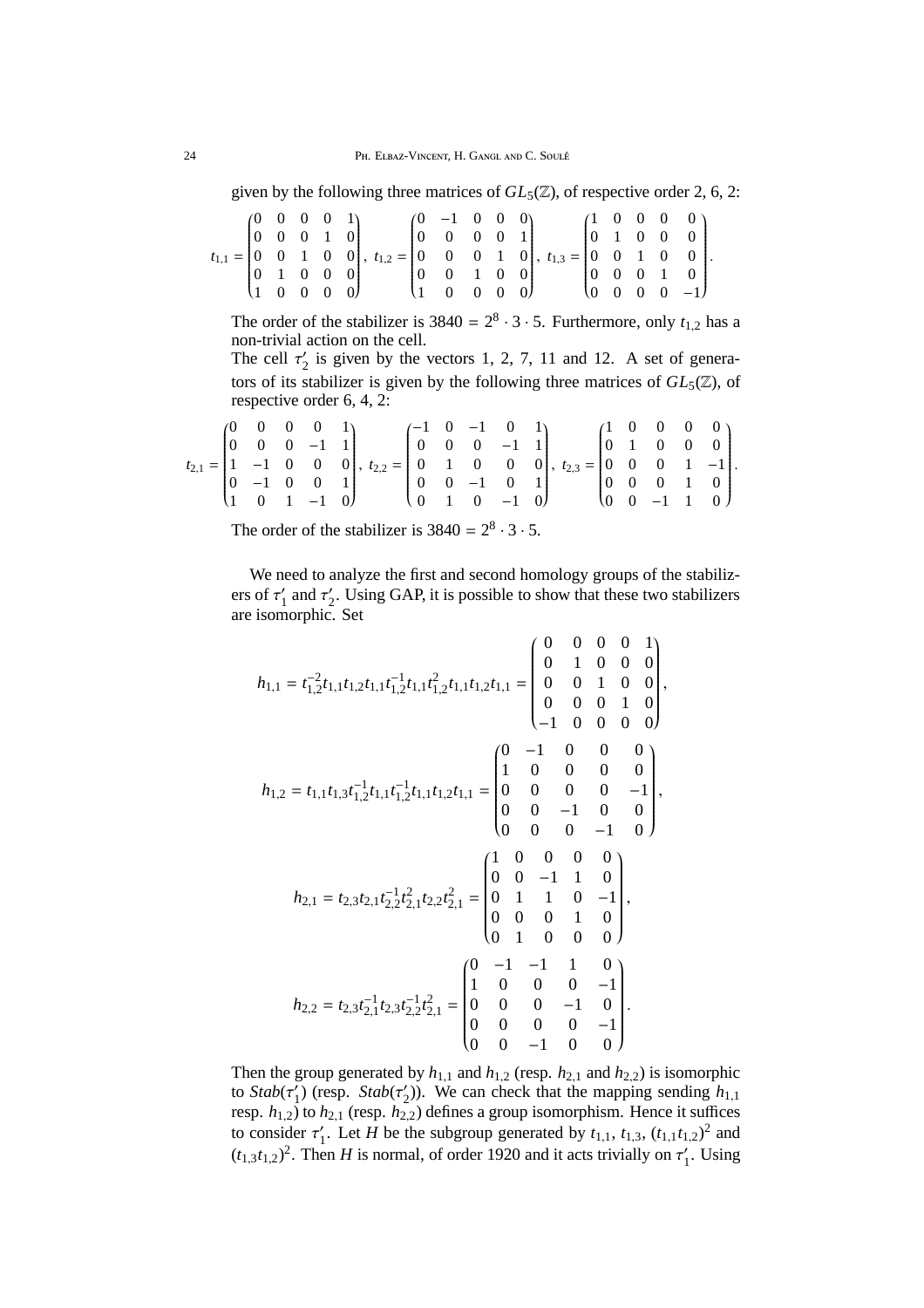GAP, we can check that its abelianization is isomorphic to  $\mathbb{Z}/2$ . Using a composition series for *H*, we get a short exact sequence

$$
0 \to (\mathbb{Z}/2)^5 \to H \to \mathfrak{A}_5 \to 1.
$$

The homology of  $(\mathbb{Z}/2)^5$  is trivial modulo  $S_2$  except

$$
H_0((\mathbb{Z}/2)^5 \,,\, \tilde{\mathbb{Z}}) = H_0((\mathbb{Z}/2)^5 \,,\, \mathbb{Z}) = \mathbb{Z}.
$$

But as  $\mathfrak{A}_5$  is simple, we deduce that it acts trivially on  $H_0((\mathbb{Z}/2)^5, \mathbb{Z})$ . Since  $H_i(\mathfrak{A}_5, \mathbb{Z})$  lies in  $S_2$  for  $i = 1, 2$  [32], we deduce that

$$
H_i(\mathfrak{A}_5, H_j((\mathbb{Z}/2)^5, \mathbb{Z})) = 0 \mod S_2
$$
, with  $i + j = 1, 2$ .

Using the LHS spectral sequence associated to the above exact sequence, we get  $H_i(H, \tilde{Z}) = 0$  modulo  $S_2$  and by Lemma 8.3,  $H_i(Stab(\tau_1))$  $'_{1}$ ),  $\tilde{Z}$ ) = 0 mod  $S_2$  for  $i = 1, 2$ .

$$
\qquad \qquad \Box
$$

**Lemma 8.6.** The terms  $E_{5,1}^1$  and  $E_{6,0}^1$  of the equivariant spectral sequence associ*ated to*  $\Gamma = GL_6(\mathbb{Z})$  *are zero modulo*  $S_2$ .

*Proof.* The claim that  $E_{6,0}^1$  is zero modulo  $S_2$  is again a consequence of the fact that none of the cells of  $\Sigma_6^{\star}(GL_6(\mathbb{Z}))$  has its orientation preserved by the action of its stabilizer. It remains to show that  $E_{5,1}^1$  is zero modulo  $S_2$ .

From our computations (cf. Fig.1), we know that  $\Sigma_5^{\star}(GL_6(\mathbb{Z}))$  has three cell representatives which can be chosen inside  $\sigma(P_6^1)$ . We will denote these three cells by  $\tau_i$  (*i* = 1, 2, 3). Here is the ordered list of minimal vectors of  $P_6^1$  that we shall use:

| 1                | 2            | 3            | 4            | 5              | 6              | 7              | 8            | 9              | 10               | 11               | 12               | 13               | 14           | 15               | 16           | 17           | 18               |         |
|------------------|--------------|--------------|--------------|----------------|----------------|----------------|--------------|----------------|------------------|------------------|------------------|------------------|--------------|------------------|--------------|--------------|------------------|---------|
| 1                | $-1$         | $\Omega$     | $\theta$     | $-1$           | $\theta$       | $\overline{0}$ | $\mathbf{0}$ | $-1$           | $\boldsymbol{0}$ | $\mathbf{0}$     | $\mathbf{0}$     | $\theta$         | $^{-1}$      | $\mathbf{0}$     | $\mathbf{1}$ | $\mathbf{1}$ | $\mathbf{0}$     |         |
| $\overline{0}$   | 1            | 1            | $-1$         | $\mathbf{0}$   | $\overline{0}$ | $\mathbf{0}$   | $^{-1}$      | $\overline{0}$ | $\mathbf{0}$     | $\mathbf{0}$     | $\overline{0}$   | $-1$             | $\theta$     | $\overline{0}$   | $\mathbf{1}$ | $\mathbf{0}$ | 1                |         |
| $\overline{0}$   | $\Omega$     | $\Omega$     | 1            | 1              | 1              | $-1$           | $\theta$     | $\overline{0}$ | $\mathbf{0}$     | $\mathbf{0}$     | $-1$             | $\theta$         | $\mathbf{0}$ | $\mathbf{0}$     | $-1$         | $\mathbf{0}$ | $\Omega$         |         |
| $\overline{0}$   | $\mathbf{0}$ | $\Omega$     | $\mathbf{0}$ | $\overline{0}$ | $\theta$       | 1              | 1            | $\mathbf{1}$   | $\mathbf{1}$     | $-1$             | $\boldsymbol{0}$ | $\mathbf{0}$     | $\mathbf{0}$ | $\boldsymbol{0}$ | $-1$         | $-1$         | $-1$             |         |
| $\boldsymbol{0}$ | $\mathbf{0}$ | $\Omega$     | $\Omega$     | $\mathbf{0}$   | $\mathbf{0}$   | $\mathbf{0}$   | $\mathbf{0}$ | $\mathbf{0}$   | $\mathbf{0}$     | 1                | $\mathbf{1}$     | 1                | $\mathbf{1}$ | 1                | $-1$         | $-1$         | $-1$             |         |
| $\mathbf{0}$     | $\mathbf{0}$ | $\Omega$     | $\theta$     | $\mathbf{0}$   | $\mathbf{0}$   | $\mathbf{0}$   | $\mathbf{0}$ | $\mathbf{0}$   | $\mathbf{0}$     | $\mathbf{0}$     | $\mathbf{0}$     | $\mathbf{0}$     | $\mathbf{0}$ | $\mathbf{0}$     | 1            | 1            | 1                |         |
| 19               | 20           | 21           | 22           | 23             |                | 24             | 25           | 26             | 27               | 28               | 29               | 30               | 31           | 32               | 33           | 34           | 35               | 36      |
| 1                | 1            | $\mathbf{0}$ | 1            | $\mathbf{0}$   |                | 1              | $\mathbf{0}$ | $\mathbf{1}$   | $\theta$         | 1                | $\mathbf{0}$     | $\mathbf{1}$     | $\mathbf{0}$ | $\theta$         | 1            | $\mathbf{0}$ | $\mathbf{0}$     | -1      |
| $\mathbf{1}$     | $\mathbf{0}$ | 1            | 1            | $\theta$       |                | $\mathbf{0}$   | $\mathbf{1}$ | $\mathbf{0}$   | $\mathbf{1}$     | $\mathbf{1}$     | $\mathbf{0}$     | $\mathbf{0}$     | $\mathbf{1}$ | $\theta$         | $\theta$     | $\mathbf{1}$ | $\mathbf{0}$     | 1       |
| $\mathbf{0}$     | $-1$         | $-1$         | $-1$         | $\theta$       |                | $\mathbf{0}$   | $\mathbf{0}$ | $-1$           | $-1$             | $-1$             | $\boldsymbol{0}$ | $\boldsymbol{0}$ | $\mathbf{0}$ | $-1$             | $-1$         | $-1$         | $\overline{0}$   | $-1$    |
| $-1$             | $\mathbf{0}$ | $\mathbf{0}$ | $\mathbf{0}$ | $\mathbf{0}$   |                | $\mathbf{0}$   | $\mathbf{0}$ | $-1$           | $-1$             | $-1$             | $-1$             | $^{-1}$          | $^{-1}$      | $\mathbf{0}$     | $\mathbf{0}$ | $\mathbf{0}$ | $\overline{0}$   | $^{-1}$ |
| $-1$             | $^{-1}$      | $-1$         | $-1$         | $-1$           |                | $^{-1}$        | $^{-1}$      | $\mathbf{0}$   | $\theta$         | $\boldsymbol{0}$ | $\boldsymbol{0}$ | $\boldsymbol{0}$ | $\mathbf{0}$ | $\theta$         | $\mathbf{0}$ | $\mathbf{0}$ | $\boldsymbol{0}$ | $^{-1}$ |
| 1                | 1            | 1            | 1            | 1              |                | 1              | 1            | 1              | 1                | $\mathbf{1}$     | 1                | 1                | 1            | 1                | 1            | 1            | 1                | 2       |

*Analyzing the cell*  $\tau_1$ . The cell  $\tau_1$  can represented by the vectors 1, 15, 24, 25, 31, 34. Set  $G_1 = Stab<sub>\Gamma</sub>(\tau_1)$ . A set of generators of  $G_1$  consists of the following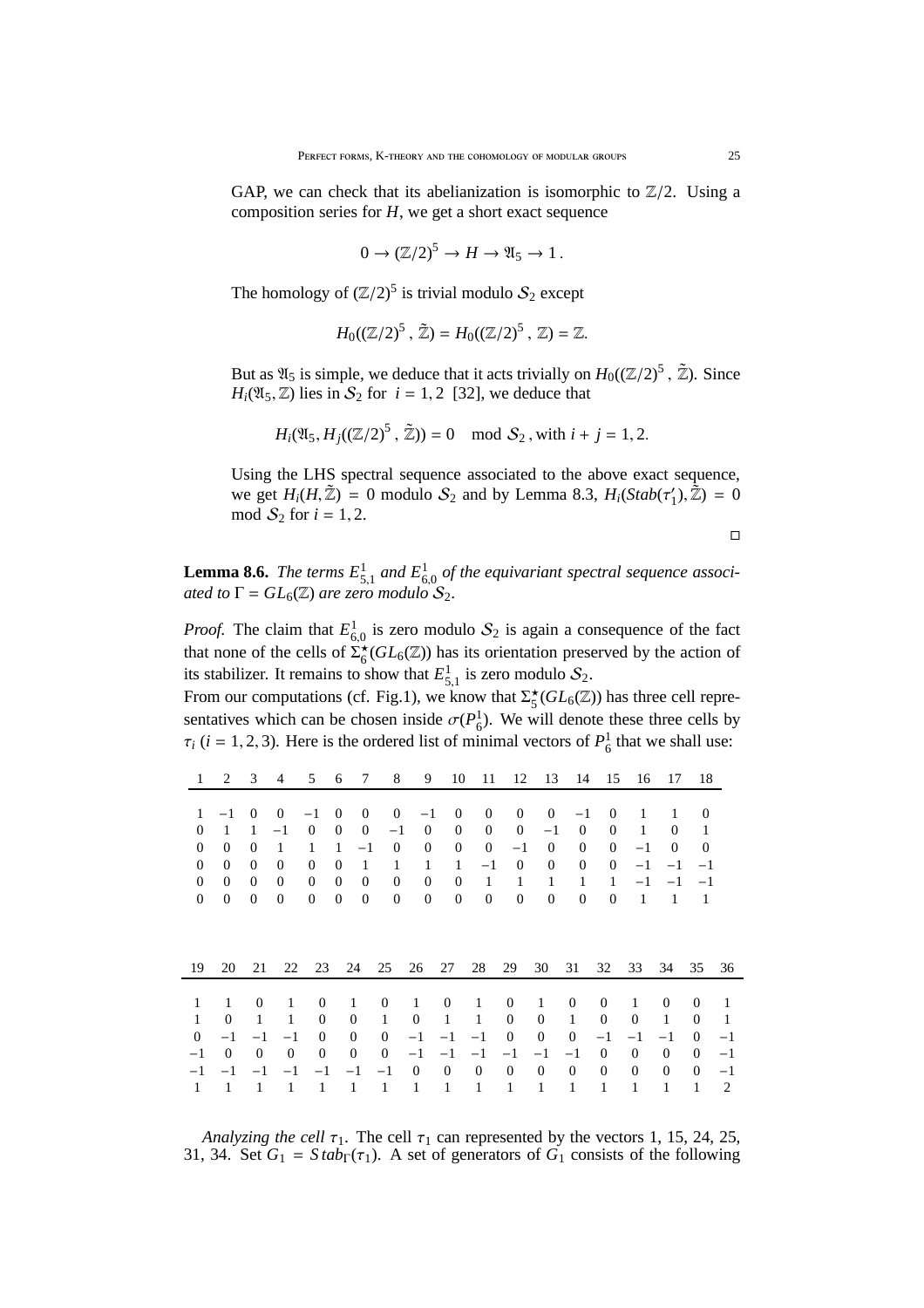four matrices of  $GL_6(\mathbb{Z})$ , of respective order 4, 6, 4, 2:

$$
g_{1,1} = \begin{pmatrix} 1 & 0 & 0 & 0 & 0 & 0 \\ 0 & 0 & 0 & 0 & 1 & 1 \\ 0 & 0 & 0 & 1 & 0 & 0 \\ 0 & 0 & 1 & 0 & 0 & 0 \\ 0 & 0 & -2 & -2 & -1 & -2 \\ 0 & -1 & 0 & 0 & 1 & 2 \end{pmatrix}, g_{1,2} = \begin{pmatrix} 1 & 1 & -1 & 0 & 0 & -1 \\ 0 & 0 & 1 & 0 & 0 & 1 \\ 0 & -1 & -1 & -1 & 0 & 0 \\ 0 & 0 & 0 & 1 & 0 & 0 \\ 0 & 1 & 0 & -1 & -1 & -2 \\ 0 & 0 & 0 & 0 & 0 & 1 \end{pmatrix}, g_{1,4} = \begin{pmatrix} -1 & -2 & 0 & 0 & 0 & 2 \\ 0 & 1 & 0 & 0 & 0 & 2 \\ 0 & 1 & 0 & 0 & 0 & 0 \\ 0 & 1 & 0 & 0 & 0 & 0 \\ 0 & 0 & 0 & 0 & 0 & 0 \\ 0 & 0 & 0 & 1 & 0 & 0 \\ 0 & 0 & 0 & 0 & 1 & 0 \\ 0 & 0 & 0 & 0 & 0 & 1 \end{pmatrix}.
$$

The order of  $G_1$  is 46080 =  $2^{10} \cdot 3^2 \cdot 5$ . Only  $g_{1,3}$  has a non-trivial action on the cell. Consider the subgroup  $H_1$  of  $G_1$  generated by  $g_{1,1}, g_{1,2}, g_{1,4}$  and  $(g_{1,1}g_{1,3})^2$ . Then by construction, this subgroup acts trivially on the cell. Using GAP, we can check that  $G_1$  is isomorphic to  $GM_6(\mathbb{Z})$ , the subgroup of monomial matrices of  $GL_6(\mathbb{Z})$  (semi-direct product of  $\mathfrak{S}_6$  and  $\{\pm 1\}^6$ ), and  $H_1$  is normal, isomorphic to the semi-direct product of  $\mathfrak{A}_6$  and  $\{\pm 1\}^6$ . Thus the quotient  $G_1/H_1$  is isomorphic to  $\mathbb{Z}/2$ . Then, by the computation of the abelianization of semi-direct products, we get that  $H_1/[H_1, H_1] \cong \mathbb{Z}/2$ . We deduce that  $H_1(H_1, \mathbb{Z})$  lies in  $S_2$  and by Lemma 8.3, we conclude that  $H_1(G_1, \tilde{Z})$  lies in  $S_2$ .

*Analyzing the cell*  $\tau_2$ . The cell  $\tau_2$  is given by the vectors 15, 24, 25, 28, 29, 34. Set  $G_2 = Stab<sub>\Gamma</sub>(\tau_2)$ . A set of generators of  $G_2$  consists of the following four matrices of  $GL_6(\mathbb{Z})$ , of respective order 4, 6, 2, 2:

| 82.  | 0<br>$\boldsymbol{0}$<br>0<br>$\boldsymbol{0}$ | 0                                |                |        | 0<br>$\theta$<br>0 | $\overline{0}$<br>$\overline{0}$<br>1 |      | 0<br>$\overline{0}$<br>$\overline{0}$<br>$\Omega$ | 0<br>$\overline{0}$   | $\overline{0}$ | $\theta$    | 0<br>0<br>0                      | 0 |
|------|------------------------------------------------|----------------------------------|----------------|--------|--------------------|---------------------------------------|------|---------------------------------------------------|-----------------------|----------------|-------------|----------------------------------|---|
|      |                                                |                                  |                |        |                    |                                       |      | $\theta$                                          |                       |                |             |                                  |   |
|      | $\Omega$<br>$\theta$                           | 0<br>0                           | 0              | 0<br>0 | O<br>0<br>0        |                                       | $=$  | 0<br>$\boldsymbol{0}$                             | $\boldsymbol{0}$<br>0 | 0<br>0         | 0<br>0<br>0 | $\overline{0}$<br>0<br>0         | 0 |
| 82,3 | $\overline{0}$<br>$\Omega$<br>$\overline{0}$   | $\overline{0}$<br>$\overline{c}$ | $\overline{2}$ | 0      | 0<br>1<br>0        | 0                                     | 82,4 | $\mathbf{0}$<br>0                                 | 0<br>0                | 0              | 0           | $\overline{0}$<br>$\overline{0}$ |   |

The order of  $G_2$  is 7680 =  $2^9 \cdot 3 \cdot 5$ . Only the generators  $g_{2,3}$  and  $g_{2,4}$  have a non-trivial action on the cell. Denote by  $H_2$  the subgroup of  $G_2$  generated by  $g_{2,1}^2$ ,  $g_{2,2}^2$ ,  $g_{2,3}$  and  $g_{2,4}$ . Then  $H_2$  acts trivially on the cell and can be checked, using GAP, to be normal and of order 3840. Furthermore, its abelianization is isomorphic to  $\mathbb{Z}/2 \times \mathbb{Z}/2$ . Using Lemma 8.3 as above, we deduce that  $H_1(G_2, \tilde{\mathbb{Z}})$  lies in  $\mathcal{S}_2$ .

*Analyzing the cell*  $\tau_3$ . The cell  $\tau_3$  is given by the vectors 2, 15, 25, 28, 29, 34. Set  $G_3 = Stab<sub>\Gamma</sub>(\tau_3)$ . A set of generators of  $G_3$  consists of the following three matrices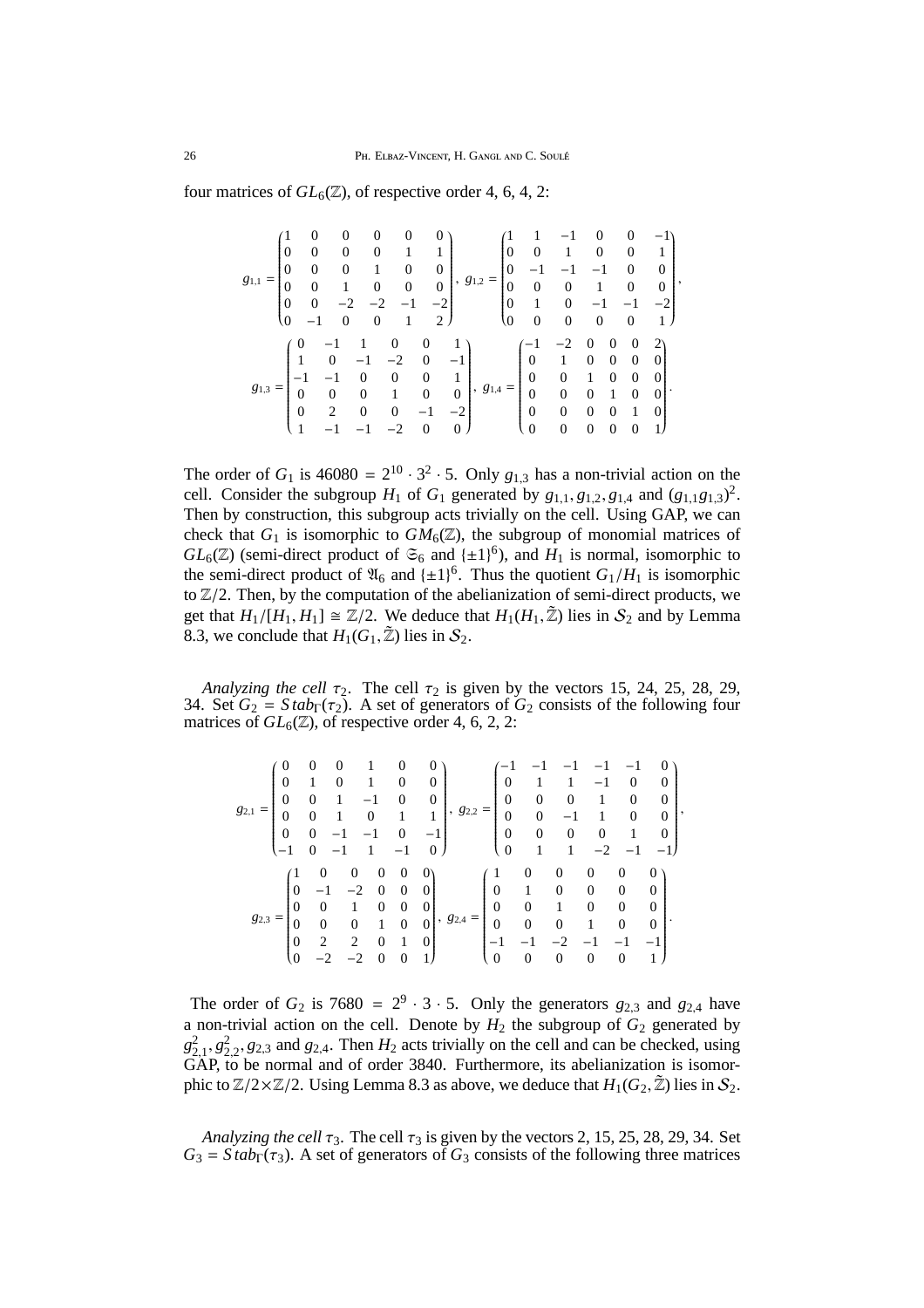of  $GL_6(\mathbb{Z})$ , of respective order 6, 6, 2:

$$
g_{3,1} = \begin{pmatrix} 0 & 0 & 0 & 0 & 1 & 0 \\ 0 & 0 & -1 & -1 & -1 & -2 \\ 0 & 0 & 0 & 1 & 0 & 1 \\ 0 & -1 & 0 & 0 & 0 & 1 \\ 1 & 1 & 0 & -1 & 0 & -2 \end{pmatrix}, g_{3,2} = \begin{pmatrix} -1 & -1 & -2 & 0 & -1 & 0 \\ 0 & 0 & 1 & -1 & -1 & 0 \\ 0 & 0 & 0 & 0 & 1 & 0 \\ 0 & 0 & 1 & 1 & 1 & 1 \\ 0 & 1 & 0 & 0 & 0 & -1 \\ 0 & 0 & 0 & -1 & -1 & 0 \end{pmatrix}, g_{3,3} = \begin{pmatrix} 1 & 0 & 0 & 0 & 0 \\ 0 & 1 & 0 & 0 & 0 \\ 0 & 0 & 0 & 0 & 0 \\ 0 & 0 & 0 & 0 & 0 \\ 0 & 0 & 0 & 1 & 0 \\ -1 & -1 & -2 & -1 & -1 & -1 \\ 0 & 0 & 0 & 0 & 0 & 1 \end{pmatrix}.
$$

The order of  $G_3$  is 46080 =  $2^{10} \cdot 3^2 \cdot 5$  and it is isomorphic to  $G_1$ . Only  $g_{3,3}$  has a trivial action on the cell. The subgroup of  $G_3$  generated by  $g_{3,1}^2, g_{3,2}^2, g_{3,1}g_{3,2}$  and *g*3,<sup>3</sup> acts trivially on the cell, and using GAP, we can check that it is isomorphic to  $H_1$ . As a result, we conclude that  $H_1(G_3, \tilde{Z})$  lies in  $S_2$ . As all the terms of  $\tilde{E}^1_{5,1}$  lies in  $S_2$ , the lemma is proved.

**Lemma 8.7.** *The terms*  $E^1_{5,2}$ ,  $E^1_{6,1}$  and  $E^1_{7,0}$  of the equivariant spectral sequence *associated to*  $\Gamma = GL_6(\mathbb{Z})$  *are zero modulo*  $S_5$ *.* 

*Proof.* Looking at the table of representatives for  $\Sigma_p^{\star}(\Gamma)$  (cf. Figure 1), we see that there are three 5−cells, ten 6−cells and twenty-eight 7−cells. None of the 7-cells has its orientation preserved by its stabilizer. Thus  $H_0(Stab_{\Gamma}(\sigma), \mathbb{Z})$  lies in  $S_2$  for all  $\sigma \in \Sigma^{\star}(T)$ . Among the 6-cells, only one has a stabilizer with 7-torsion. It is the cell given by the minimal vectors

|                |              |           | 1 3 5 8 12 16 17 |                |              |          |
|----------------|--------------|-----------|------------------|----------------|--------------|----------|
| $\mathbf{1}$   |              |           | $0 -1 0$         | $\overline{0}$ | $\Omega$     | 0        |
| $\overline{0}$ | $\mathbf{1}$ |           | $0 \quad -1$     | $\overline{0}$ | $\Omega$     | $\Omega$ |
| $\Omega$       | 0            | $1 \quad$ | $\Omega$         | $-1$           | 0            | $\Omega$ |
| $\overline{0}$ | $\Omega$     | $\Omega$  | $\mathbf{1}$     | $\mathbf{0}$   | $\mathbf{0}$ | $-1$     |
| $\Omega$       | 0            | 0         | 0                |                | $1 - 1$      | 0        |
| 0.             | 0.           | 0         | 0.               | 0              | $\mathbf{1}$ | 1        |

from  $P_6^7$ . We will denote by  $G_0$  its stabilizer. It is generated by the following matrices:

$$
g_{0,1} = \begin{pmatrix} 0 & 0 & 0 & 0 & 0 & 1 \\ 1 & 1 & 1 & 1 & 1 & 1 \\ 0 & 0 & 0 & 0 & 1 & 0 \\ 0 & -1 & -1 & -1 & -1 & -1 \\ 0 & 0 & 1 & 1 & 1 & 1 \end{pmatrix}, g_{0,2} = \begin{pmatrix} -1 & 0 & -1 & 0 & 0 & 0 \\ 0 & 1 & 1 & 1 & 1 & 1 \\ 0 & 0 & 0 & 0 & -1 & 0 \\ 0 & -1 & 0 & 0 & 0 & 0 \\ 0 & 0 & 0 & 0 & -1 & 0 \\ 0 & 0 & 0 & 0 & -1 & 0 \end{pmatrix}, g_{0,3} = \begin{pmatrix} 1 & 0 & 0 & 0 & 0 \\ 0 & -1 & 0 & 0 & 0 & 0 \\ 0 & 0 & 0 & 0 & 0 & -1 \\ 0 & 0 & 0 & 0 & 0 \\ 0 & 1 & 0 & 0 & 0 & 0 \\ 0 & 0 & 0 & 0 & 1 & 0 \\ 0 & 0 & 0 & 0 & 1 & 0 \\ 0 & 0 & 0 & 0 & 0 & 1 \end{pmatrix}, g_{0,4} = \begin{pmatrix} 1 & 0 & 0 & 0 & 0 \\ 0 & 1 & 1 & 0 & 0 & 0 \\ 0 & 0 & 0 & 0 & 0 & 0 \\ 0 & 0 & 0 & 0 & 0 & 0 \\ 0 & 0 & 0 & 0 & 1 & 0 \\ 0 & 0 & 0 & 0 & 0 & 1 \end{pmatrix}, g_{0,5} = \begin{pmatrix} 1 & 0 & 0 & 0 & 0 \\ 0 & 1 & 0 & 0 & 0 & 0 \\ 0 & 0 & 0 & 0 & 0 & 0 \\ 0 & 0 & 0 & 0 & 1 & 0 \\ 0 & 0 & 0 & 0 & 1 & 0 \\ 0 & 0 & 0 & 0 & 0 & 1 \end{pmatrix}, g_{0,6} = \begin{pmatrix} 1 & 0 & 0 & 0 & 0 \\ 0 & 0 & 0 & 0 & 0 \\ 0 & 0 & 0 & 0 & 0 \\ 0 & 0 & 0 & 0 & 1 \\ 0 & 0 & 0 & 0 & 1 \end{pmatrix}, g_{0,7} = \begin{pmatrix} 1 & 0 & 0 & 0 & 0 \\ 0
$$

all of which have a non-trivial action on the cell. The order of  $G_0$  is 10080 =  $2^5 \times 3^2 \times 5 \times 7$ . From a composition series of  $G_0$ , we can deduce the exact sequence

$$
1 \to H \to G_0 \to \mathbb{Z}/2 \to 1
$$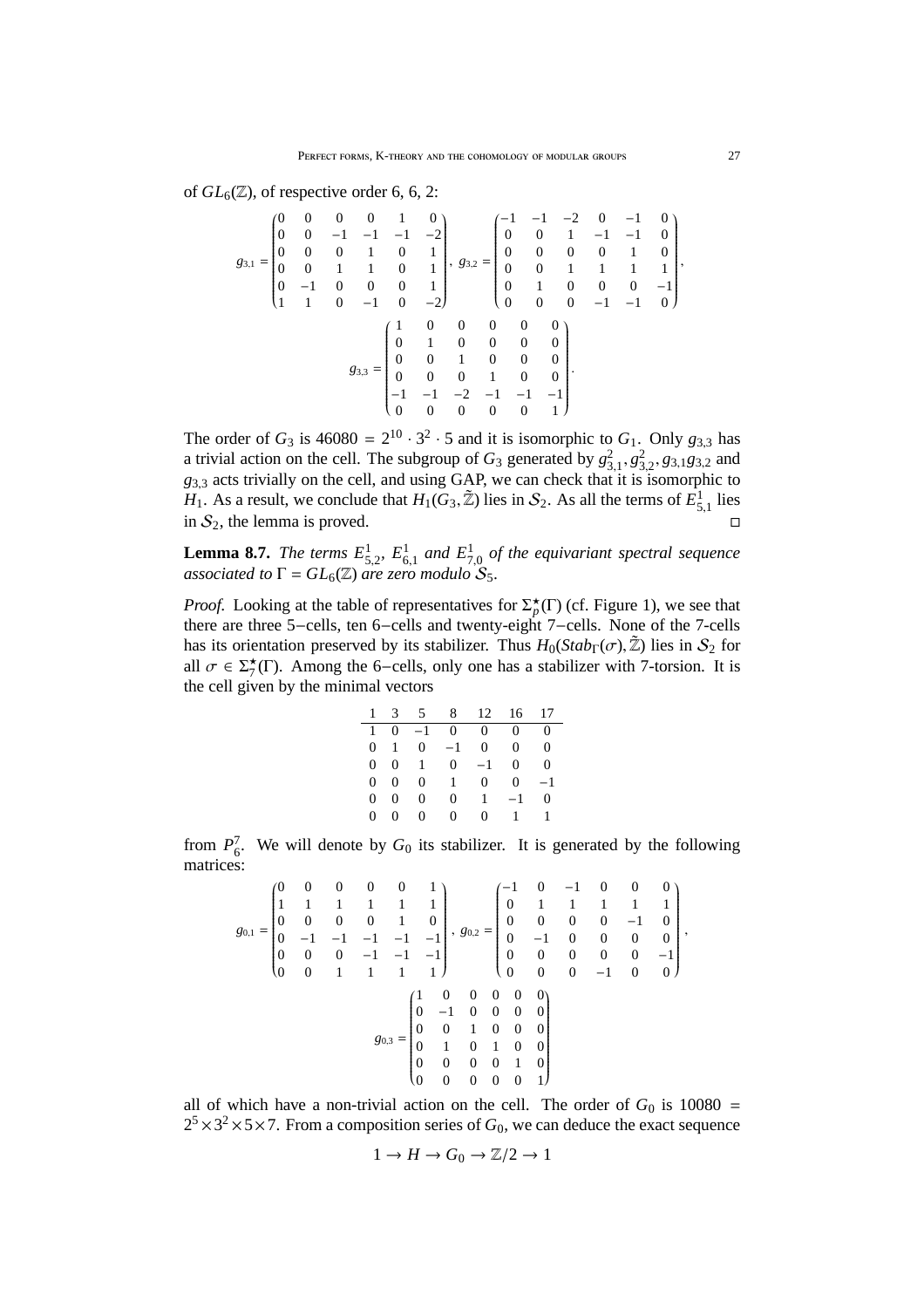where  $H \cong \mathfrak{A}_7 \times \mathbb{Z}/2$  and *H* is generated by  $g_{0,1}^2$ ,  $g_{0,2}^2$  and -Id. Hence the action of *H* on the cell is trivial. Furthermore, the quotient *H*/[*H*, *H*] is isomorphic to  $\mathbb{Z}/2$ . From the previous data, we deduce by a spectral sequence argument that  $H_1(G_0, \tilde{Z}) = 0 \mod S_2$ . Finally, among the 5-cells, none of them has a stabilizer with 7-torsion. Lemma 8.7 follows.

**Lemma 8.8.** The terms  $E_{6,1}^1$  and  $E_{7,0}^1$  of the equivariant spectral sequence associ*ated to*  $\Gamma = GL_7(\mathbb{Z})$  *are zero modulo*  $S_5$ .

*Proof.* Looking at the table of representative for  $\Sigma_p^{\star}(\Gamma)$  (cf. Figure 2), we see that there are twenty-eight 7−cells, none of them having its orientation preserved by the action of its stabilizer. As a result, we can deduce that  $E_{0,7}^1 = 0 \mod S_2$ . Among the six 6-cells, only three have a stabilizer of order divisible by 7.They are the ones to investigate.

1. The first cell is given by the following seven minimal vectors

|  | $1 \t2 \t3 \t4 \t5 \t6 \t7$             |  |  |
|--|-----------------------------------------|--|--|
|  | 1 1 1 1 1 2 1                           |  |  |
|  | 1 1 1 1 2 1 1                           |  |  |
|  | $-1$ $-1$ $-1$ 0 $-1$ $-1$ $-1$         |  |  |
|  | $-1$ $-1$ 0 $-1$ $-1$ $-1$ $-1$         |  |  |
|  | $-1$ 0 $-1$ $-1$ $-1$ $-1$ $-1$         |  |  |
|  | $0 \t -1 \t -1 \t -1 \t -1 \t -1 \t -1$ |  |  |
|  | 2 2 2 2 2 2 2                           |  |  |

of  $P_7^2$ . A set of generators for its stabilizer, that we will denote by  $G_1$ , consists of the following matrices

|             | 0                | 0                |                  | 0                | 0              | 0                | $\mathbf{1}$     |                  |                  |                  |             |                                      |                  |                  |                  |    |                  |                  |                  |                  |   |
|-------------|------------------|------------------|------------------|------------------|----------------|------------------|------------------|------------------|------------------|------------------|-------------|--------------------------------------|------------------|------------------|------------------|----|------------------|------------------|------------------|------------------|---|
|             | $\boldsymbol{0}$ | $\boldsymbol{0}$ |                  | $\overline{0}$   | 0              |                  | $\mathbf{0}$     |                  | $\boldsymbol{0}$ |                  |             | $\mathbf{0}$                         | 0                | $\boldsymbol{0}$ |                  | 0  | $\boldsymbol{0}$ |                  | -1               | 1                |   |
|             | $\boldsymbol{0}$ | $\boldsymbol{0}$ |                  | 0                |                | 0                | $\boldsymbol{0}$ |                  | $\boldsymbol{0}$ |                  |             | $\overline{0}$                       | $\boldsymbol{0}$ | $\boldsymbol{0}$ |                  | 0  | $^{-1}$          |                  | $\boldsymbol{0}$ | $\overline{0}$   |   |
| $g_{1,1} =$ | $\overline{0}$   | $\boldsymbol{0}$ |                  |                  | 0              | 0                | $\boldsymbol{0}$ |                  | $\boldsymbol{0}$ | $\cdot$          | $g_{1,2} =$ | $\boldsymbol{0}$                     | $\overline{0}$   | $\boldsymbol{0}$ |                  | -1 | $\boldsymbol{0}$ |                  | 0                | $\boldsymbol{0}$ | 5 |
|             | 0                | 1                |                  | 0                | 0              | 0                | $\boldsymbol{0}$ |                  | $\boldsymbol{0}$ |                  |             |                                      | $\boldsymbol{0}$ |                  |                  | 0  | $\boldsymbol{0}$ |                  | $\boldsymbol{0}$ | $\mathbf{0}$     |   |
|             | $\mathbf{1}$     | $\boldsymbol{0}$ |                  | 0                | 0              | 0                | $\boldsymbol{0}$ |                  | 1                |                  |             | $\begin{matrix} 0 \\ 0 \end{matrix}$ | 0                | 1                |                  | 1  | 1                |                  | 1                | $\boldsymbol{0}$ |   |
|             | $\overline{0}$   | $\boldsymbol{0}$ |                  | $\boldsymbol{0}$ | $\overline{0}$ | $\boldsymbol{0}$ | $\boldsymbol{0}$ |                  | 1                |                  |             | $\overline{0}$                       | 1                |                  | 1                | 1  | 1                |                  | 1                | $\boldsymbol{0}$ |   |
|             |                  |                  |                  | $\overline{0}$   | 0              | $\boldsymbol{0}$ |                  | $\boldsymbol{0}$ | $\boldsymbol{0}$ | $\boldsymbol{0}$ |             |                                      | $\mathbf{1}$     | 0                | 0                | 0  | 0                | 0                | $\boldsymbol{0}$ |                  |   |
|             |                  |                  | $\boldsymbol{0}$ | $\boldsymbol{0}$ | $\overline{0}$ | $\boldsymbol{0}$ |                  | $\boldsymbol{0}$ | 1                | $^{-1}$          |             |                                      | $\boldsymbol{0}$ | $\mathbf{1}$     | 0                | 0  | 0                | $\boldsymbol{0}$ | $\mathbf{0}$     |                  |   |
|             |                  |                  | $\overline{0}$   | $\boldsymbol{0}$ | $\theta$       | 0                |                  | 1                | 0                | $\boldsymbol{0}$ |             |                                      | $\overline{0}$   | $\boldsymbol{0}$ | 0                | 0  | 0                | 1                | $^{-1}$          |                  |   |
|             |                  |                  | $\overline{0}$   | $\overline{0}$   | 0              |                  |                  | $\boldsymbol{0}$ | $\boldsymbol{0}$ | $\boldsymbol{0}$ |             |                                      | $\theta$         | $\overline{0}$   | $\boldsymbol{0}$ | 0  |                  | 0                | $\boldsymbol{0}$ |                  |   |
|             | $g_{1,3}$        | $=$              |                  |                  |                |                  |                  |                  |                  |                  | ,           | $g_{1,4} =$                          |                  | $\overline{0}$   |                  |    |                  |                  |                  | ,                |   |
|             |                  |                  | $\boldsymbol{0}$ | 0                | 1              | $\boldsymbol{0}$ |                  | 0                | $\boldsymbol{0}$ | $\boldsymbol{0}$ |             |                                      | $\mathbf{0}$     |                  | 0                |    | 0                | $\boldsymbol{0}$ | $\mathbf{0}$     |                  |   |
|             |                  |                  | $\boldsymbol{0}$ | 1                | 0              | $\boldsymbol{0}$ |                  | $\boldsymbol{0}$ | $\boldsymbol{0}$ | 1                |             |                                      | $\mathbf{0}$     | $\boldsymbol{0}$ | 1                | 0  | 0                | $\boldsymbol{0}$ | 1                |                  |   |
|             |                  |                  | $\langle 0$      | $\overline{0}$   | $\theta$       | $\boldsymbol{0}$ |                  | $\boldsymbol{0}$ | $\boldsymbol{0}$ | 1                |             |                                      | (0               | $\boldsymbol{0}$ | 0                | 0  | $\boldsymbol{0}$ | $\boldsymbol{0}$ | 1                |                  |   |
|             |                  |                  | $\sqrt{1}$       | $\boldsymbol{0}$ | $\overline{0}$ | $\overline{0}$   |                  | $\mathbf{0}$     | $\boldsymbol{0}$ | $\boldsymbol{0}$ |             |                                      | $\sqrt{1}$       | $\boldsymbol{0}$ | 0                | 0  | $\boldsymbol{0}$ | $\boldsymbol{0}$ | $\boldsymbol{0}$ |                  |   |
|             |                  |                  | $\mathbf{0}$     | 1                | 0              | $\overline{0}$   |                  | $\boldsymbol{0}$ | $\boldsymbol{0}$ | $\boldsymbol{0}$ |             |                                      | $\boldsymbol{0}$ | $\mathbf{1}$     | 0                | 0  | 0                | $\boldsymbol{0}$ | $\boldsymbol{0}$ |                  |   |
|             |                  |                  | $\overline{0}$   | $\overline{0}$   | 1              | $\boldsymbol{0}$ |                  | 0                | $\boldsymbol{0}$ | $\boldsymbol{0}$ |             |                                      | $\overline{0}$   | $\boldsymbol{0}$ |                  | 0  | 0                | 0                | $\boldsymbol{0}$ |                  |   |
|             | $g_{1,5}$        | $=$              | 0                | $\boldsymbol{0}$ | 0              | $\overline{0}$   |                  | $\boldsymbol{0}$ | 1                | $-1$             | ,           | $g_{1,6}$                            | $\boldsymbol{0}$ | $\overline{0}$   | 0                | 1  | $\overline{0}$   | $\boldsymbol{0}$ | $\mathbf{0}$     |                  |   |
|             |                  |                  | $\boldsymbol{0}$ | $\boldsymbol{0}$ | $\theta$       | $\boldsymbol{0}$ |                  | 1                | 0                | $\boldsymbol{0}$ |             |                                      | $\mathbf{0}$     | $\boldsymbol{0}$ | 0                | 0  | 0                | 1                | $^{-1}$          |                  |   |
|             |                  |                  | $\boldsymbol{0}$ | $\overline{0}$   | 0              |                  | 1                | $\boldsymbol{0}$ | $\boldsymbol{0}$ | 1                |             |                                      | $\mathbf{0}$     | $\boldsymbol{0}$ | 0                | 0  | 1                | $\boldsymbol{0}$ | $\mathbf{1}$     |                  |   |
|             |                  |                  | $\overline{0}$   | $\boldsymbol{0}$ | 0              | $\boldsymbol{0}$ |                  | $\boldsymbol{0}$ | $\overline{0}$   | 1                |             |                                      | $\langle 0$      | $\boldsymbol{0}$ | 0                | 0  | 0                | 0                | 1                |                  |   |

The group  $G_1$  is of order  $10080 = 2^5 \times 3^2 \times 5 \times 7$ . The generators  $g_{1,1}, g_{1,2}, g_{1,5}$ and  $g_{1,6}$  have a non-trivial action on the cell. A composition series of  $G_1$  is given by

$$
1 \triangleleft \mathfrak{A}_7 \triangleleft \mathfrak{S}_7 \triangleleft G_1 ,
$$

with  $G_1/\mathfrak{S}_7 \cong \mathbb{Z}/2$ . The group  $\mathfrak{A}_7$  is generated by  $(g_{1,1}g_{1,2})^2$  and  $g_{1,3}$ , and  $\mathfrak{S}_7$  is generated by  $(g_{1,1}g_{1,2})^2$ ,  $g_{1,3}$  and  $g_{1,1}$ . Using these generators, we deduce that the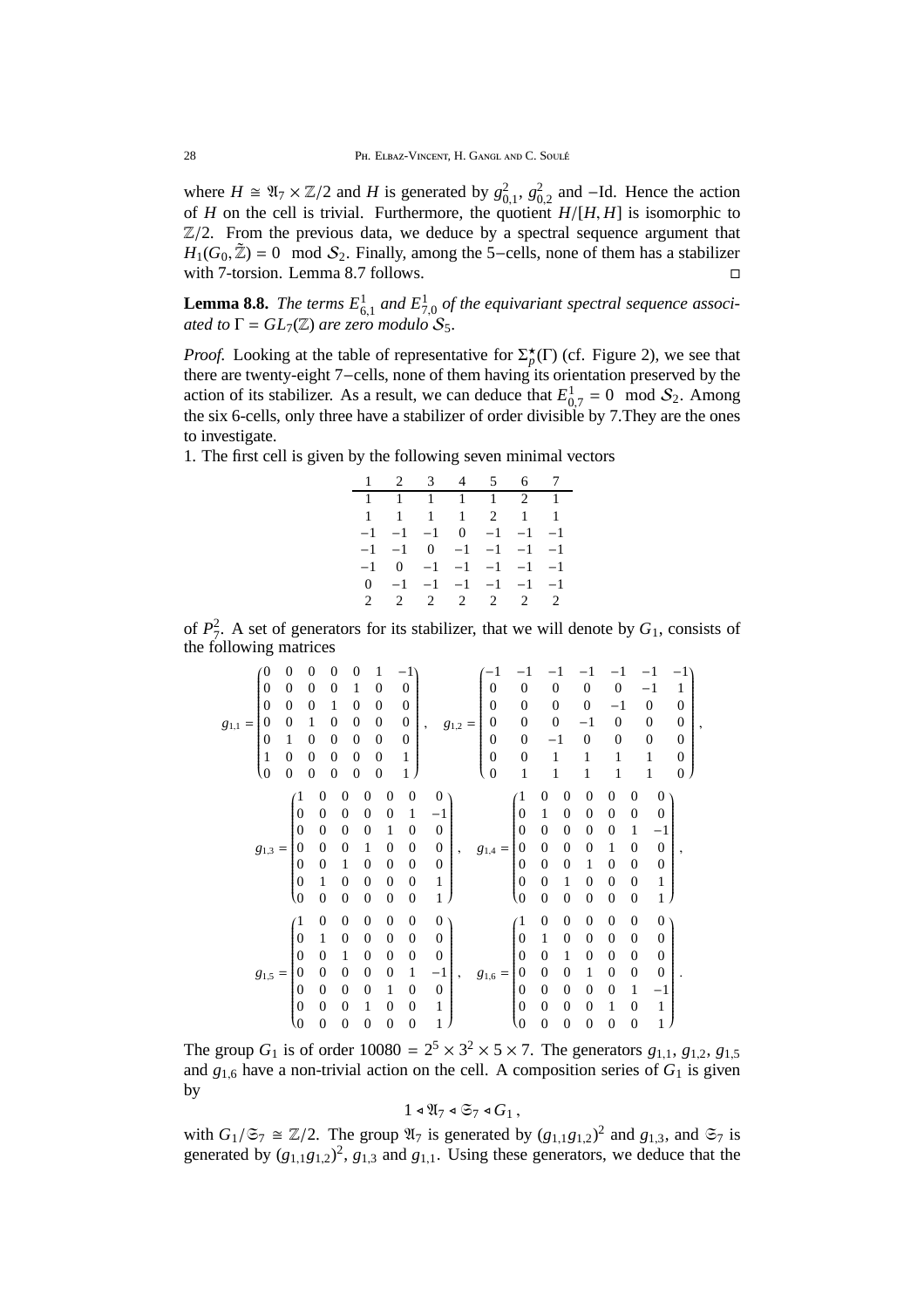action of  $\mathfrak{A}_7$  on the cell is trivial, while the one of  $\mathfrak{S}_7$  is not. There are two spectral sequences:

$$
H_i(\mathbb{Z}/2; H_j(\mathfrak{S}_7; \mathbb{Z})) \Longrightarrow H_{i+j}(G_1; \mathbb{Z}),
$$
  

$$
H_i(\mathbb{Z}/2; H_j(\mathfrak{A}_7; \mathbb{Z})) \Longrightarrow H_{i+j}(\mathfrak{S}_7; \mathbb{Z}).
$$

The action of  $\mathfrak{A}_7$  is trivial and this group is perfect, so we get  $H_1(\mathfrak{S}_7; \mathbb{Z}) \cong \mathbb{Z}/2$ . We deduce that  $H_1(G_1; \tilde{Z}) = 0 \mod S_2$ .

2. The second cell is given by the minimal vectors

| 1             |           | $2 \quad 3$    | 5            | 8              | 12             | 23       |
|---------------|-----------|----------------|--------------|----------------|----------------|----------|
|               | $-1$ $-1$ | $\overline{0}$ | $\mathbf{0}$ | $\Omega$       | $\overline{0}$ | $\theta$ |
| $-1$          | 0         | $-1$           | $\Omega$     | $\overline{0}$ | 0              | 0        |
| $-1$          | $\theta$  | $\overline{0}$ | $-1$         | $\Omega$       | 0              | $\Omega$ |
| $-1$          | $\theta$  | $\Omega$       | 0            | $-1$           | $\theta$       | $\theta$ |
| $-1$          | $\theta$  | $\Omega$       | $\mathbf{0}$ | 0              | $-1$           | 0        |
| -1            | 0         | 0              | 0            | $\Omega$       | 0              | 1        |
| $\mathcal{F}$ | 1         | $\mathbf{1}$   | $\mathbf{1}$ | $\mathbf{1}$   | $\mathbf{1}$   | 0        |

from  $P_7^{12}$ . We will denote its stabilizer by  $G_2$ , which is of order 645120 =  $2^{11}$  ×  $3^2 \times 5 \times 7$ . A set of generators for  $G_2$  is given by

$$
g_{2,1} = \begin{pmatrix} 0 & 0 & 0 & 0 & 0 & 1 & 0 \\ 0 & 0 & 0 & 0 & -1 & 1 & 0 \\ 0 & 0 & 0 & -1 & 0 & 1 & 0 \\ 0 & -1 & 0 & 0 & 1 & 0 \\ 0 & -1 & -1 & -1 & -1 & 1 & -1 \\ -1 & 0 & 0 & 0 & 0 & -3 & -1 \end{pmatrix}, \quad g_{2,2} = \begin{pmatrix} -1 & -1 & -1 & 0 & -1 & 0 & -1 \\ 0 & 0 & 0 & 0 & 0 & -1 & 0 \\ 0 & 0 & 0 & 0 & 0 & 0 & 0 \\ 0 & -1 & 0 & 0 & 0 & 0 & 0 \\ 0 & -1 & -1 & -1 & -1 & 1 & -1 \\ 0 & 1 & 1 & -1 & 1 & 1 & 0 \end{pmatrix}, \quad g_{3,3} = \begin{pmatrix} -1 & -1 & -1 & 0 & -1 & 0 & -1 \\ 0 & 0 & 0 & 0 & 0 & 0 & 0 \\ 0 & -1 & 0 & 0 & 0 & 0 & 0 \\ 0 & -1 & -1 & -1 & -1 & 1 & 1 \\ 0 & 1 & 1 & 0 & 0 & 0 & 0 \\ 0 & 0 & 0 & 0 & 0 & 0 & 0 \\ 0 & 0 & 0 & 1 & 0 & 0 & 0 \\ 0 & 0 & 0 & 0 & 1 & 0 & 0 \\ 0 & 0 & 0 & 0 & 0 & 0 & 1 \end{pmatrix}.
$$

Only  $g_{2,2}$  has a non-trivial action on the cell. Using a composition series for  $G_2$ , we get the exact sequence

$$
1 \to H \to G_2 \to \mathbb{Z}/2 \to 1
$$

Using GAP, we can show that *H* is generated by  $g_{2,1}$ ,  $g_{2,3}$  and  $g_{2,2}^2$ . It follows that the action of  $H$  on the cell is trivial. We have the following spectral sequence

$$
{}^{\prime}E_{i,j}^2 = H_i(\mathbb{Z}/2; H_j(H; \mathbb{Z})) \Longrightarrow H_{i+j}(G_2; \mathbb{Z}).
$$

Furthermore, the group  $H/[H, H]$  is isomorphic to  $\mathbb{Z}/2$ . As a result, we get that  $H_1(G_2; \tilde{Z}) = 0 \mod S_2.$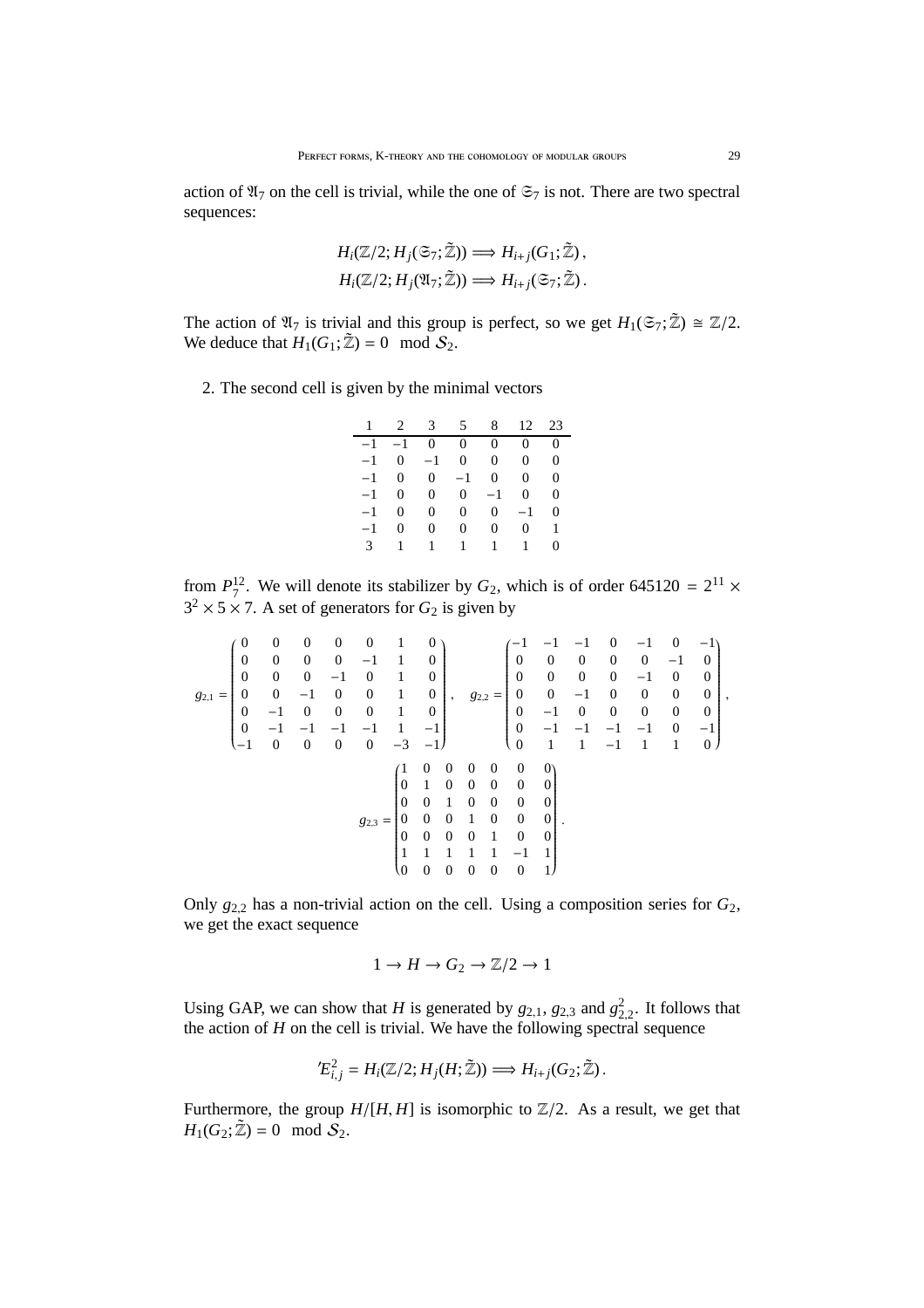3. The last cell is given by the minimal vectors

| $\mathbf{1}$   |                | 2 3            | 4            | 5              | б.           | 7            |
|----------------|----------------|----------------|--------------|----------------|--------------|--------------|
|                | $0 -1$         | $\overline{0}$ | $\mathbf{0}$ | $\overline{0}$ | $\theta$     | $\theta$     |
| $\overline{0}$ | $\overline{0}$ | $-1$           | 0            | $\overline{0}$ | $\Omega$     | $\Omega$     |
| 0              | $\overline{0}$ | $\overline{0}$ | $-1$         | $\theta$       | 0            | $\Omega$     |
| 0              | 0              | $\overline{0}$ | $\Omega$     | $-1$           | 0            | $\theta$     |
| 0              | 0              | $\Omega$       | $\Omega$     | $\overline{0}$ | $-1$         | $\Omega$     |
| 0              | 0              | 0              | 0            | 0              | $\Omega$     | $^{-1}$      |
| 1              | $\mathbf{1}$   | $\mathbf{1}$   | $\mathbf{1}$ | 1              | $\mathbf{1}$ | $\mathbf{1}$ |

from  $P_7^{33}$ . We will denote its stabilizer by  $G_3$ . Its order is 645120 =  $2^{11} \times 3^2 \times 5 \times 7$ . The group  $G_3$  is spanned by the following six matrices:

| 83,1<br>$=$ | $^{-1}$          | $\overline{0}$   | $\boldsymbol{0}$ |                  | $\overline{0}$   | $\boldsymbol{0}$ | 0                               | 0                |              |               |                  | 0                | 0                | 0                | 0                | 0                | 1                |                  |  |
|-------------|------------------|------------------|------------------|------------------|------------------|------------------|---------------------------------|------------------|--------------|---------------|------------------|------------------|------------------|------------------|------------------|------------------|------------------|------------------|--|
|             | $\overline{0}$   | $^{-1}$          |                  | $\overline{0}$   | $\overline{0}$   | $\boldsymbol{0}$ | $\overline{0}$                  | 0                |              |               |                  | $\overline{0}$   | 0                | 0                | 0                |                  | $\overline{0}$   | 0                |  |
|             | $\boldsymbol{0}$ | $\boldsymbol{0}$ | $^{-1}$          |                  | $\overline{0}$   | $\boldsymbol{0}$ | $\overline{0}$                  | $\mathbf{0}$     |              |               |                  | $\mathbf{0}$     | $\mathbf{0}$     | $\boldsymbol{0}$ | 1                | $\overline{0}$   | $\boldsymbol{0}$ | 0                |  |
|             | $\boldsymbol{0}$ | $\overline{0}$   |                  | $\boldsymbol{0}$ | $^{-1}$          | $\boldsymbol{0}$ | $\overline{0}$                  | $\boldsymbol{0}$ | ,            | 83,2          | $=$              | 0                | $\boldsymbol{0}$ | 1                | 0                | $\overline{0}$   | $\boldsymbol{0}$ | $\boldsymbol{0}$ |  |
|             | $\boldsymbol{0}$ | $\overline{0}$   |                  | 0                | $\boldsymbol{0}$ | $^{-1}$          | 0                               | $\mathbf{0}$     |              |               |                  | 0                | 1                | 0                | 0                | $\overline{0}$   | $\boldsymbol{0}$ | 0                |  |
|             | $\boldsymbol{0}$ | $\overline{0}$   |                  | 0                | $\overline{0}$   | $\boldsymbol{0}$ | $^{-1}$                         | $\mathbf{0}$     |              |               |                  | 1                | $\mathbf{0}$     | $\boldsymbol{0}$ | 0                | $\overline{0}$   | $\boldsymbol{0}$ | $\boldsymbol{0}$ |  |
|             | $\boldsymbol{0}$ | $\overline{0}$   | $\mathbf{0}$     |                  | $\boldsymbol{0}$ | $\boldsymbol{0}$ | $\mathbf{0}$                    | $^{-1}$          |              |               |                  | $\overline{0}$   | $\mathbf{0}$     | $\overline{0}$   | $\overline{0}$   | $\overline{0}$   | $\boldsymbol{0}$ | $\mathbf{1}$     |  |
|             | $\epsilon$       | $\mathbf{1}$     | 1                |                  | 1                | 1                | 1                               | 1                |              |               |                  | $\mathbf{1}$     | $\overline{0}$   | 0                | 0                | $\boldsymbol{0}$ | 0                | 0                |  |
|             | $\boldsymbol{0}$ | $\boldsymbol{0}$ | $\overline{0}$   |                  | 0                | $\overline{0}$   | 1                               | $\boldsymbol{0}$ |              |               |                  | $\overline{0}$   | $\overline{0}$   | $\overline{0}$   | 0                | 0                | 1                | $\Omega$         |  |
|             | $\overline{0}$   | $\boldsymbol{0}$ | $\overline{0}$   |                  | 0                | 1                | $\boldsymbol{0}$                | $\boldsymbol{0}$ |              |               |                  | $\boldsymbol{0}$ | $\overline{0}$   | $\boldsymbol{0}$ | 0                | 1                | 0                | $\overline{0}$   |  |
| 83,3<br>$=$ | $\overline{0}$   | $\boldsymbol{0}$ | $\overline{0}$   |                  | 1                | 0                | $\boldsymbol{0}$                | $\boldsymbol{0}$ | $\cdot$      | $g_{\rm 3,4}$ | $=$              | $\boldsymbol{0}$ | $\overline{0}$   | 0                |                  | 0                | 0                | $\overline{0}$   |  |
|             | $\overline{0}$   | $\overline{0}$   | 1                |                  | 0                | $\overline{0}$   | $\boldsymbol{0}$                | $\overline{0}$   |              |               |                  | $\overline{0}$   | $\theta$         | 1                | 0                | $\boldsymbol{0}$ | 0                | $\theta$         |  |
|             | $\boldsymbol{0}$ | 1                | $\overline{0}$   |                  | $\overline{0}$   | $\mathbf{0}$     | $\boldsymbol{0}$                | $\boldsymbol{0}$ |              |               |                  | $\overline{0}$   | 1                | $\boldsymbol{0}$ | $\boldsymbol{0}$ | $\boldsymbol{0}$ | 0                | $\overline{0}$   |  |
|             | $\langle 0$      | $^{-2}$          |                  |                  |                  | -2               | -2                              | $^{-1}$          |              |               |                  | (0               | $\boldsymbol{0}$ | $\boldsymbol{0}$ | $\boldsymbol{0}$ | $\boldsymbol{0}$ | 0                | 1)               |  |
| $g_{3,5} =$ | $\mathbf{1}$     | $\overline{0}$   | 0                | 0                | 0                | 0                | 0                               |                  |              |               | $\boldsymbol{0}$ | $\boldsymbol{0}$ |                  | $\boldsymbol{0}$ | $\boldsymbol{0}$ |                  | $\boldsymbol{0}$ | 0                |  |
|             | $\overline{0}$   | $^{-1}$          | $\overline{0}$   | $\theta$         | 0                | 0                | 0                               |                  | 0            |               | 1                | 0                |                  | $\overline{0}$   | 0                |                  | $\mathbf{0}$     | 0                |  |
|             | $\overline{0}$   | $\boldsymbol{0}$ | $\overline{0}$   | $\overline{0}$   | $\overline{0}$   | 1                | $\boldsymbol{0}$                |                  | $\mathbf{0}$ |               | $\boldsymbol{0}$ | 1                |                  | 0                | 0                |                  | $\boldsymbol{0}$ | $\overline{0}$   |  |
|             | $\boldsymbol{0}$ | $\overline{0}$   | 0                | $\overline{0}$   | 1                | $\boldsymbol{0}$ | $\boldsymbol{0}$<br>$, g_{3,6}$ |                  | 0            |               | 0                | $\overline{0}$   |                  | 1                | 0                |                  | $\overline{0}$   | 0                |  |
|             | $\boldsymbol{0}$ | $\overline{0}$   | 0                | 1                | 0                | 0                | $\theta$                        |                  | 0            |               | $\boldsymbol{0}$ | $\boldsymbol{0}$ |                  | $\overline{0}$   |                  |                  | $\overline{0}$   | $\overline{0}$   |  |
|             | $\boldsymbol{0}$ | $\overline{0}$   | 1                | $\Omega$         | 0                | 0                | $\boldsymbol{0}$                |                  | 0            |               | $\overline{0}$   | $\overline{0}$   |                  | $\theta$         | 0                |                  | 1                | 0                |  |
|             | $\boldsymbol{0}$ | $\overline{2}$   | 0                | $\boldsymbol{0}$ | $\boldsymbol{0}$ | $\mathbf{0}$     | 1                               |                  | $-2$         |               |                  |                  |                  |                  |                  |                  |                  |                  |  |

Only the generators  $g_{3,2}$  and  $g_{3,3}$  have a non-trivial action on the cell. The groups *G*<sup>2</sup> and *G*<sup>3</sup> turn out to be isomorphic. Hence the previous arguments will apply to *G*3.

.

We have an exact sequence

$$
1 \to H' \to G_3 \to \mathbb{Z}/2 \to 1,
$$

where  $H'$  is generated by  $g_{3,1}$ ,  $g_{3,4}$ ,  $g_{3,5}$  and  $g_{3,6}$ , together with the product  $g_{3,2}g_{3,3}$ . As a result, the action of  $H'$  on the cell is trivial. Moreover, the quotient  $H'/[H', H']$ is isomorphic to  $\mathbb{Z}/2$  and we deduce that  $H_1(G_3; \tilde{\mathbb{Z}})$  lies in  $S_2$ .

Now we are ready to complete the proof of Theorem 8.1:

*Proof.* (of Theorem 8.1).

• In rank 2, we shall prove that  $H_4(GL_2(\mathbb{Z}), St_2)$  and  $H_5(GL_2(\mathbb{Z}), St_2)$  lie in  $S_2$ . Let  $\tilde{Z}$  be the orientation module of the symmetric space  $X_2$  and let  $\hat{H}^*(GL_2(\mathbb{Z}), \tilde{\mathbb{Z}})$  be the Farrell cohomology of  $GL_2(\mathbb{Z})$  [11]. From (5) in §7.2 it follows that

$$
H_4(GL_2(\mathbb{Z}),St_2)\cong \hat{H}^{-3}(GL_2(\mathbb{Z}),\tilde{\mathbb{Z}}),
$$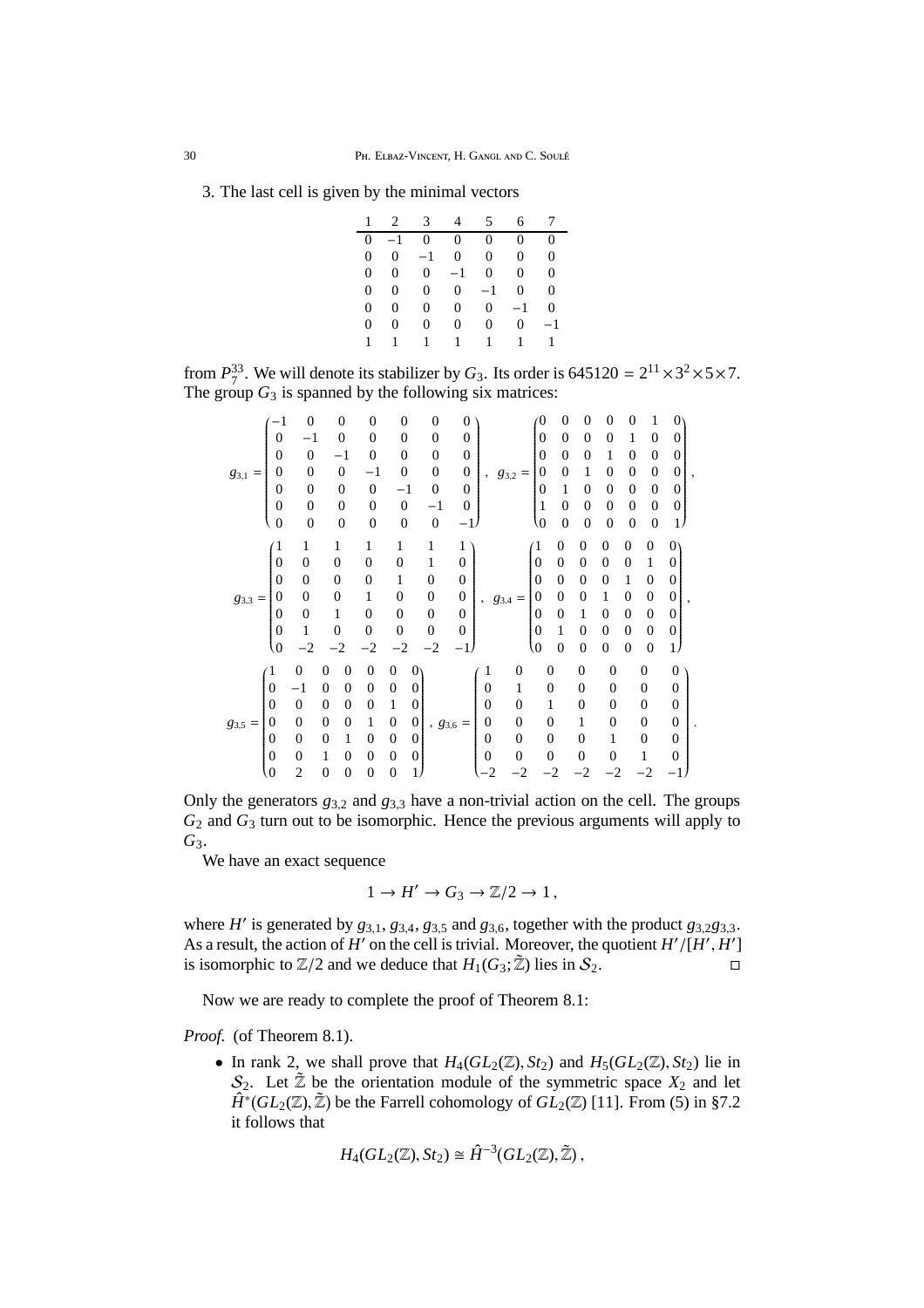and

$$
H_5(GL_2(\mathbb{Z}), St_2) \cong \hat{H}^{-4}(GL_2(\mathbb{Z}), \tilde{\mathbb{Z}})
$$

As to the first claim, since the only 3-group contained in  $GL_2(\mathbb{Z})$  is, up to conjugation,  $\mathbb{Z}/3$ , we get

.

$$
\hat{H}^{-5}(GL_2(\mathbb{Z}),\tilde{\mathbb{Z}})\subset \hat{H}^{-5}(\mathbb{Z}/3,\tilde{\mathbb{Z}})=0\,.
$$

As to the second claim,  $GL_2(\mathbb{Z})$  is an extension

$$
1 \longrightarrow SL_2(\mathbb{Z}) \longrightarrow GL_2(\mathbb{Z}) \longrightarrow \Delta \longrightarrow 1
$$

with  $\Delta = \mathbb{Z}/2$ , and  $SL_2(\mathbb{Z})$  is the amalgamated product of  $\mathbb{Z}/4$  and  $\mathbb{Z}/6$  along  $\mathbb{Z}/2$  (see [29]). Therefore

$$
\hat{H}^{-4}(SL_2(\mathbb{Z}),\mathbb{Z})=\hat{H}^{-4}(GL_2(\mathbb{Z}),\mathbb{Z})\oplus \hat{H}^{-4}(GL_2(\mathbb{Z}),\tilde{\mathbb{Z}})
$$

(see §7.2) and, modulo  $S_2$ ,

$$
\hat{H}^{-4}(SL_2(\mathbb{Z}),\mathbb{Z})=\mathbb{Z}/3.
$$

Let  $\beta$  be a generator of  $\hat{H}^{-2}(SL_2(\mathbb{Z}), \mathbb{Z}) = \mathbb{Z}/3$ . Since  $\hat{H}^{-4}(SL_2(\mathbb{Z}), \mathbb{Z})$  is spanned by  $\beta^2$ , the action of  $\Delta$  on this group is trivial. Therefore

$$
\hat{H}^{-4}(GL_2(\mathbb{Z}),\mathbb{Z})=\mathbb{Z}/3
$$

modulo  $\mathcal{S}_2$  and  $\hat{H}^{-4}(SL_2(\mathbb{Z}), \tilde{\mathbb{Z}})$  lies in  $\mathcal{S}_2$ .

• In rank 3, we know from [31], Thm. 5(iii), that  $H_3(GL_3(\mathbb{Z}), St_3) \cong \mathbb{Z}$  modulo  $S_2$ . Moreover, from op.cit., Thm. 5(ii), we have

$$
H_4(GL_3(\mathbb{Z}), St_3) \cong \hat{H}^{-2}(GL_3(\mathbb{Z}), \mathbb{Z}).
$$

where  $\hat{H}^*$  denotes the Farrell cohomology, and from op.cit., Corollary (i) on p.9, we know that

$$
\hat{H}^{-2}(GL_3(\mathbb{Z}),\mathbb{Z}) \quad \text{lies in } \mathcal{S}_2 \, .
$$

- In rank 4, we know from [19], Lemma 3.3, that  $\sum_{p}^{*}$  is empty when  $p < 3$ , hence  $E_{p,q}^1 = 0$  when  $p < 3$ . We proved in Lemma 8.4 that  $E_{p,q}^2$  lies in  $S_2$  when  $q > 0$  and  $p + q = 5$  or  $p + q = 6$ . According to [19], Proposition 3.1,  $E_{0,6}^2 \cong \mathbb{Z}$  and  $E_{0,5}^2 = 0$  modulo  $S_2$ . Therefore, modulo  $S_2$ ,  $H_3(GL_4(\mathbb{Z}), S_{t_4}) \cong \mathbb{Z}$  and  $H_2(GL_4(\mathbb{Z}), S_{t_4}) = 0$ .
- In rank 5, we see in Fig.1 that  $\sum_{p}^{*}$  is empty when  $p < 4$ . Therefore

$$
E_{p,q}^1=\bigoplus_{\sigma\in \Sigma_p^{\star}}H_q(\Gamma_{\sigma},\tilde{\mathbb{Z}})
$$

vanishes if  $p < 4$ . On the other hand, since  $\Sigma_5(GL_5(\mathbb{Z}))$  is empty, the group  $E_{5,0}^1$  lies in  $S_2$ . We proved in Lemma 8.5 that  $E_{4,1}^1$  is in  $S_2$ . Therefore  $E_{p,q}^1$ lies in  $S_2$  when  $N = 5$  and  $p + q = 5$ , hence  $H_1(\tilde{GL}_5(\mathbb{Z}), St_5)$  lies in  $S_2$ .

Similarly, we know from Lemma 8.5 that  $E_{p,q}^1$  is in  $S_2$  when  $p \ge 4$  and  $p + q = 6$ . Therefore  $H_2(GL_5(\mathbb{Z}), St_5)$  lies in  $S_2$ .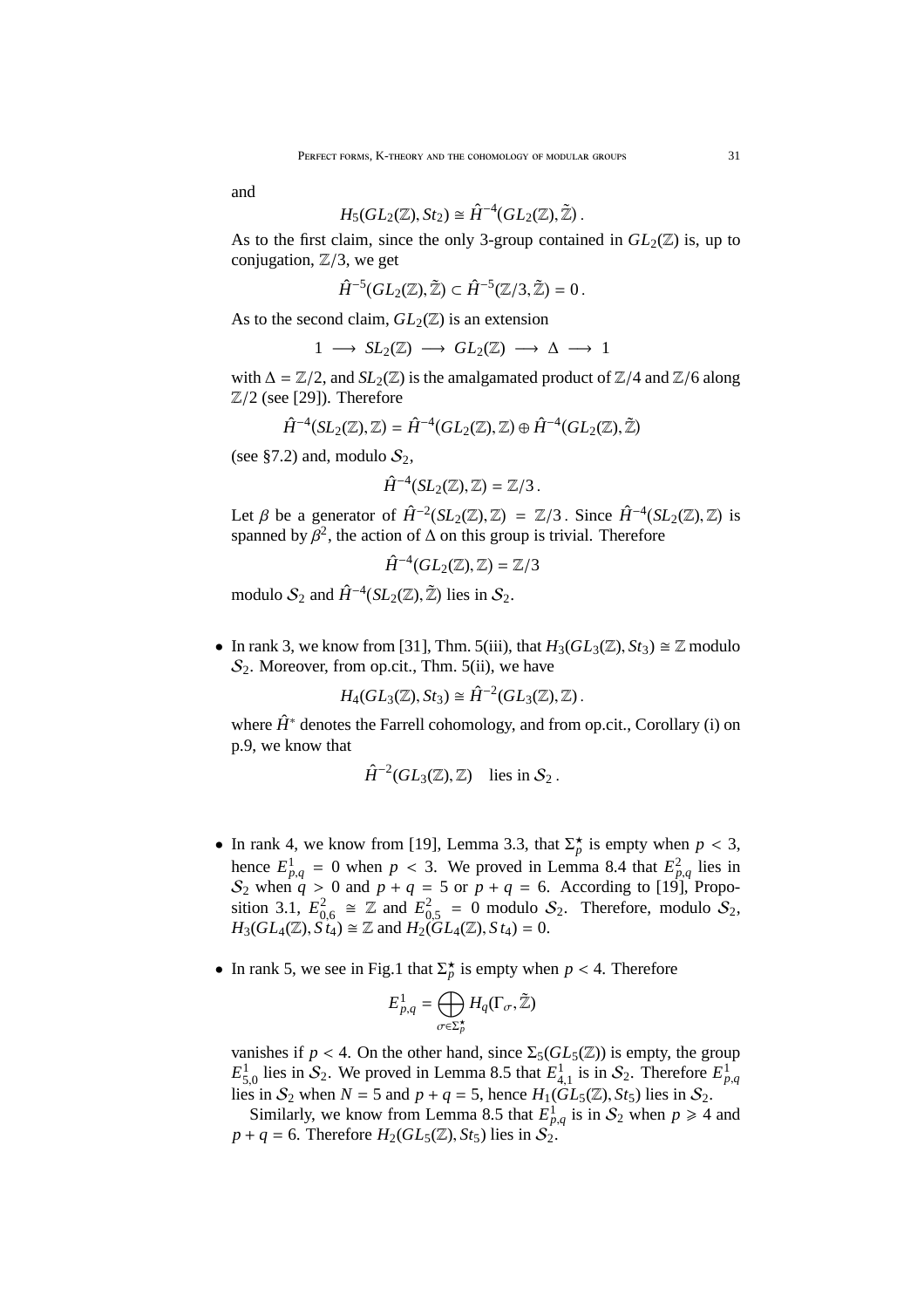• In rank 6,  $\Sigma_p^*$  is empty and  $E_{p,q}^1 = 0$  when  $p < 5$ . Lemma 8.6 shows that also  $E_{p,q}^1 = 0$  when  $p \ge 5$  and  $p + q = 6$ . Therefore  $H_1(GL_6(\mathbb{Z}), St_6)$  lies in  $S_2$ .

When  $p + q = 7$  and  $p \ge 5$ , Lemma 8.7 shows that  $E_{p,q}^1$  lies in  $S_5$ . Therefore  $H_2(GL_6(\mathbb{Z}), St_6)$  is in  $S_5$ .

• In rank 7,  $\Sigma_p^*$  is empty and  $E_{p,q}^1 = 0$  when  $p < 6$  (see Fig.1). On the other hand, we know from Lemma 8.8 that  $E_{6,1}^1$  and  $E_{7,0}^1$  lie in  $S_5$ . Therefore  $H_1(GL_7(\mathbb{Z}), St_7)$  lies in  $S_5$ .

 $\Box$ 

# 9. Application to K-theory

The homology of the general linear group with coefficients in the Steinberg module can also be used to compute the *K*-theory of  $\mathbb{Z}$ . Let  $P(\mathbb{Z})$  (resp.  $P_N(\mathbb{Z})$ ) be the exact category of free Z-modules of finite rank (resp. of rank at most *N*), let *Q* (resp.  $Q_N$ ) be the category obtained from  $P(\mathbb{Z})$  (resp.  $P_N(\mathbb{Z})$ ) by the *Q*construction [25], and let  $BQ$  (resp.  $BQ_N$ ) be its classifying space. A definition of higher *K*-theory [25] is

$$
K_m(\mathbb{Z})=\pi_{m+1}(BQ)\,,\quad m\geq 0\,.
$$

On the other hand, Quillen proved in [26] that there are long exact sequences

(10) 
$$
\cdots \to H_m(BQ_{N-1}, \mathbb{Z}) \to H_m(BQ_N, \mathbb{Z}) \to H_{m-N}(\mathrm{GL}_N(\mathbb{Z}), \mathrm{St}_N) \to H_{m-1}(BQ_{N-1}, \mathbb{Z}) \to \cdots,
$$

and, according to Lee and Szczarba [19],  $H_0(GL_N(\mathbb{Z}), St_N) = 0$  when  $N \ge 1$ . Therefore we can compute  $K_m(\mathbb{Z})$  if we understand the Hurewicz map

$$
h_m: K_m(\mathbb{Z}) \to H_{m+1}(BQ, \mathbb{Z})
$$

and if we compute the groups  $H_{m+1-N}(\text{GL}_N(\mathbb{Z}), \text{St}_N)$  for all  $N \leq m$ .

9.1. **On the Hurewicz morphism.** Let  $BO = BOP(\mathbb{Z})$  be the classifying space of Quillen's *Q*-construction on the exact category *P*(Z) of finitely generated free  $\mathbb{Z}$ -modules. By definition, for every integer  $m \geq 1$ ,

$$
K_{m-1}(\mathbb{Z})=\pi_m(BQ)\,.
$$

In this section we shall be interested in the kernel  $C_m$  of the Hurewicz map

$$
h_m: \pi_m(BQ) \to H_m(BQ),
$$

where  $H_m(X)$  stands for  $H_m(X; \mathbb{Z})$ .

**Proposition 9.1.** *The groups*  $C_6$  *and*  $C_7$  *lie in*  $S_2$ *, and*  $C_8$  *lies in*  $S_5$ *.*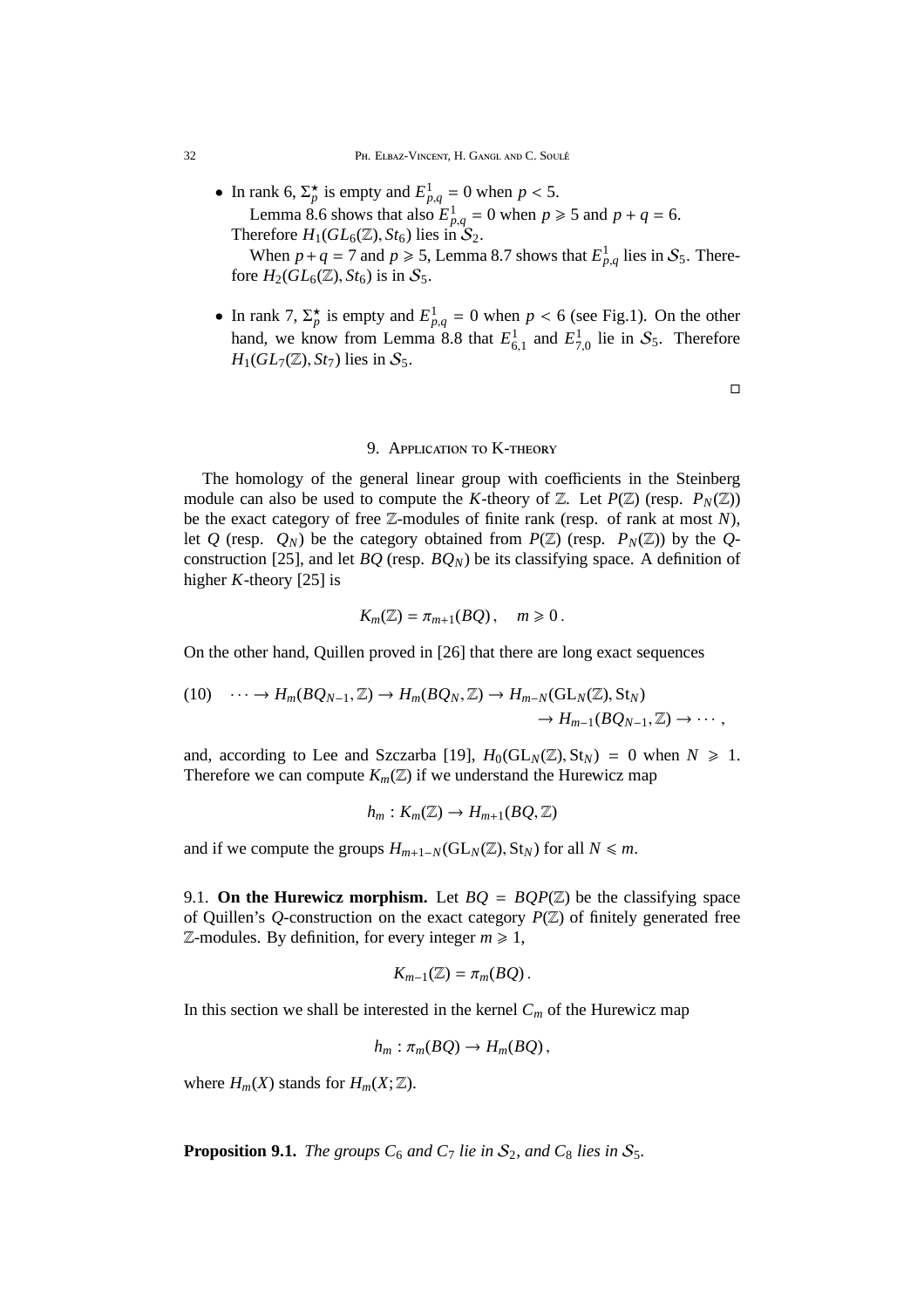9.2. **Proof.** To prove this proposition, we use a morphism of spectra

$$
K(\mathcal{E}) \to K(\mathbb{Z})
$$

introduced by Rognes in [27], § 4, where  $\mathcal E$  is the category of finite sets. At level zero this morphism is the map

$$
\mathbb{Z} \times B\Sigma_{\infty}^+ \to \mathbb{Z} \times BGL(\mathbb{Z})^+,
$$

where  $\Sigma_{\infty}$  is the infinite symmetric group,  $GL(\mathbb{Z})$  is the infinite general linear group over  $\mathbb{Z}$ , and ( )<sup>+</sup> is the +-construction of Quillen. Let  $\phi$  be the fiber of that map and consider the fibration

(11) 
$$
B \longrightarrow BQ
$$

where *B* is the first level of  $K(E)$ . When  $m \ge 1$ , the group

$$
\pi_{m+1}(B) = \pi_m(\mathbb{Z} \times B\Sigma_{\infty}^+) = \pi_m^s
$$

is the *m*-th homotopy group of spheres by the Barratt/Priddy/Quillen theorem. The map

$$
\pi_m^s\to K_m(\mathbb{Z})
$$

is an isomorphism modulo  $S_2$  when  $m \leq 4$ . Therefore the long exact sequence deduced from (11)

(12) 
$$
\cdots \to \pi_m^s \to K_m(\mathbb{Z}) \to \pi_{m+1}(\phi) \to \pi_{m-1}^s \to \cdots
$$

implies that  $\pi_m(\phi)$  lies in  $S_2$  when  $m \leq 5$ .

From [1] Theorem 1.5, which remains valid modulo a Serre class, it follows that the kernel of the Hurewicz map

$$
\pi_m(\phi) \to H_m(\phi)
$$

lies in  $S_2$  when  $m = 6, 7$  or 8. On the other hand,  $\pi_5$  $\frac{s}{5}$  and  $\pi^s_6$  $\frac{s}{6}$  lie in  $S_2$ , while  $\pi^s$  lies in  $S_5$ . Using (12), this implies that the kernel of the map

$$
K_{m-1}(\mathbb{Z}) \to \pi_m(\phi)
$$

lies in  $S_2$  (resp  $S_5$ ) when  $m = 6$  or 7 (resp. 8). The commutative diagram

$$
K_{m-1}(\mathbb{Z}) \longrightarrow \pi_m(\phi)
$$
  
\n
$$
h_m \downarrow \qquad \qquad \downarrow
$$
  
\n
$$
H_m(BQ) \longrightarrow H_m(\phi)
$$

concludes the proof.

**Theorem 9.2.** We have  $K_5(\mathbb{Z}) \cong \mathbb{Z}$  mod  $\mathcal{S}_2$ ,  $K_6(\mathbb{Z})$  *lies in*  $\mathcal{S}_2$ , and  $K_7(\mathbb{Z})$  *lies in*  $\mathcal{S}_5$ *.* 

*Proof.* • First we compute  $K_5(\mathbb{Z})$ . From Theorem 8.1, (i) and (ii), we know that, modulo  $S_2$ , the group  $H_{6-N}(GL_N(\mathbb{Z}), St_N)$  vanishes when  $N \leq 5$  and  $N \neq 3$ , and that  $H_3(GL_3(\mathbb{Z}), St_3) \cong \mathbb{Z}$ .

The exact sequence (10) for  $N = 2$  reads

$$
H_6(BQ_1, \mathbb{Z}) \rightarrow H_6(BQ_2, \mathbb{Z}) \rightarrow H_4(GL_2(\mathbb{Z}), St_2) \rightarrow
$$
  

$$
\rightarrow H_5(BQ_1, \mathbb{Z}) \rightarrow H_5(BQ_2, \mathbb{Z}) \rightarrow H_3(GL_2(\mathbb{Z}), St_2)
$$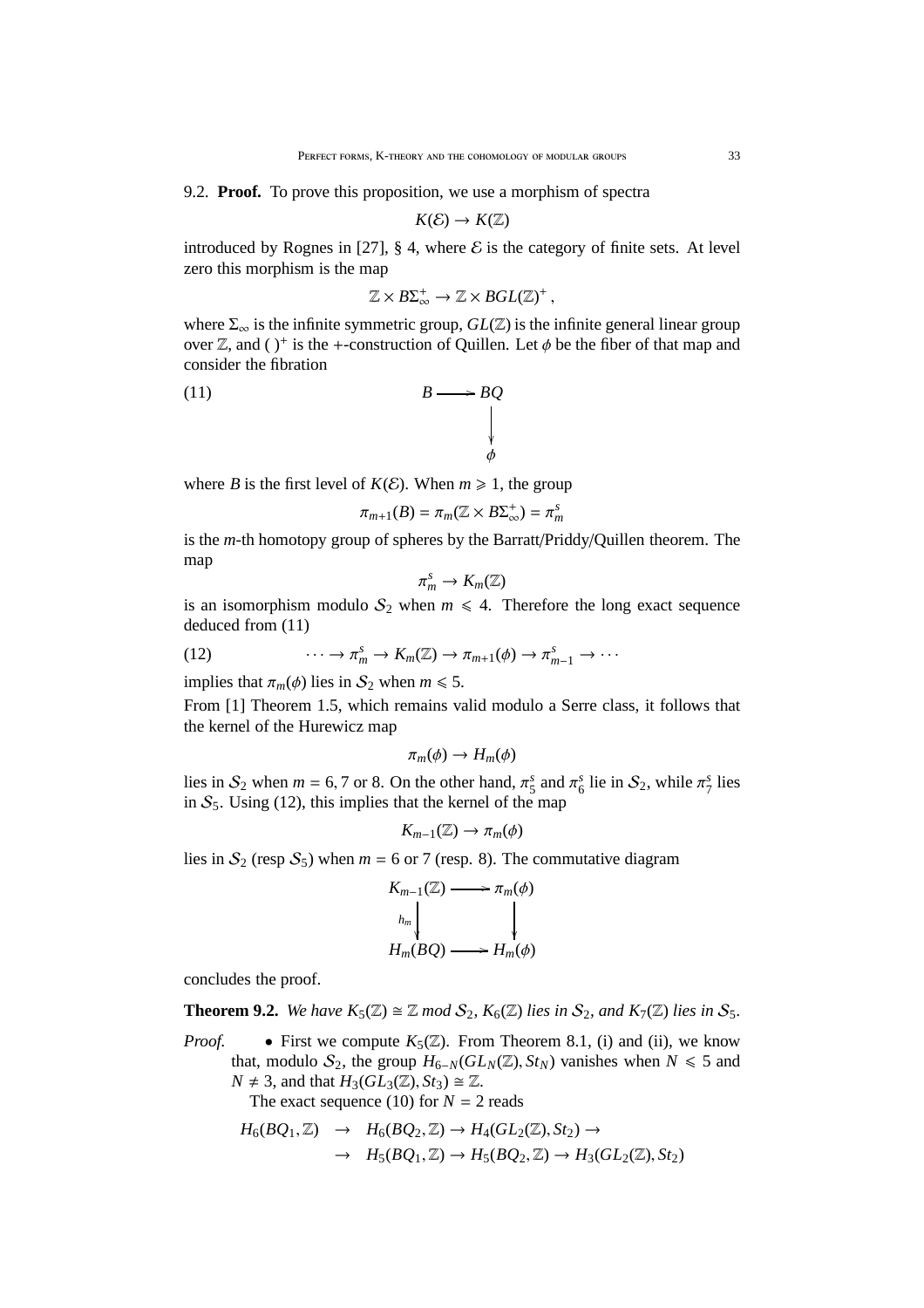Since  $H_m(BQ_1, \mathbb{Z}) = 0$  when  $m > 0$ ,  $H_3(GL_2(\mathbb{Z}), St_2) \cong \hat{H}^{-3}(GL_2(\mathbb{Z}), St_2)$  is finite, and  $H_4(GL_2(\mathbb{Z}), St_2)$  lies in  $S_2$ , we conclude that  $H_6(BQ_2, \mathbb{Z})$  lies in  $\mathcal{S}_2$  and  $H_5(BQ_2, \mathbb{Z})$  is finite.

The exact sequence (10) for  $N = 3$  gives

$$
H_6(BQ_2, \mathbb{Z}) \to H_6(BQ_3, \mathbb{Z}) \to H_3(GL_3(\mathbb{Z}), St_3) \to H_5(BQ_2, \mathbb{Z}),
$$

therefore  $H_6(BQ_3, \mathbb{Z}) \cong \mathbb{Z}$  modulo  $S_2$ .

On the other hand, we deduce from (10) with  $N = 5, 6, 7$  and from Theorem 8.1 that, modulo  $S_2$ ,

$$
H_6(BQ,\mathbb{Z})\cong H_6(BQ_5,\mathbb{Z})\cong H_6(BQ_4,\mathbb{Z}),
$$

as  $H_1(GL_5(\mathbb{Z}), St_5)$  and  $H_1(GL_6(\mathbb{Z}), St_6)$  are finite. Now consider the exact sequence (10) for  $N = 4$ :

$$
H_3(GL_4(\mathbb{Z}), St_4) \xrightarrow{\alpha} H_6(BQ_3, \mathbb{Z}) \to H_6(BQ_4, \mathbb{Z}) \to H_2(GL_4(\mathbb{Z}), St_4),
$$

where the last group is in  $S_2$  by Theorem 8.1(ii).

If  $\alpha$  were not zero modulo  $S_2$  then we would conclude that  $H_6(BQ, \mathbb{Z}) \cong$  $H_6(BQ_4, \mathbb{Z})$  is finite. But this is impossible since  $K_5(\mathbb{Z}) \otimes_{\mathbb{Z}} \mathbb{Q} = \mathbb{Q}$  (Borel) and the Hurewicz map

$$
h_6: K_5(\mathbb{Z}) \to H_6(BQ, \mathbb{Z})
$$

has finite kernel.

Therefore  $\alpha = 0$  modulo  $S_2$ , and

$$
H_6(BQ,\mathbb{Z})\cong H_6(BQ_3,\mathbb{Z})\cong \mathbb{Z}
$$

modulo  $S_2$ . The Hurewicz map  $h_6$  is an isomorphism modulo torsion, and its kernel  $C_6$  lies in  $S_2$  (Proposition 9.1). Therefore  $K_5(\mathbb{Z})$  is the direct sum of  $\mathbb Z$  and a finite 2-group.

• Next, we compute  $K_6(\mathbb{Z})$ .

From Theorem 8.1(ii), we know that  $H_{7-N}(GL_N(\mathbb{Z}), St_N)$  lies in  $S_2$  when  $N \neq 4$ , and, according to Theorem 8.1(i), we have  $H_3(GL_4(\mathbb{Z}), St_4) \cong \mathbb{Z}$ modulo  $S_2$ .

From the exact sequence (10) for  $N = 2, 3$ , we conclude from (9) that  $H_7(BQ_3, \mathbb{Z})$  lies in  $S_2$ . The exact sequence for  $N = 5$  gives

$$
H_7(BQ_3, \mathbb{Z}) \rightarrow H_7(BQ_4, \mathbb{Z}) \rightarrow H_3(GL_4(\mathbb{Z}), St_4) \xrightarrow{\alpha} \xrightarrow{\alpha} H_6(BQ_3, \mathbb{Z}) \rightarrow H_6(BQ_4, \mathbb{Z})
$$

Since  $\alpha = 0$  modulo  $S_2$ , we get  $H_7(BQ_4, \mathbb{Z}) \cong H_3(GL_4(\mathbb{Z}), St_4) \cong \mathbb{Z}$  modulo  $S_2$ . Using the exact sequence (10) for  $N = 5$  and 6, we conclude that  $H_7(BQ, \mathbb{Z}) \cong \mathbb{Z}$  modulo  $S_2$ .

Since  $K_6(\mathbb{Z})$  is finite (Borel) and the kernel  $C_7$  of the Hurewicz map

$$
h_7: K_6(\mathbb{Z}) \longrightarrow H_7(BQ, \mathbb{Z})
$$

lies in  $S_2$ , we get that  $K_6(\mathbb{Z})$  is a finite 2-group.

• Finally, we show that  $K_7(\mathbb{Z})$  lies in  $S_5$ . From Lemma 8.5 we deduce that the groups  $E_{pq}^r$  for  $GL_N(\mathbb{Z})$ ,  $N \leq 5$ ,  $r \geq 1$ , lie in  $S_5$  when  $q > 0$ .

Using Theorem 8.1 and Lemma 8.8, we conclude that  $H_{8-N}(GL_N(\mathbb{Z}), St_N)$ lies in  $S_5$  when  $N \le 7$ . This implies that  $H_8(BQ, \mathbb{Z})$  is in  $S_5$  and, since the kernel  $C_8$  of  $h_8$  lies in  $S_5$  (Proposition 9.1), we conclude that  $K_7(\mathbb{Z})$  has no *p*–torsion with  $p > 5$ .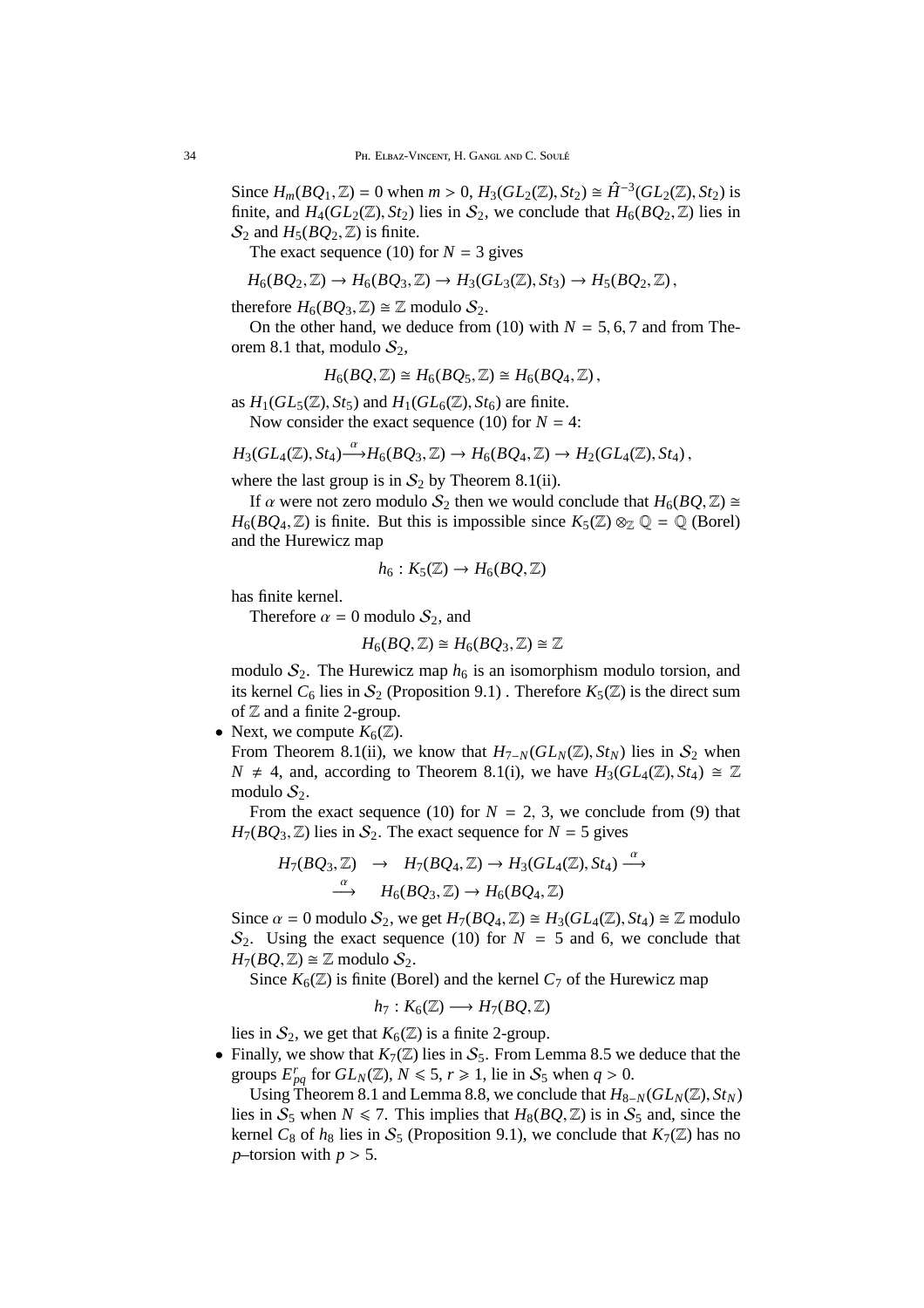*Remark* 9.3. These three are already known:  $K_5(\mathbb{Z}) \cong \mathbb{Z}$ ,  $K_6(\mathbb{Z}) = 0$  and  $K_7(\mathbb{Z}) \cong$  $\mathbb{Z}/240$  (see [35]). The group  $K_8(\mathbb{Z})$  still remains unknown.

#### **REFERENCES**

- [1] **Arlettaz. D.;** *The Hurewicz homomorphism in algebraic K-theory*, *J. Pure Appl. Algebra***71** (1991), p. 1–12.
- [2] **Barnes, E.S.;** *The complete enumeration of extreme senary forms,* Phil. Trans. Roy. Soc. London **249-A** (1957), 461–506.
- [3] **Batut, C.;** *Classification of quintic eutactic forms,* Math. Comput. **70**, no.233 (2001), 395–417.
- [4] **Bavard, C.;** *Classes minimales de réseaux et rétractions géométriques équivariantes dans les espaces symétriques*, J. London Math. Soc. (2) **64**, no. 2 (2001), 275–286.
- [5] **Borel, A.;** *Stable real cohomology of arithmetic groups,* Ann. Sci. École Norm. Sup. (4) **7** (1974), 235–272.
- [6] **Borel, A.; Serre, J–P.;** *Corners and arithmetic groups,* Comment. Math. Helv. **48** (1973), 436–491.
- [7] **Brown, K.;** *Cohomology of Groups,* Graduate Texts in Mathematics **87**, Springer-Verlag, New York, 1994.
- [8] **Dumas, J.–G.; Elbaz–Vincent, Ph.; Giorgi, P.; Urbanska, A.;** *Parallel Computation of the Rank of Large Sparse Matrices from Algebraic K-theory.*, PASCO 2007: Parallel Symbolic Computation '07, 26–27 July, Waterloo, Canada. Proceedings of the ACM (2007), 43–52.
- [9] **Dutour Sikiric, M.; Schürmann, A.; Vallentin, F.;** *Classification of eight dimensional perfect forms,* Electron. Res. Announc. Amer. Math. Soc. **13** (2007), 21–32.
- [10] **Elbaz-Vincent, Ph.; Gangl, H.; Soulé, C.;** *Quelques calculs de la cohomologie de GLN*(Z) *et de la K-théorie de* Z, C. R. Math. Acad. Sci. Paris 335 (2002), no. 4, 321–324.
- [11] **Farrell, F. T.;** *An extension of Tate cohomology to a class of infinite groups,* J. Pure Appl. Algebra **10**, no. 2 (1977/78), 153–161.
- [12] **The GAP Group;** GAP Groups, Algorithms, and Programming, Version 4.4.12; 2008. (http://www.gap-system.org).
- [13] **Gauss, C.G.;** *Untersuchungen über die Eigenschaften der positiven ternären quadratischen Formen von Ludwig August Seeber*, J. Reine Angew. Math. **20** (1840) 312–320.
- [14] **Harder, G.;** *Die Kohomologie S -arithmetischer Gruppen über Funktionenkörpern,* Invent. Math. **42** (1977), 135–175.
- [15] **Jaquet, D.-O.;** *Énumération complète des classes de formes parfaites en dimension 7*, Thèse de doctorat, Université de Neuchâtel (1991).
- [16] **Korkine, A.N. and E.I. Zolotarev;** *Sur les formes quadratiques positives*, Math. Ann. **11** (1877) 242–292.
- [17] **Korkine, A.N. and E.I. Zolotarev;** *Sur les formes quadratiques positives quaternaires*, Math. Ann. **5** (1872) 581–583.
- [18] **Lagrange, J.-L.;** *Démonstration d'un théorème d'arithmétique*, Nouv. Mém. Acad. Berlin (1770), in Oeuvres de Lagrange III, 189–201.
- [19] **Lee, R.; Szczarba, R. H.;** *On the torsion in*  $K_4(\mathbb{Z})$  *and*  $K_5(\mathbb{Z})$ , Duke Math. J. 45 (1978), 101– 129.
- [20] **Martinet, J.;** *Perfect Lattices in Euclidean Spaces,* Springer-Verlag, Grundlehren der Mathematischen Wissenschaften **327**, Heidelberg, 2003.
- [21] **Morita, S.;** *Cohomological structure of the mapping class group and beyond.* in: Problems on mapping class groups and related topics, Proc. Sympos. Pure Math., **74**, Amer. Math. Soc., Providence, RI, 2006, 329–354.
- [22] **The PARI–Group;** PARI/GP, versions 2.12.4, Bordeaux, http://pari.math. u-bordeaux.fr/.
- [23] **PFPK:** A C library for computing Voronoï complexes, version 1.0.0, 2009.
- [24] **Plesken, W.; Souvignier, B.;** Computing isometries of lattices, J. Symb. Comput. **24** (1997), 327–334.
- [25] **Quillen, D.;** Higher algebraic *K*-theory. I. Algebraic *K*-theory, I: Higher *K*-theories (Proc. Conf., Battelle Memorial Inst., Seattle, Wash., 1972), pp. 85–147. Lecture Notes in Math., **341**, Springer, Berlin 1973.

 $\Box$